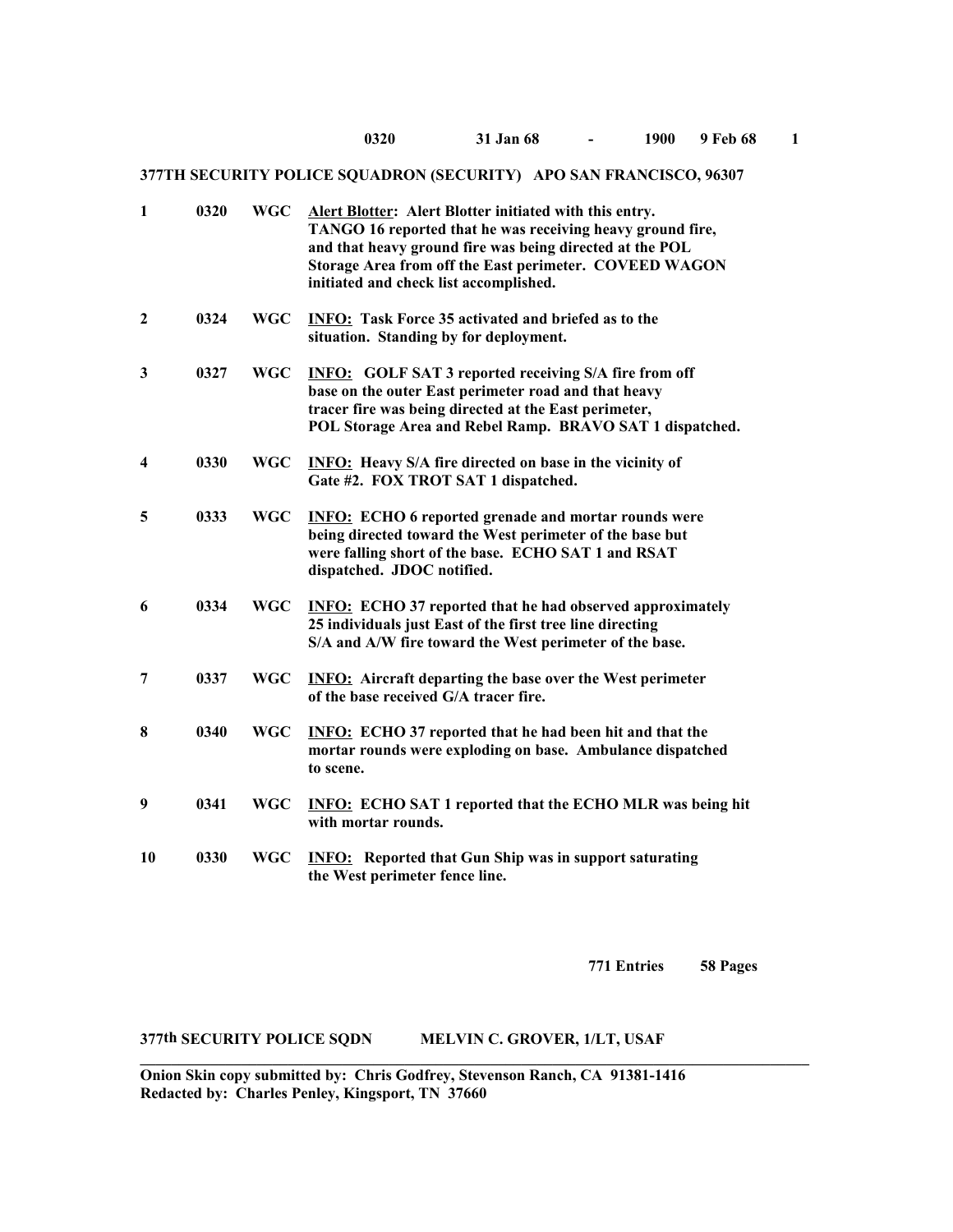| 11 | 0344 | <b>WGC</b> | INFO: ECHO 36 reported that the VC had broken through<br>the West perimeter through the 051 Gate. ECHO SAT, RSAT,<br>Echo SAT 1 and two elements of Task Force 35, Army 1 and<br>Army 2, deployed in a line formation from North to South<br>at Whiskey 8. |
|----|------|------------|------------------------------------------------------------------------------------------------------------------------------------------------------------------------------------------------------------------------------------------------------------|
| 12 | 0347 | <b>WGC</b> | <b>INFO: ECHO SAT 2 reported that mortar rounds were falling</b><br>on the ECHO MLR and were being walked down the line.                                                                                                                                   |
| 13 | 0351 | <b>WGC</b> | <b>INFO:</b> KILO 14 reported that he had challenged an individual<br>but the individual had not heeded his challenge.<br>ALPHA SAT 1 dispatched. A check of the area met with<br>negative results.                                                        |
| 14 | 0359 | <b>WGC</b> | <b>INFO:</b> TANGO 4 reported that the VC were mounting an<br>assault South of his tower.                                                                                                                                                                  |
| 15 | 0410 | <b>WGC</b> | <b>INFO:</b> TANGO 1 reported that approximately 40 VC had<br>penetrated the perimeter fence at the base of TANGO 4.                                                                                                                                       |
| 16 | 0412 | <b>WGC</b> | <b>INFO: JDOC</b> contacted for chopper support but refused to<br>give support because of the impossibility of identifying<br>friendly from VC.                                                                                                            |
| 17 | 0421 | <b>WGC</b> | <b>SAFE WIND: 7AF TACC, SGT Howell, reported that Chu Lia</b><br>was under attack. Security Condition "RED" initiated at<br>0411 hours, 31 Jan 68. Base CP, SGT PRICE, notified.                                                                           |
| 18 | 0421 | <b>WGC</b> | <b>INFO: DELTA QRT reported that one member had been wounded.</b><br>Ambulance dispatched.                                                                                                                                                                 |
| 19 | 0422 | <b>WGC</b> | <b>INFO:</b> ECHO SAT 1 reported that they were pinned down by<br>heavy fire and were unable to move.                                                                                                                                                      |
| 20 | 0426 | <b>WGC</b> | <b>INFO:</b> ECHO 9 reported that three (3) ARVN Tanks had<br>passed his location apparently enroute to the Westmoreland<br>perimeter.                                                                                                                     |

**771 Entries 58 Pages**

# **377th SECURITY POLICE SQDN MELVIN C. GROVER, 1/LT, USAF**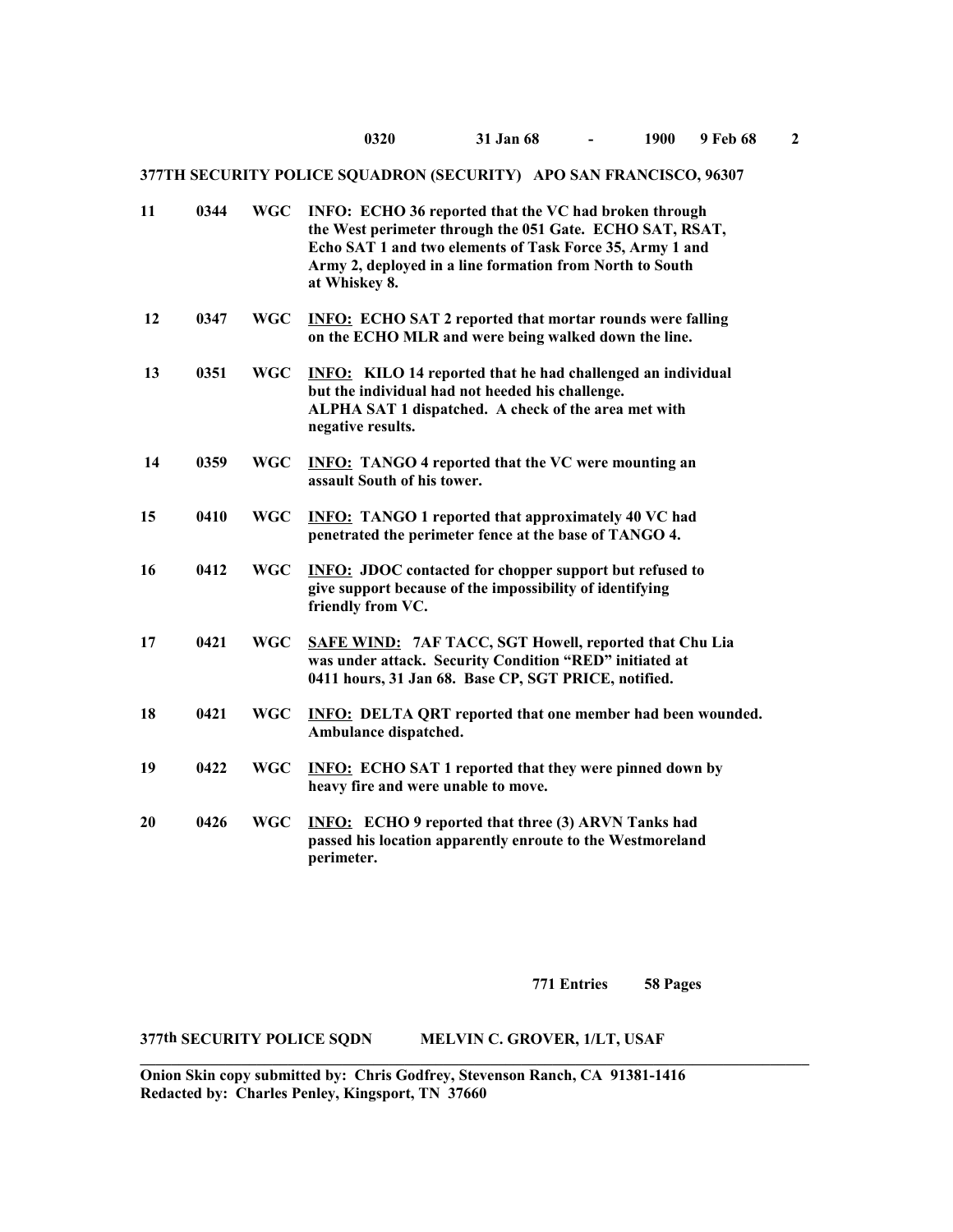| 21 | 0427 | <b>WGC</b> | INFO: TANGO 4 could not be contacted by radio. It is assumed that he is<br>either seriously WIA or KIA.                      |
|----|------|------------|------------------------------------------------------------------------------------------------------------------------------|
| 22 | 0429 | <b>WGC</b> | <b>INFO:</b> DELTA 13 reported that he had been hit. Ambulance dispatched.                                                   |
| 23 | 0430 | <b>WGC</b> | SAFE WIND: 7AF TACC, SGT HOWELL, reported that Bien Hoa was<br>under mortar and ground attack. Base CP, SGT Price notified.  |
| 24 | 0453 | <b>WGC</b> | <b>INFO:</b> ECHO QRT reported that one of his members had been hit.<br>Individual evacuated by Mobile 51.                   |
| 25 | 0500 | <b>WGC</b> | <b>INFO:</b> TANGO 14 reported that chopper was making contact off the<br>North perimeter Ease of the Church. JDOC notified. |
| 26 | 0504 | <b>WGC</b> | <b>INFO:</b> Reported that VC had penetrated the 055 Gate. ALPHA SAT 1<br>dispatched.                                        |
| 27 | 0515 | <b>WGC</b> | <b>INFO:</b> ECHO QRT reported that the VC were going around to their<br>North and that they were running out of M-16 ammo.  |
| 28 | 0522 | <b>WGC</b> | <b>INFO: ECHO 6 reported VC in VNAF Heliport. ECHO SAT 2</b><br>dispatched.                                                  |
| 29 | 0523 | <b>WGC</b> | <b>INFO:</b> TSN Artillery received clearance to fire HE and were firing on the<br>051 Gate at this time.                    |
| 30 | 0529 | <b>WGC</b> | <b>INFO:</b> VC sighted at ALPHA/ECHO line. ALPHA QRT and ALPHA<br>SAT 1 dispatched.                                         |
| 31 | 0532 | <b>WGC</b> | <b>INFO:</b> KILO 5 reported that he had a 10-49 in a North Westerly direction.<br>ALPHA SAT 2 and MOK 1 dispatched.         |
| 32 | 0535 | <b>WGC</b> | <b>INFO:</b> BRAVO SAT 1 reported that TANGO 17 was receiving fire.                                                          |

**771 Entries 58 Pages**

## **377th SECURITY POLICE SQDN MELVIN C. GROVER, 1/LT, USAF**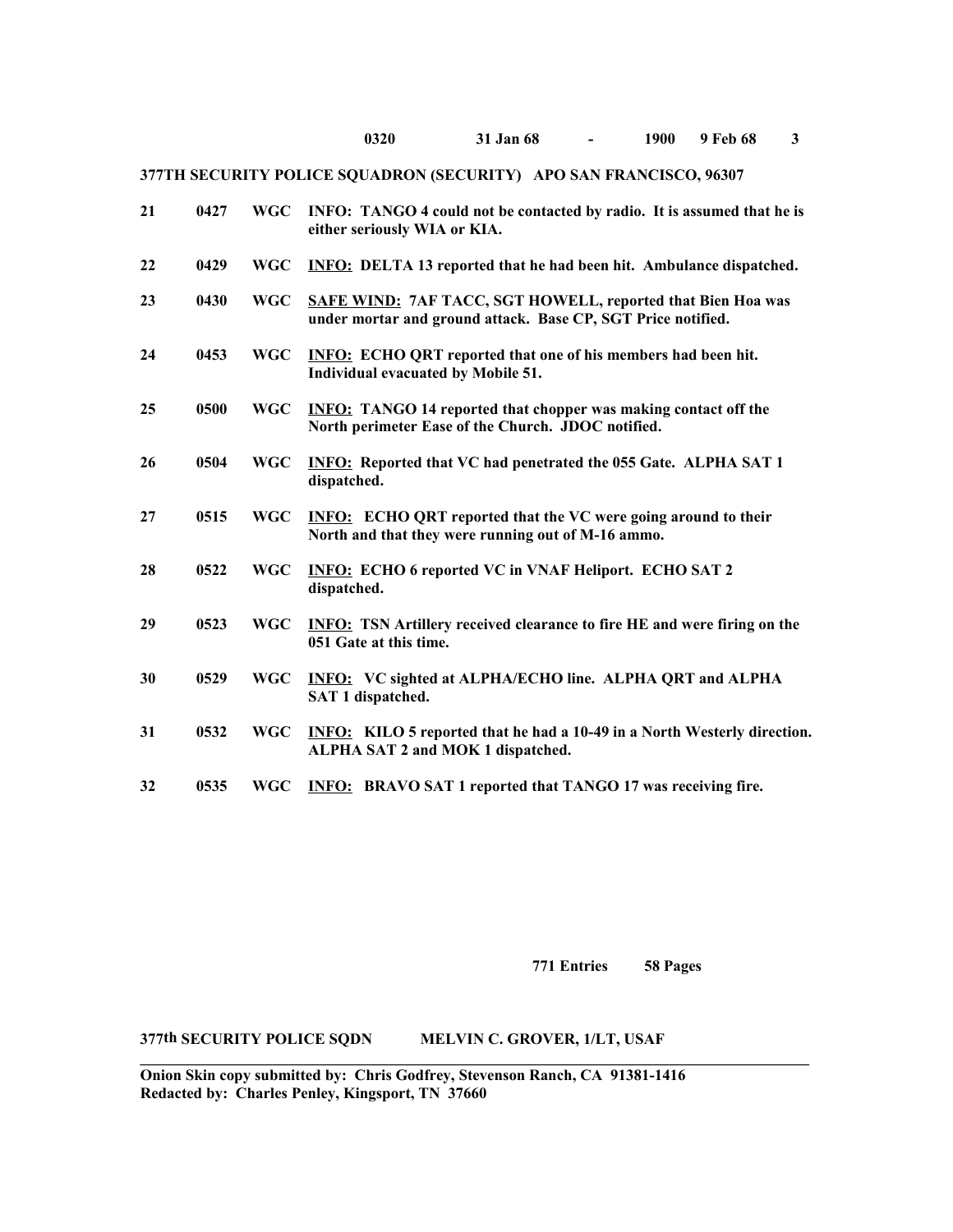| 33 | 0545 | <b>WGC</b> | <b>INFO:</b> Reported mortar and S/A fire in the vicinity of MACV annex.                                                                                                                    |
|----|------|------------|---------------------------------------------------------------------------------------------------------------------------------------------------------------------------------------------|
| 34 | 0551 | <b>WGC</b> | <b>INFO:</b> TANGO 1 reported that an Airborne units were making heavy<br>contact with VC North West of base perimeter. JDOC notified.                                                      |
| 35 | 0558 | <b>WGC</b> | <b>INFO:</b> TANGO 1 reported that the firing in the West near the 051 Gate<br>had eased at this time.                                                                                      |
| 36 | 0602 | <b>WGC</b> | <b>INFO:</b> Army 2 reported that they had three (3) friendly WI A's at TANGO<br>3. Ambulance unable to get through due to still heavy weapons fire. JDOC<br>contacted for Dustoff Chopper. |
| 37 | 0603 | <b>WGC</b> | <b>INFO:</b> TANGO 1 reported that VC were withdrawing through a break in<br>the perimeter fence South of the 051 Gate.                                                                     |
| 38 | 0614 | <b>WGC</b> | <b>INFO:</b> VC still withdrawing, unable to seal off gap.                                                                                                                                  |
| 39 | 0617 | <b>WGC</b> | <b>INFO: BRAVO SAT 1 reported that BRAVO 39 was receiving heavy</b><br>incoming tracer fire.                                                                                                |
| 40 | 0621 | <b>WGC</b> | <b>INFO: BRAVO 23 reported an unidentified individual near the C-130</b><br>area. ECHO QRT dispatched.                                                                                      |
| 41 | 0624 | <b>WGC</b> | <b>INFO:</b> Maj BENDER reported that the MLR on the West had been hit<br>with a direct hit of mortar, approx five (5) WIA's including Maj BENDER.                                          |
| 42 | 0635 | <b>WGC</b> | <b>INFO:</b> TANGO 14 reported that there was still activity in the vicinity of<br>the Church off the North perimeter.                                                                      |
| 43 | 0635 | <b>WGC</b> | <b>INFO:</b> The MLR to withdraw to the East and the ARVN Unit to conduct a<br>sweep of the area.                                                                                           |

**771 Entries 58 Pages**

**377th SECURITY POLICE SQDN MELVIN C. GROVER, 1/LT, USAF**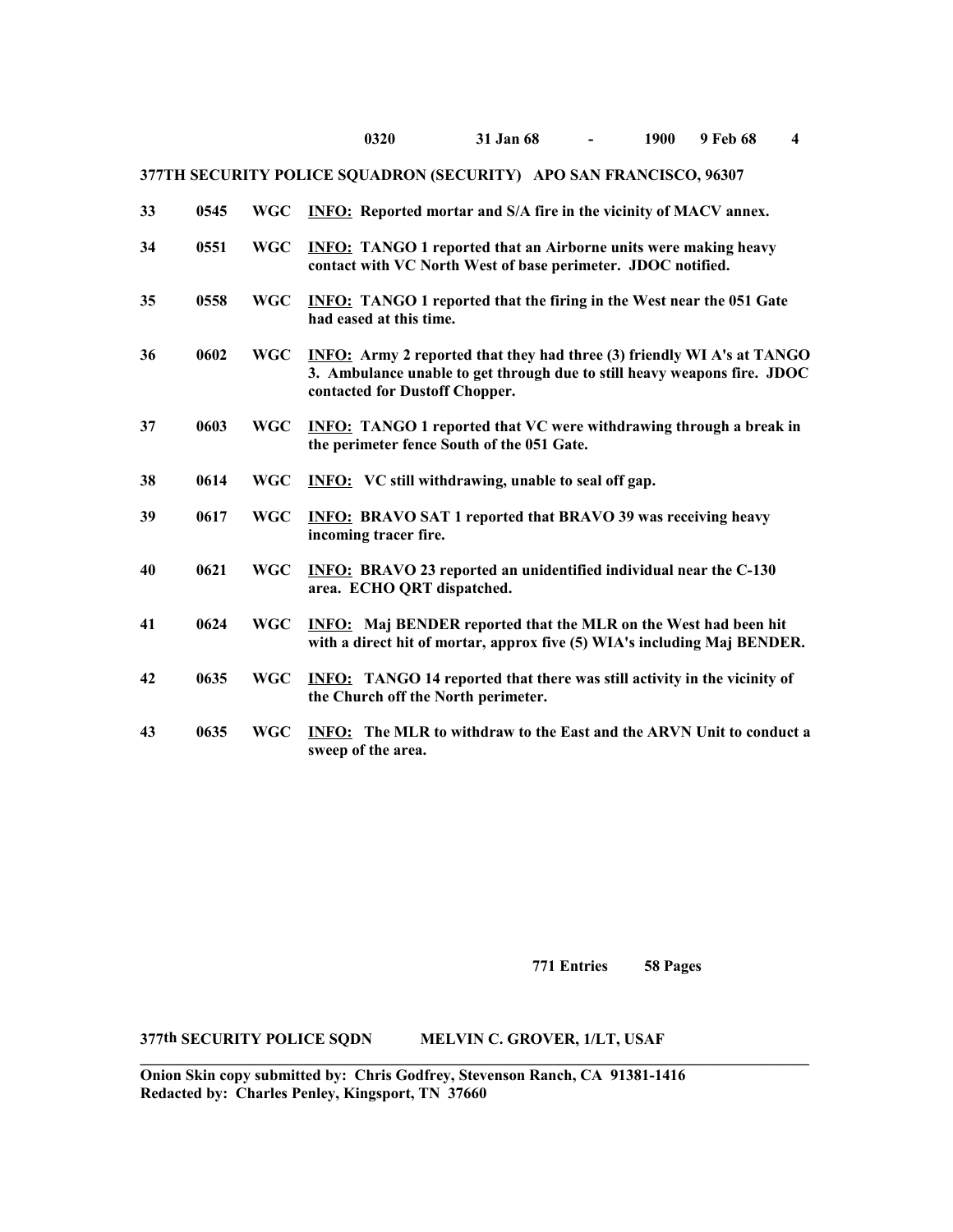| 44 | 0636  | <b>WGC</b> | <b>INFO:</b> BRAVO 17 reported receiving S/A fire from off the East perimeter.<br>BRAVO SAT 2 in the area.                                                                                                                           |
|----|-------|------------|--------------------------------------------------------------------------------------------------------------------------------------------------------------------------------------------------------------------------------------|
| 45 | 0640  | <b>WGC</b> | <b>INFO:</b> BRAVO 36 reported receiving tracer fire from South of his post.<br><b>BRAVO SAT 1 dispatched.</b>                                                                                                                       |
| 46 | 00649 | <b>WGC</b> | <b>INFO:</b> FOX TROT 7 reported S/A fire coming from the vicinity of the<br>1300 Area. FOX TROT QRT dispatched.                                                                                                                     |
| 47 | 0655  | <b>WGC</b> | <b>INFO: FOX TROT QRT reported that they had run into weapons fire</b><br>from the rear of the MARS site and had 04 VC pinned down exchanging<br>fire.                                                                               |
| 48 | 0706  | <b>WGC</b> | <b>INFO:</b> ECHO 9 reported A/W fire in the vicinity of TANGO 5.                                                                                                                                                                    |
| 49 | 0725  | <b>WGC</b> | <b>INFO:</b> BRAVO 11 reported that he was receiving weapons fire. BRAVO<br>SAT 1 dispatched.                                                                                                                                        |
| 50 | 0729  | <b>WGC</b> | <b>INFO:</b> Light Fire Team initiating fire on the 051 Gate also reported that<br>six (6) tanks from the 25th Division were at the 055 Gate proceeding South<br>on H/W 1 to the 051 Gate in support of the action at that location. |
| 51 | 0730  | <b>WGC</b> | <b>INFO:</b> MOK 1 reported that the Light Fire Team had been downed South<br>of the ditch with battle damages.                                                                                                                      |
| 52 | 0734  | <b>WGC</b> | <b>INFO:</b> The six (6) tanks coming through the 055 Gate and are proceeding<br>down the inner perimeter road toward the 051 Gate. JDOC notified.                                                                                   |
| 53 | 0752  | <b>WGC</b> | <b>INFO:</b> CAPT DENISIO and LT INGALSBY reported that a heavy<br>concentrations was being received probably due to a cover for withdrawal<br>by the VC.                                                                            |
| 54 | 0757  | <b>WGC</b> | <b>INFO:</b> TANGO 1 reported that mortar rounds were falling on the South<br>Airborne Area.                                                                                                                                         |

**771 Entries 58 Pages**

### **377th SECURITY POLICE SQDN MELVIN C. GROVER, 1/LT, USAF**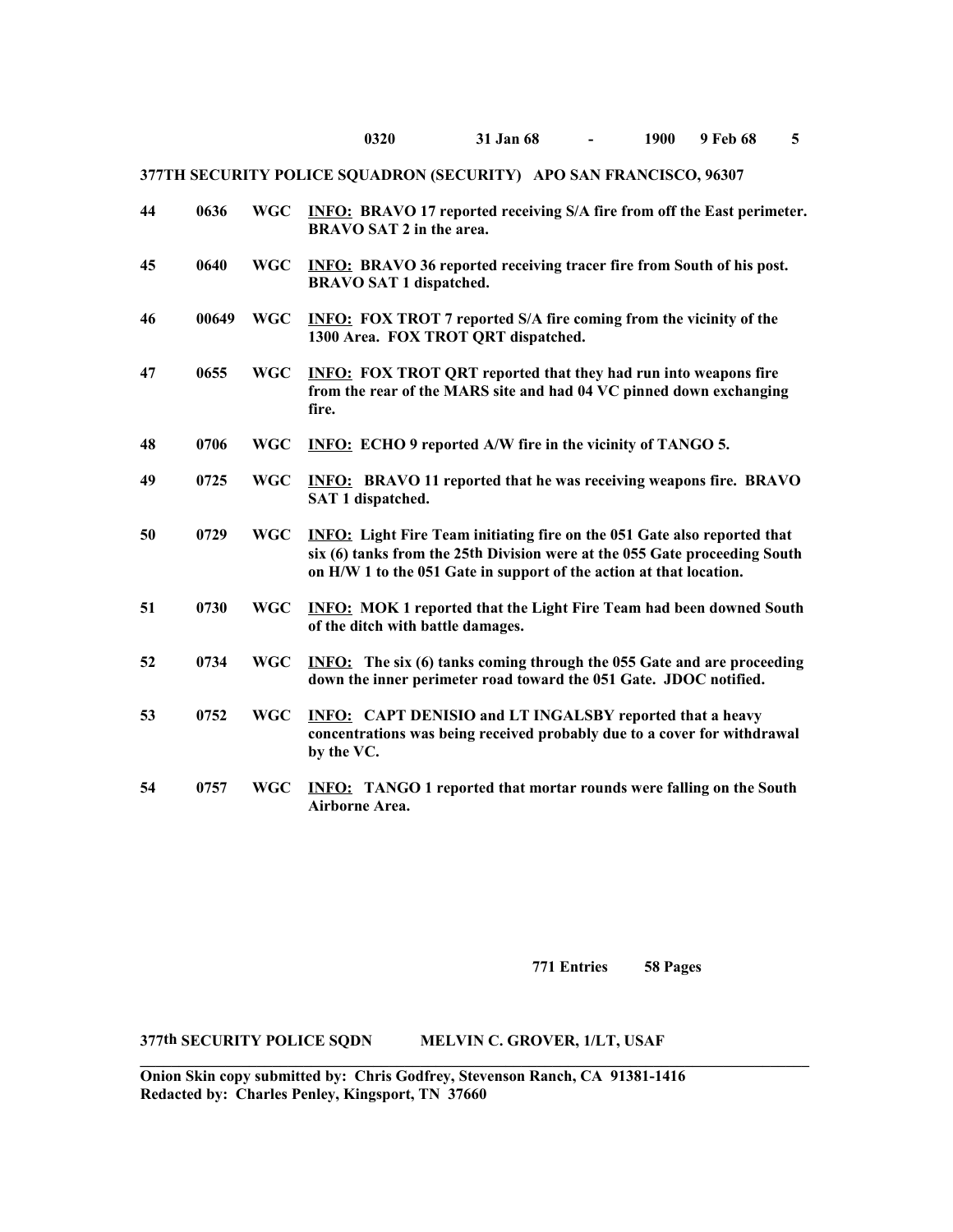| 55 | 0806 | <b>WGC</b> | <b>INFO:</b> CHARLIE 37 reported that there was something going on in the<br>vicinity of MACV HQ., Military Police were deploying around the complex.<br><b>CHARLIE SAT 1 dispatched.</b> |
|----|------|------------|-------------------------------------------------------------------------------------------------------------------------------------------------------------------------------------------|
| 56 | 0810 | <b>WGC</b> | <b>INFO:</b> Military Police reported that there were VC in the civilian<br>compound near Charlie 37.                                                                                     |
| 57 | 0814 | <b>WGC</b> | <b>INFO: BRAVO SAT 1 reported that he was receiving fire from off the East</b><br>Perimeter.                                                                                              |
| 58 | 0827 | <b>WGC</b> | <b>INFO:</b> An aircraft over the area reported observing 03 VC in the ditch<br>near Whiskey 5. DELTA QRT dispatched to make a sweep of the area.                                         |
| 59 | 0905 | <b>WGC</b> | <b>INFO:</b> Ambulance arrived at TANGO 4 to evacuate WIA's. Ambulance<br>Chopper waved off due to heavy ground fire.                                                                     |
| 60 | 0913 | <b>WGC</b> | <b>INFO:</b> BRAVO 16 reported observing 5 0 6 unidentified individuals on<br>top of a building within the POL Area. BRAVO 1 dispatched.                                                  |
| 61 | 0915 | <b>WGC</b> | <b>INFO:</b> Reports of heavy machine gun fire coming from the 051 Bunker.<br><b>JDOC</b> notified for Light Fire Team support.                                                           |
| 62 | 0930 | <b>WGC</b> | <b>INFO:</b> KILO 14 reported receiving weapons fire coming from the Utah<br>ditch. ALPHA SAT 1 dispatched.                                                                               |
| 63 | 0935 | <b>WGC</b> | <b>INFO:</b> DELTA QRT reported that one of the members had been hit.<br>Ambulance dispatched.                                                                                            |
| 64 | 0937 | <b>WGC</b> | <b>INFO:</b> Light Fire Team called in to saturate the area from the 051B<br><b>Bunker North to RMK.</b>                                                                                  |
| 65 | 1005 | <b>WGC</b> | <b>INFO:</b> BRAVO 17 reported mortar round hit LOX Plant.                                                                                                                                |
| 66 | 1015 | <b>WGC</b> | <b>INFO:</b> Reported a chopper downed off the West perimeter between the<br>051 and 051A Bunkers.                                                                                        |

**771 Entries 58 Pages**

## **377th SECURITY POLICE SQDN MELVIN C. GROVER, 1/LT, USAF**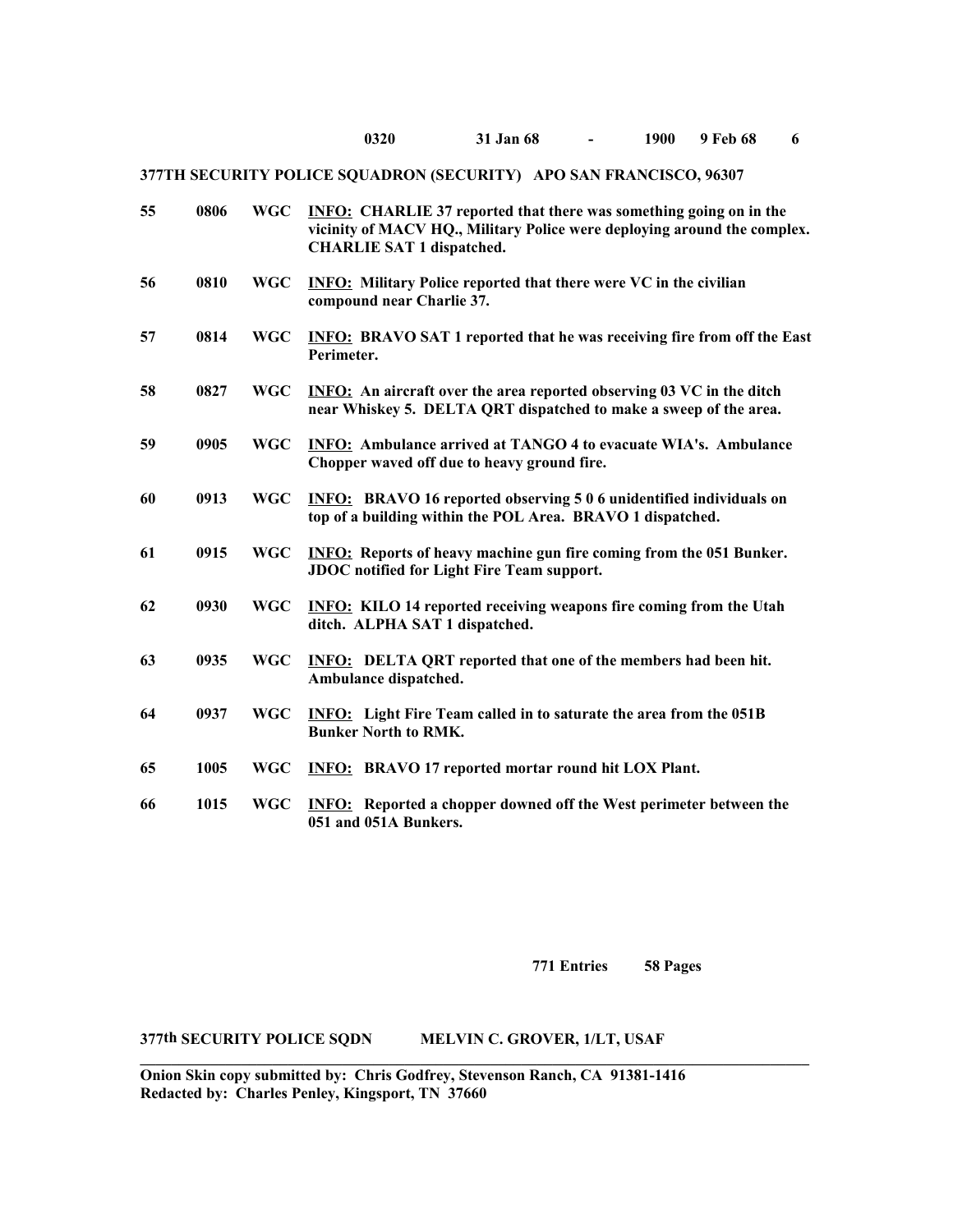| 67 | 1035 | <b>WGC</b> | <b>INFO:</b> TANGO 17 reported that one mortar round had landed in front<br>and to the East of his tower.                                    |
|----|------|------------|----------------------------------------------------------------------------------------------------------------------------------------------|
| 68 | 1037 | <b>WGC</b> | <b>INFO:</b> TANGO 17 reported that he was receiving weapons fire from off<br>the East perimeter.                                            |
| 69 | 1043 | <b>WGC</b> | <b>INFO:</b> Fire reported in the Esso POL Area. Fire Dept notified.                                                                         |
| 70 | 1050 | <b>WGC</b> | <b>INFO:</b> An ARVN Unit conducting a sweep North along the West perimeter<br>to the 051 Gate.                                              |
| 71 | 1052 | <b>WGC</b> | <b>INFO: BRAVO SAT 1 reported that a Light Fire Team was making</b><br>contact off the perimeter East of TANGO 17.                           |
| 72 | 1104 | <b>WGC</b> | <b>INFO:</b> Received notification of one (1) 81mm mortar (dud) at Gate 10<br>near the Golf Course. EOD notified.                            |
| 73 | 1117 | <b>WGC</b> | <b>INFO:</b> CAPT DENISIO reported that a sweep had been made of the West<br>perimeter from Whiskey 8 to the 051 Gate with negative results. |
| 74 | 1143 | <b>WGC</b> | <b>INFO:</b> CHARLIE QRT reported receiving weapons fire from South of<br>Charlie 37.                                                        |
| 75 | 1148 | <b>WGC</b> | <b>INFO:</b> CHARLIE MLR reported receiving sniper fire along the whole<br>MLR. CHARLIE QRT dispatched.                                      |
| 76 | 1158 | <b>WGC</b> | <b>INFO:</b> Received information that heavy A/W fire was coming from the<br>1200 Area. FOX TROT QRT dispatched.                             |
| 77 | 1210 | <b>WGC</b> | <b>INFO:</b> Received information that sniper fire was coming from the Radar<br>Dome East of Dinning Hall 2. FOX TROT QRT dispatched.        |
| 78 | 1215 | <b>WGC</b> | <b>INFO:</b> Received information that 01 VC KIA in the Radar Dome.                                                                          |

**771 Entries 58 Pages**

## **377th SECURITY POLICE SQDN MELVIN C. GROVER, 1/LT, USAF**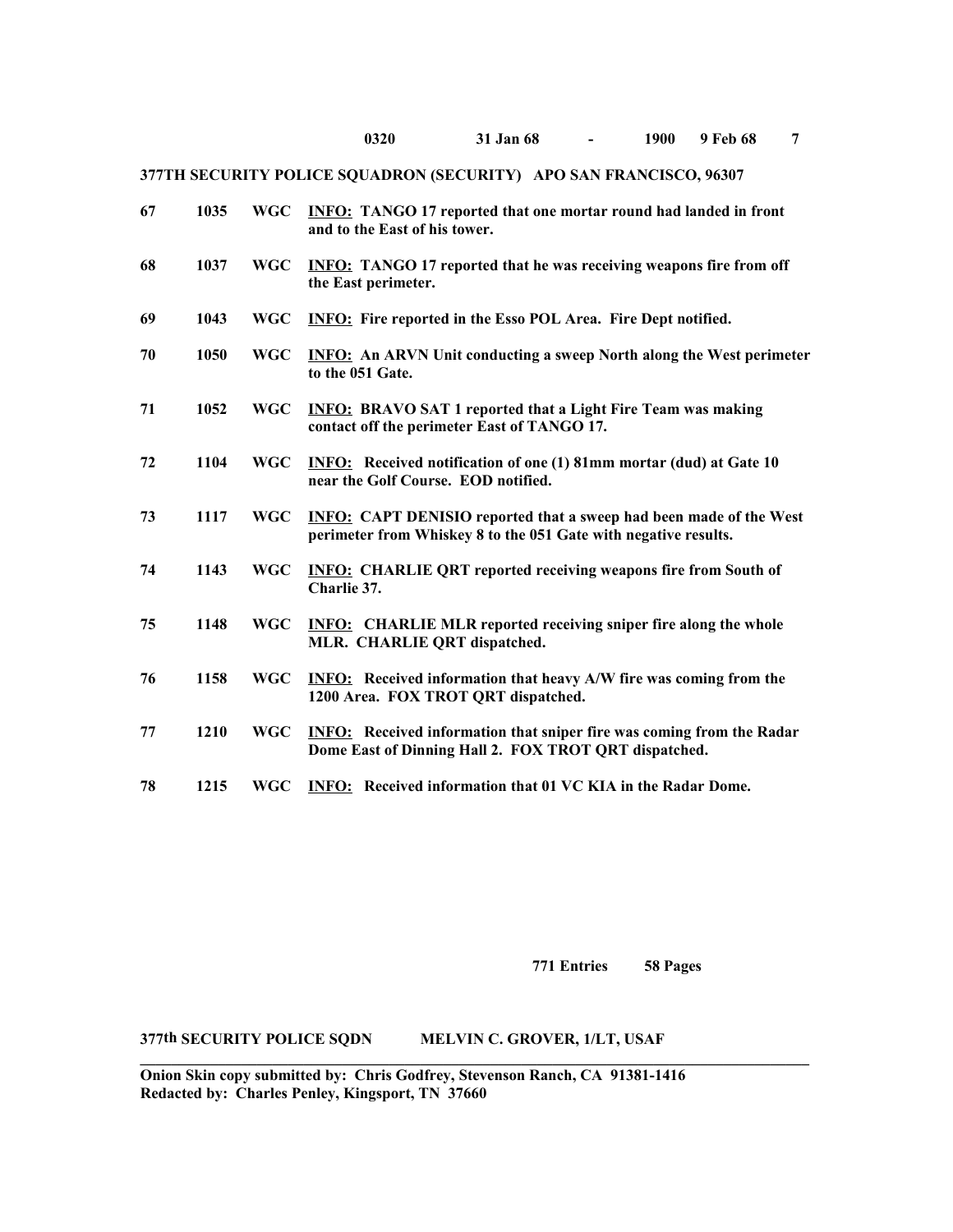| 79 | 1217 | <b>WGC</b> | <b>INFO:</b> Units on the West perimeter reports still receiving weapons fire<br>from off the West perimeter.                                    |
|----|------|------------|--------------------------------------------------------------------------------------------------------------------------------------------------|
| 80 | 1230 | <b>WGC</b> | <b>INFO:</b> Units on the West perimeter reports still receiving weapons fire<br>from off the West perimeter.                                    |
| 81 | 1232 | <b>WGC</b> | <b>INFO:</b> FOX TROT 3 reported receiving sniper fire from the rear of the<br>MARS site coming from a generator shack. FOX TROT QRT dispatched. |
| 82 | 1245 | <b>WGC</b> | <b>INFO:</b> FOX TROT 7 reported receiving S/A fire from the vicinity of the<br>1300 Area. FOX TROT QRT in the area.                             |
| 83 | 1315 | <b>WGC</b> | <b>INFO: BRAVO SAAT 1 reported sniper fire from South East of BRAVO</b><br>37, Light Fire Team in support.                                       |
| 84 | 1350 | <b>WGC</b> | <b>INFO:</b> All Sectors reported a sweep of their areas with negative results.                                                                  |
| 85 | 1420 | <b>WGC</b> | <b>INFO:</b> TANGO 17 reported weapons fire from off the East perimeter.<br><b>BRAVO SAT 1 dispatched.</b>                                       |
| 86 | 1437 | <b>WGC</b> | <b>INFO:</b> A sweep being conducted between the two runways from East to<br>West.                                                               |
| 87 | 1500 | <b>WGC</b> | <b>INFO:</b> Units in the position to the West reporting receiving light weapons<br>fire from the West.                                          |
| 88 | 1722 | <b>WGC</b> | <b>INFO:</b> BRAVO 39 reported one (1) mortar round exploded due East of his<br>post. BRAVO SAT dispatched.                                      |
| 89 | 1916 | <b>WGC</b> | <b>INFO:</b> BRAVO 12 reported receiving sniper fire, location UNK. BRAVO<br>SAT 1 dispatched.                                                   |
| 90 | 1920 | <b>WGC</b> | <b>INFO:</b> BRAVO 7 reported receiving sniper fire from<br>- continue -                                                                         |

**771 Entries 58 Pages**

**377th SECURITY POLICE SQDN MELVIN C. GROVER, 1/LT, USAF**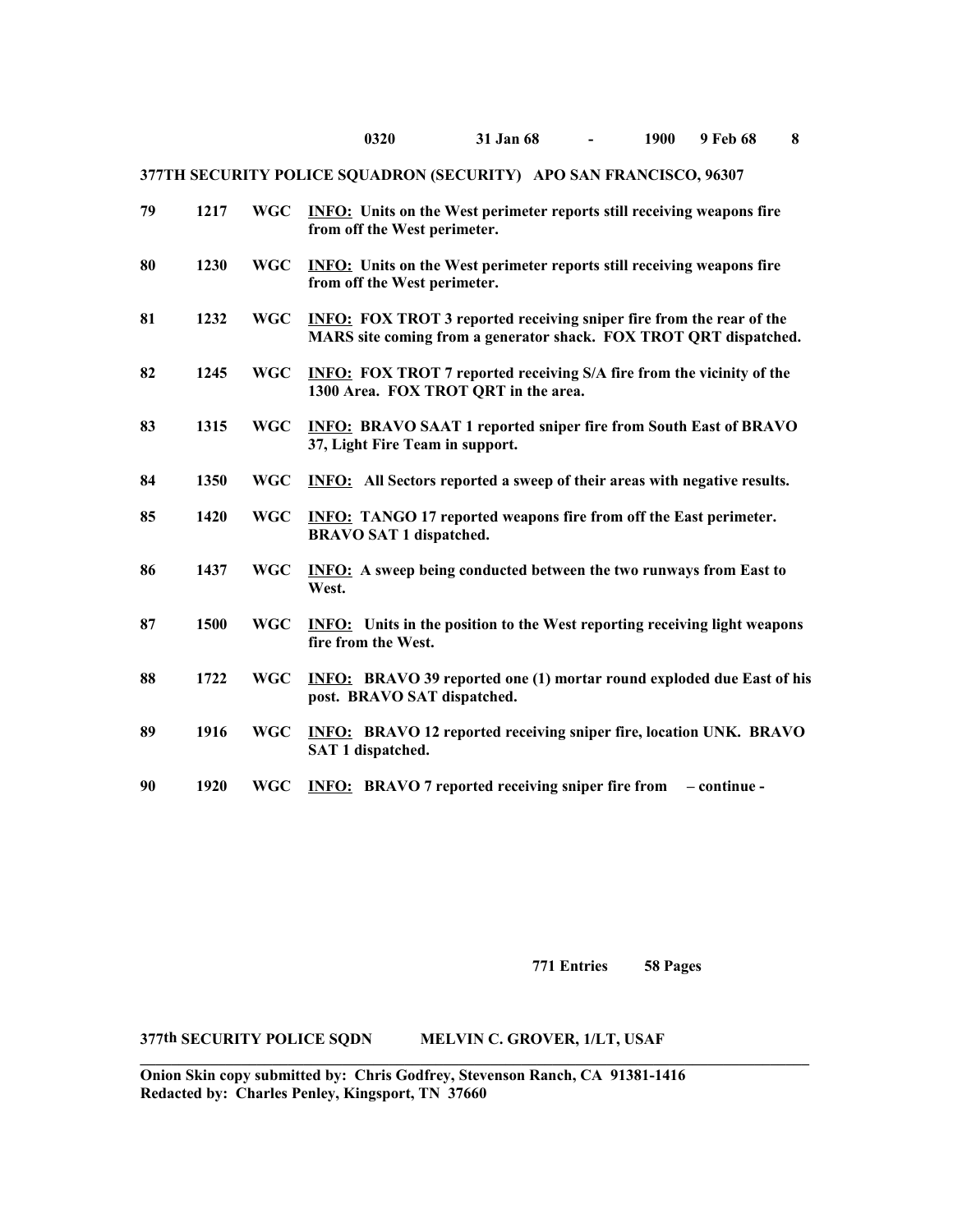| 91  | 1920 | <b>WGC</b> | CONT 90: the vicinity of 8th Aerial Port. BRAVO SAT 2 dispatched.                                                                                                            |
|-----|------|------------|------------------------------------------------------------------------------------------------------------------------------------------------------------------------------|
| 92  | 1926 | <b>WGC</b> | <b>INFO:</b> TANGO 16 reported one mortar round hit in the Shell POL Area<br>and one in the USAF POL Area.                                                                   |
| 93  | 1932 | <b>WGC</b> | <b>INFO: MOK Units initiated K-9 posting.</b>                                                                                                                                |
| 94  | 1944 | <b>WGC</b> | <b>INFO: 2ND SVS made contact with VC off 055 Gate. INDIA QRT and</b><br><b>ALPHA QRT dispatched.</b>                                                                        |
| 95  | 1955 | <b>WGC</b> | <b>INFO: MOK Units completed K-9 posting.</b>                                                                                                                                |
| 96  | 2000 | <b>WGC</b> | <b>INFO:</b> TANFO 1 reported Light Fire Team was making contact South est<br>of the Airborne Area approximately 200 yards from the perimeter.                               |
| 97  | 2008 | <b>WGC</b> | <b>INFO:</b> TANGO 1 reported jet air strikes approximately 500 yards West of<br>TANGO 4.                                                                                    |
| 98  | 2025 | <b>WGC</b> | <b>INFO:</b> TANGO 16 reported incoming tracer rounds across the POL Area.<br><b>BRAVO SAT 1 dispatched.</b>                                                                 |
| 99  | 2029 | <b>WGC</b> | <b>INFO:</b> TANGO 16 reported receiving heavy A/W fire.                                                                                                                     |
| 100 | 2030 | <b>WGC</b> | <b>INFO:</b> CHARLIE 5 reported receiving sniper fire and was returning the<br>fire. CHARLIE SAT 1 dispatched.                                                               |
| 101 | 2038 | <b>WGC</b> | <b>INFO:</b> JDOC reported that the 900 man billets around the MACV HQ<br>was under mortar attack.                                                                           |
| 102 | 2055 | <b>WGC</b> | <b>INFO:</b> JDOC reported that they had received information that there<br>approximately 30 VC in the pogoda outside the 055 Gate. ALPHA SAT 1<br>and ALPHA QRT dispatched. |
| 103 | 2154 | <b>WGC</b> | <b>INFO:</b> CHARLIE 19 reported that there was a barrack in the 800 Area<br>was on fire. Fire Dept notified.                                                                |

**771 Entries 58 Pages**

## **377th SECURITY POLICE SQDN MELVIN C. GROVER, 1/LT, USAF**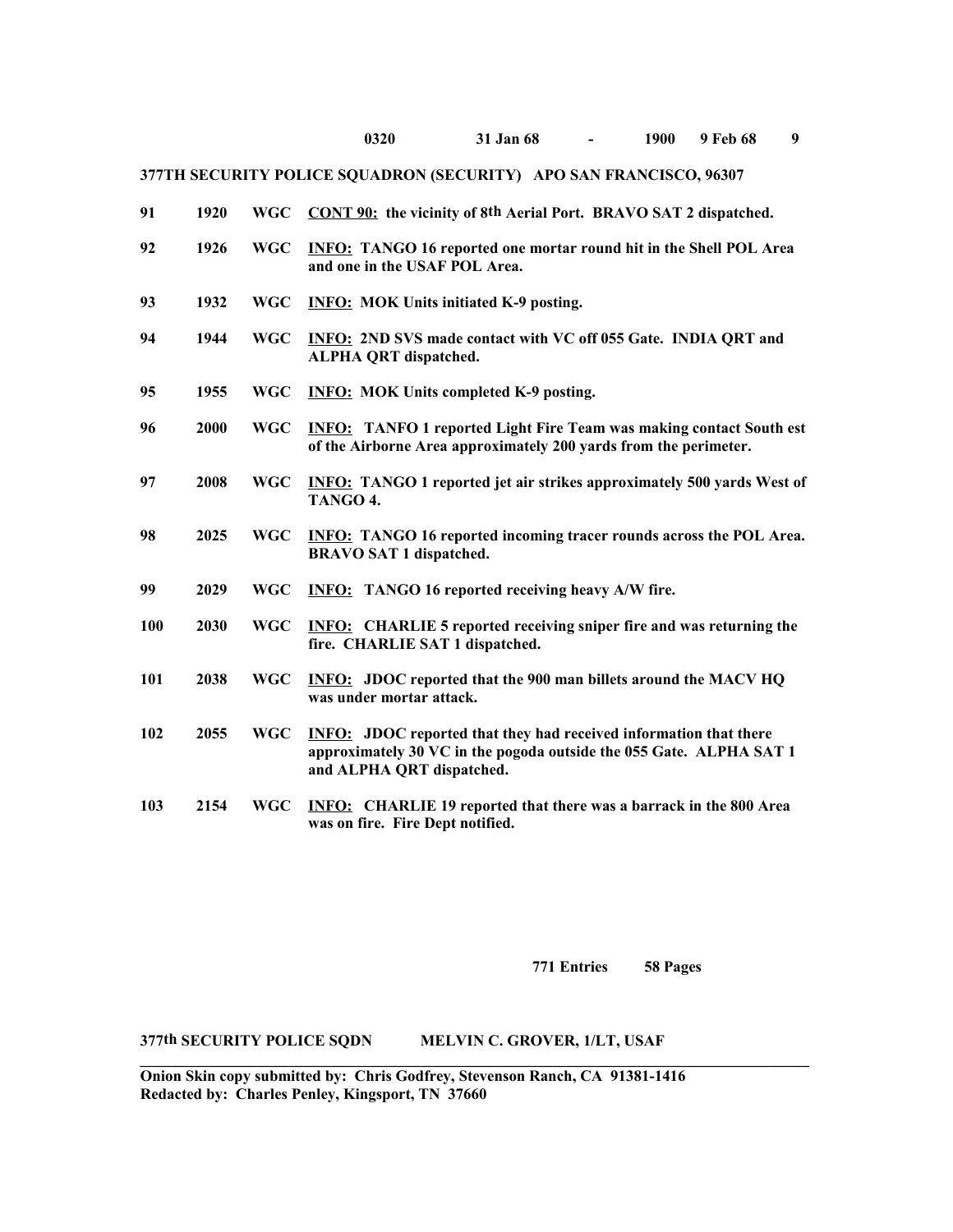| 104        | 2206 | <b>WGC</b> | <b>INFO:</b> Reported that A-1E's making air drops approximately 150 yards off<br>the North East perimeter. (G-3)                   |
|------------|------|------------|-------------------------------------------------------------------------------------------------------------------------------------|
| 105        | 2213 | <b>WGC</b> | <b>INFO:</b> TANGO 10 reported, F-100 making air drops off the North East<br>perimeter approximately 50 meters off the perimeter.   |
| 106        | 2227 | <b>WGC</b> | <b>INFO: TANGO 10 reported Light Fire Team making contact</b><br>approximately one mile off the North perimeter.                    |
| 107        | 2230 | <b>WGC</b> | <b>INFO:</b> TANGO 16 reported choppers making contact in the South East.                                                           |
| 108        | 2235 | <b>WGC</b> | <b>INFO:</b> TANGO 10 reported air strikes off the North perimeter<br>approximately 250 meters out.                                 |
| 109        | 2255 | <b>WGC</b> | <b>INFO:</b> CHARLIE 25 reported receiving weapons fire coming from an<br>ARVN Bunker to his rear. CHARLIE SAT 1 dispatched.        |
| <b>110</b> | 2300 | <b>WGC</b> | <b>INFO:</b> Base Operations reported that an O-17, possible flat tire would land<br>R/W 25-left in 2 minutes. GOLF SAT dispatched. |
| 111        | 2305 | <b>WGC</b> | <b>INFO:</b> Aircraft down safely and without incident.                                                                             |
| 112        | 2308 | <b>WGC</b> | <b>INFO:</b> TANGO 10 reported jets making air strikes off the North<br>perimeter near the 055 Gate.                                |
| 113        | 2337 | <b>WGC</b> | <b>INFO:</b> Base CP, SGT GOLBERT reported that Nha Trang was under<br>mortar attack. SAFE WIND Check List accomplished.            |
| 114        | 0030 | <b>WGC</b> | <b>INFO:</b> Reported contact off the West perimeter near the Airborne area<br>approximately 500 yards off the perimeter.           |
| 115        | 0107 | <b>WGC</b> | <b>INFO:</b> CHARLIE 23 reported heavy ground fire from the South East.<br><b>CHARLIE SAT 1 dispatched.</b>                         |

**771 Entries 58 Pages**

## **377th SECURITY POLICE SQDN MELVIN C. GROVER, 1/LT, USAF**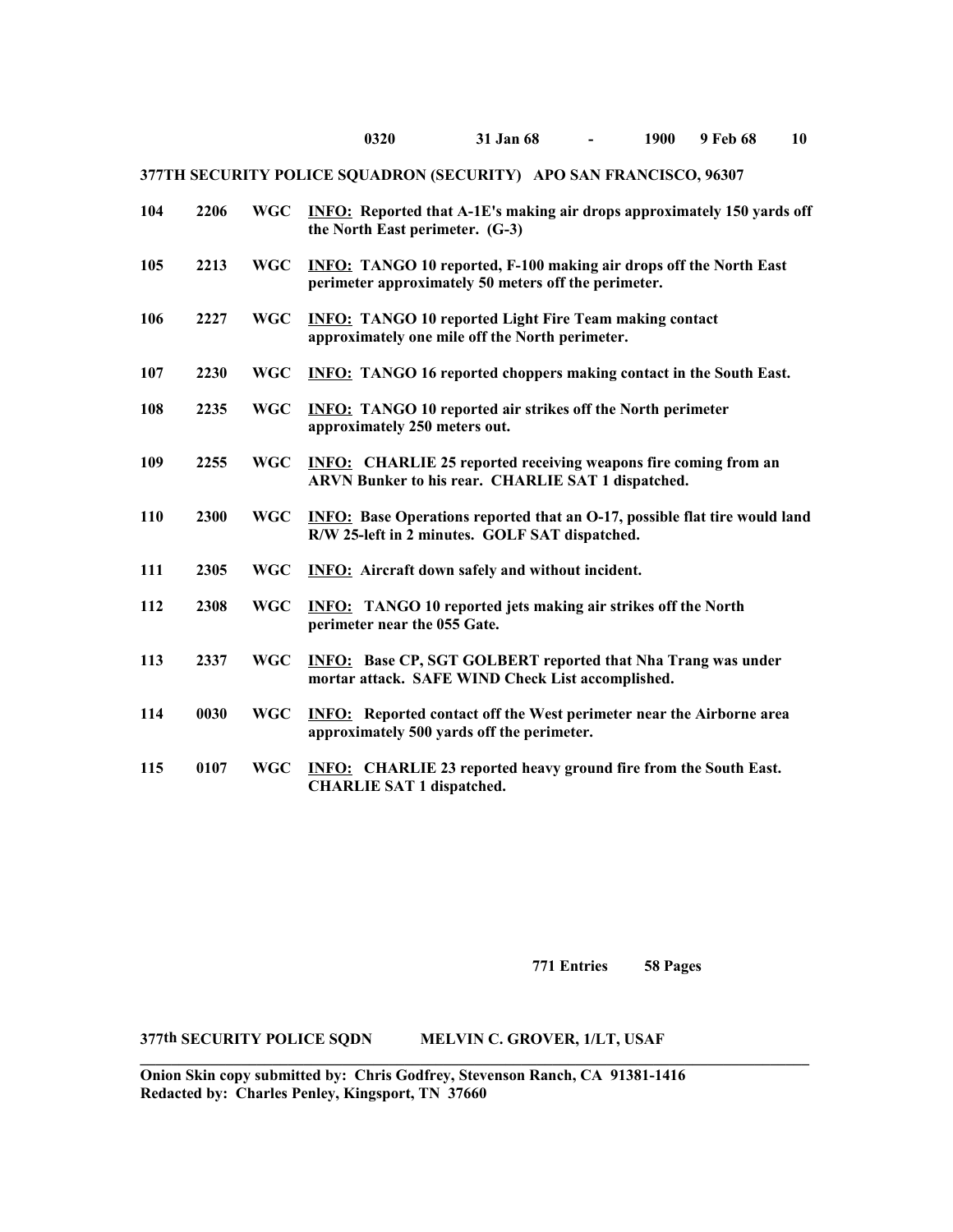| 116 | 0108 | <b>WGC</b> | <b>INFO:</b> Received reports that heavy ground fire and mortar rounds coming<br>into the POL area. BRAVO QRT dispatched.                             |
|-----|------|------------|-------------------------------------------------------------------------------------------------------------------------------------------------------|
| 117 | 0111 | <b>WGC</b> | <b>INFO:</b> TANGO 1 reported Light Fire Team contact off the perimeter to<br>the South West.                                                         |
| 118 | 0115 | <b>WGC</b> | <b>INFO: 7AF TACC reported that Da Nang was under rocket attack.</b><br>Security Condition "RED" initiated at 055 hours.                              |
| 119 | 0120 | <b>WGC</b> | <b>INFO: BRAVO 12 reported VC sighted in his area. BRAVO SAT 2</b><br>dispatched.                                                                     |
| 120 | 0122 | <b>WGC</b> | <b>INFO:</b> TANGO 1 reported Dragon Ship making contact off the perimeter<br>to the South West.                                                      |
| 121 | 0135 | <b>WGC</b> | <b>INFO:</b> Reports of heavy ground fire off the perimeter to the East.                                                                              |
| 122 | 0151 | <b>WGC</b> | <b>INFO:</b> TANGO 1 reported heavy ground fire coming from off the East<br>perimeter.                                                                |
| 123 | 0213 | <b>WGC</b> | <b>INFO:</b> TANGO 1 reported Airborne Units making contact in the village off<br>the West perimeter.                                                 |
| 124 | 0230 | <b>WGC</b> | <b>INFO:</b> TANGO 14 and KILO 28 reported receiving heavy ground fire<br>from off the North East perimeter. ALPHA SAT 1 and ALPHA QRT<br>dispatched. |
| 125 | 0239 | <b>WGC</b> | <b>INFO:</b> KILO 23 reported receiving ground fire from off base to the<br>Northeast. INDIA QRT dispatched.                                          |
| 126 | 0305 | <b>WGC</b> | <b>INFO:</b> Trip flare reported on perimeter fence near ALPHA/ECHO line.<br>ALPHA SAT 1 dispatched.                                                  |

**771 Entries 58 Pages**

**377th SECURITY POLICE SQDN MELVIN C. GROVER, 1/LT, USAF**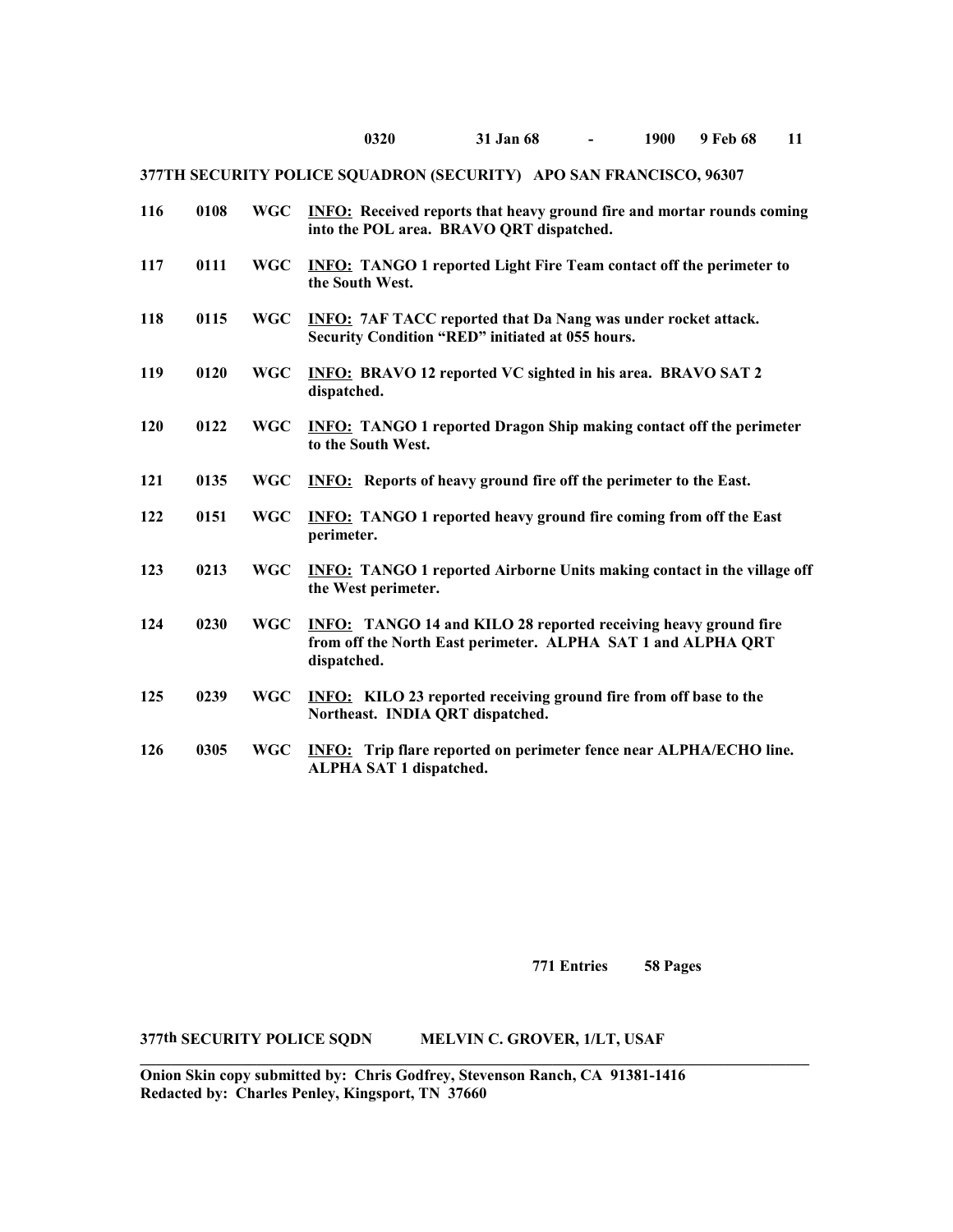### **0320 31 Jan 68 - 1900 9 Feb 68 12**

### **377TH SECURITY POLICE SQUADRON (SECURITY) APO SAN FRANCISCO, 96307**

| 127 | 0325 | <b>WGC</b> | <b>INFO:</b> Fire fight reported in the vicinity of MACV. BRAVO SAT 1<br>reported receiving fire from hanger in the terminal area.     |
|-----|------|------------|----------------------------------------------------------------------------------------------------------------------------------------|
| 128 | 0335 | <b>WGC</b> | <b>INFO:</b> TANGO 14 reported one mortar round landed near his tower.                                                                 |
| 129 | 0345 | <b>WGC</b> | <b>INFO: 054 Bunker reported that he had observed personnel gathering and</b><br>spreading out about 200 yards out side the perimeter. |
| 130 | 0400 | <b>WGC</b> | <b>INFO: TANGO 1 reported mortar coming into MACV and Tent City B</b><br>area.                                                         |
| 131 | 0410 | <b>WGC</b> | <b>INFO:</b> ALPHA SAT 1 reported he had individual sited behind the power<br>pack booster generator in front of the 054 Bunker.       |
| 132 | 0421 | <b>WGC</b> | <b>INFO:</b> ALPHA SAT 1 reported individual KIA.                                                                                      |
| 133 | 0430 | <b>WGC</b> | <b>INFO: 53RD Regional Forces made contact with VC outside perimeter at</b><br>054 Bunker.                                             |
| 134 | 0442 | <b>WGC</b> | <b>INFO:</b> TANGO 5 reported A/W fire off the West perimeter. ALPHA SAT<br>1 in the area.                                             |
| 135 | 0443 | <b>WGC</b> | <b>INFO:</b> 53RD Regional Forces making a sweep off the West perimeter<br>from the 055 Bunker to the 053 Bunker.                      |
| 136 | 0448 | <b>WGC</b> | <b>INFO:</b> CHARLIE QRT reported three (3) explosions and A/W fire in the<br>Tent City B area.                                        |
| 137 | 0452 | <b>WGC</b> | <b>INFO:</b> BRAVO 39 reported he was receiving fire from the vicinity of the<br><b>Golf Course.</b>                                   |
| 138 | 0545 | <b>WGC</b> | <b>INFO: BRAVO SAT 1 and GOLF SAT 1 reported firing from one of the</b><br>Air Vietnam hangers.                                        |

**771 Entries 58 Pages**

# **377th SECURITY POLICE SQDN MELVIN C. GROVER, 1/LT, USAF**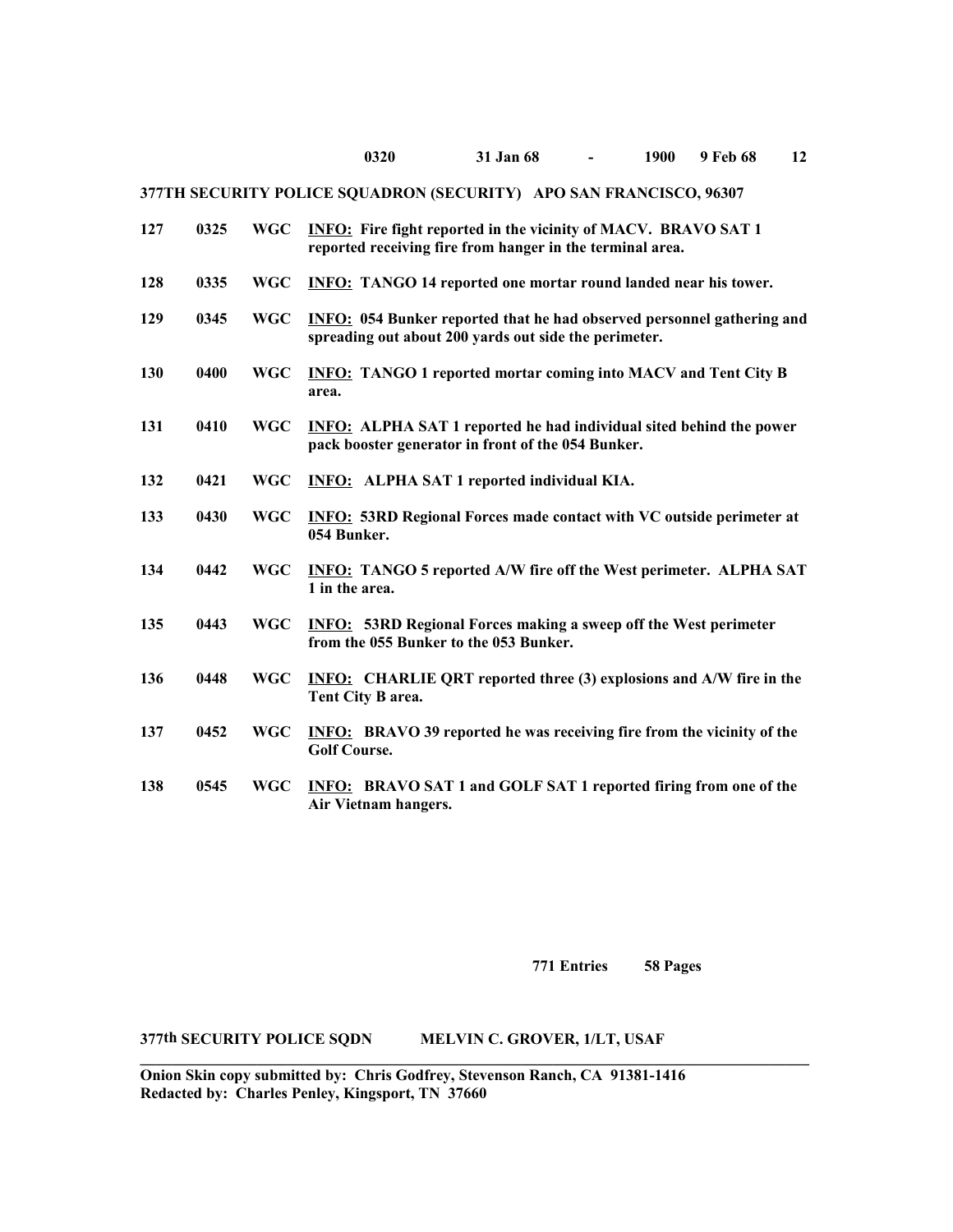| 139 | 0550 | <b>WGC</b> | <b>INFO: BRAVO SAT 1 and GOLF SAT 1 moving up on hanger and</b><br>receiving fire from inside.                                                                                                       |
|-----|------|------------|------------------------------------------------------------------------------------------------------------------------------------------------------------------------------------------------------|
| 140 | 0610 | <b>WGC</b> | <b>INFO: BRAVO SAT 1 and GOLF SAT 1 checked the area with negative</b><br>results.                                                                                                                   |
| 141 | 0714 | <b>WGC</b> | <b>INFO:</b> KILO 31 thru KILO 34 reported receiving heavy fire from off the<br>East perimeter. BRAVO QRT dispatched.                                                                                |
| 142 | 0725 | <b>WGC</b> | <b>INFO:</b> MOK 2 reported they had spotted an individual firing from roof<br>top directly North of KILO 33. Firing returned and individual either fell<br>off or was hit.                          |
| 143 | 0740 | <b>WGC</b> | <b>INFO:</b> TANGO 15 reported receiving fire from the North East of his post.<br>ALPHA SAT 1 returning the fire.                                                                                    |
| 144 | 0815 | <b>WGC</b> | <b>INFO:</b> TANGO 1 reported three (3) individuals on water tower<br>approximately half mile off Southeast perimeter. JDOC states they believe<br>these personnel are VC.                           |
| 145 | 0930 | <b>WGC</b> | INFO: World #690 landed. A1C HAMILL posted.                                                                                                                                                          |
| 146 | 1005 | <b>WGC</b> | <b>INFO:</b> Sweep of perimeter from end of 25L to perimeter fence.                                                                                                                                  |
| 147 | 1015 | <b>WGC</b> | <b>INFO: 377th Security Police Squadron in Security Condition "YELLOW"</b><br>by order of LT COL CARTER and the 377th Combat Support Group in<br>Security Condition "WHITE" by order of COL PEEBLES. |
| 148 | 1040 | <b>WGC</b> | <b>INFO:</b> WORLD #690 departed. Guard reposted.                                                                                                                                                    |
| 149 | 1100 | <b>WGC</b> | <b>INFO:</b> All Sectors reported their areas secure.                                                                                                                                                |
| 150 | 1130 | <b>WGC</b> | <b>INFO:</b> All Sectors reported their areas secure.                                                                                                                                                |
| 151 | 1200 | <b>WGC</b> | <b>INFO:</b> All Sectors reported their areas secure.                                                                                                                                                |
| 152 | 1230 | <b>WGC</b> | <b>INFO:</b> All Sectors reported their areas secure.                                                                                                                                                |

**771 Entries 58 Pages**

### **377th SECURITY POLICE SQDN MELVIN C. GROVER, 1/LT, USAF**

**Onion Skin copy submitted by: Chris Godfrey, Stevenson Ranch, CA 91381-1416 Redacted by: Charles Penley, Kingsport, TN 37660** 

**\_\_\_\_\_\_\_\_\_\_\_\_\_\_\_\_\_\_\_\_\_\_\_\_\_\_\_\_\_\_\_\_\_\_\_\_\_\_\_\_\_\_\_\_\_\_\_\_\_\_\_\_\_\_\_\_\_\_\_\_\_\_\_\_\_\_\_\_\_\_\_\_\_\_\_\_\_\_\_\_\_\_\_\_\_\_**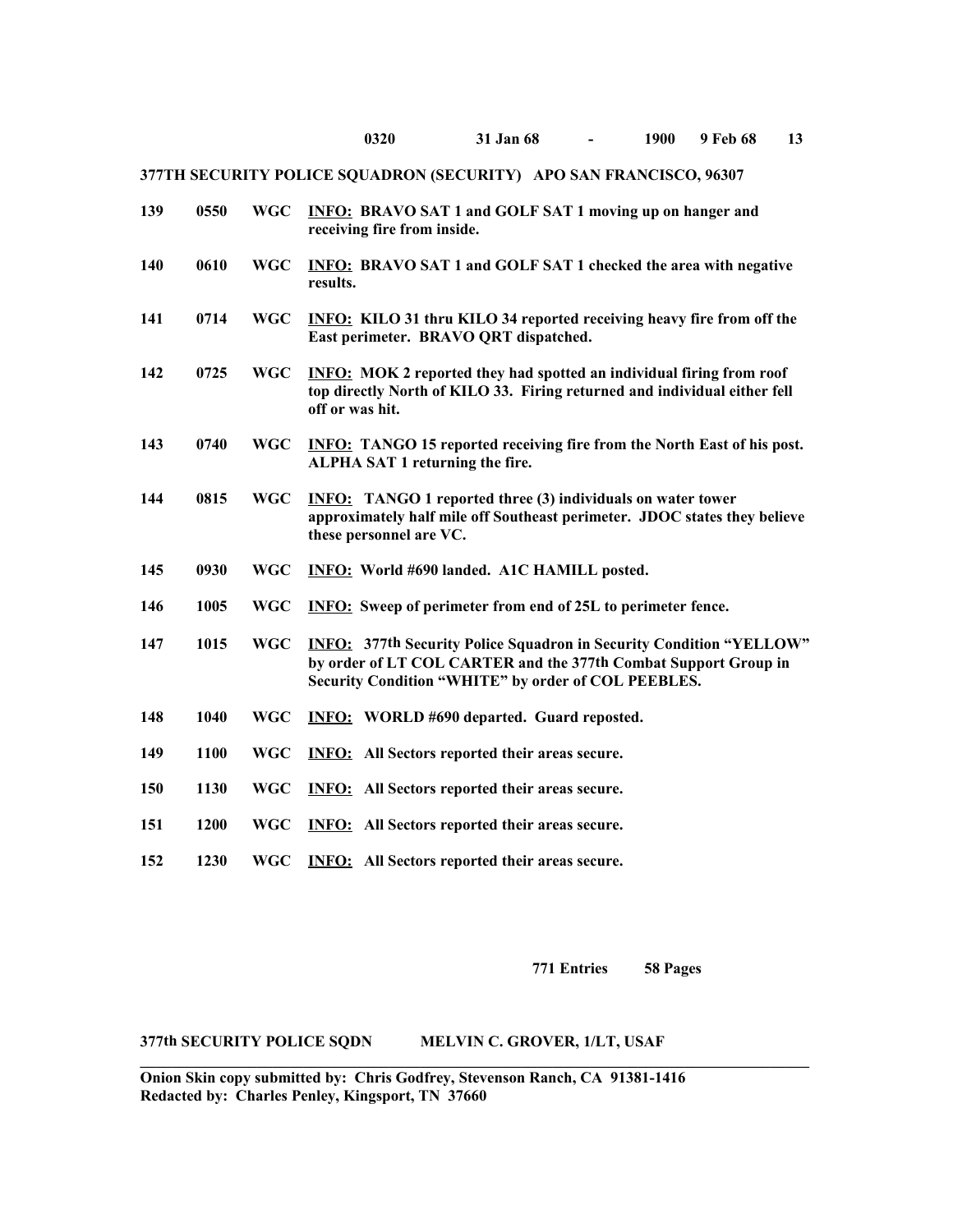| 153 | 1300 | <b>WGC</b> | <b>INFO:</b> All sectors reported their areas secure.                                                                                      |
|-----|------|------------|--------------------------------------------------------------------------------------------------------------------------------------------|
| 154 | 1330 | <b>WGC</b> | <b>INFO:</b> All sectors reported their areas secure.                                                                                      |
| 155 | 1350 | <b>WGC</b> | <b>INFO:</b> Army units outside of 051 Gate made contact with VC. One (1)<br>prisoner taken.                                               |
| 156 | 1351 | <b>WGC</b> | <b>INFO:</b> Sweep of perimeter from 25L to perimeter fence completed.                                                                     |
| 157 | 1352 | <b>WGC</b> | <b>INFO:</b> Contact made by Marines with VC outside perimeter South of 051<br>Gate. One (1) American WIA.                                 |
| 158 | 1355 | <b>WGC</b> | <b>INFO:</b> JDOC reported that there was a company of UNK personnel North<br>of 055 Gate. ARVN personnel attempting to make contact.      |
| 169 | 1420 | <b>WGC</b> | <b>INFO: 054 Bunker reported he was receiving fire from off the perimeter.</b><br><b>SAT Dispatched.</b>                                   |
| 160 | 1454 | <b>WGC</b> | <b>INFO:</b> Army 4 reported receiving fire from the North near the Church.                                                                |
| 161 | 1524 | <b>WGC</b> | INFO: WORLD #691 landed. A1C ZUDAL posted.                                                                                                 |
| 162 | 1615 | <b>WGC</b> | <b>INFO:</b> ARMY 4 reported they were still receiving fire from the vicinity of<br>the Church.                                            |
| 163 | 1650 | <b>WGC</b> | <b>INFO:</b> WORLD #691 departed. Guard reposted.                                                                                          |
| 164 | 1730 | <b>WGC</b> | <b>INFO:</b> Received from LT MULREY that VC's numbering into 1000's<br>were West of 056 Gate and approximately 1000 yards out. No rating. |
| 165 | 1745 | <b>WGC</b> | INFO: WORLD #692 landed. A1C HAMILL posted.                                                                                                |
| 166 | 1841 | <b>WGC</b> | <b>INFO:</b> WORLD #692 departed. Guard reposted.                                                                                          |

**771 Entries 58 Pages**

**377th SECURITY POLICE SQDN MELVIN C. GROVER, 1/LT, USAF**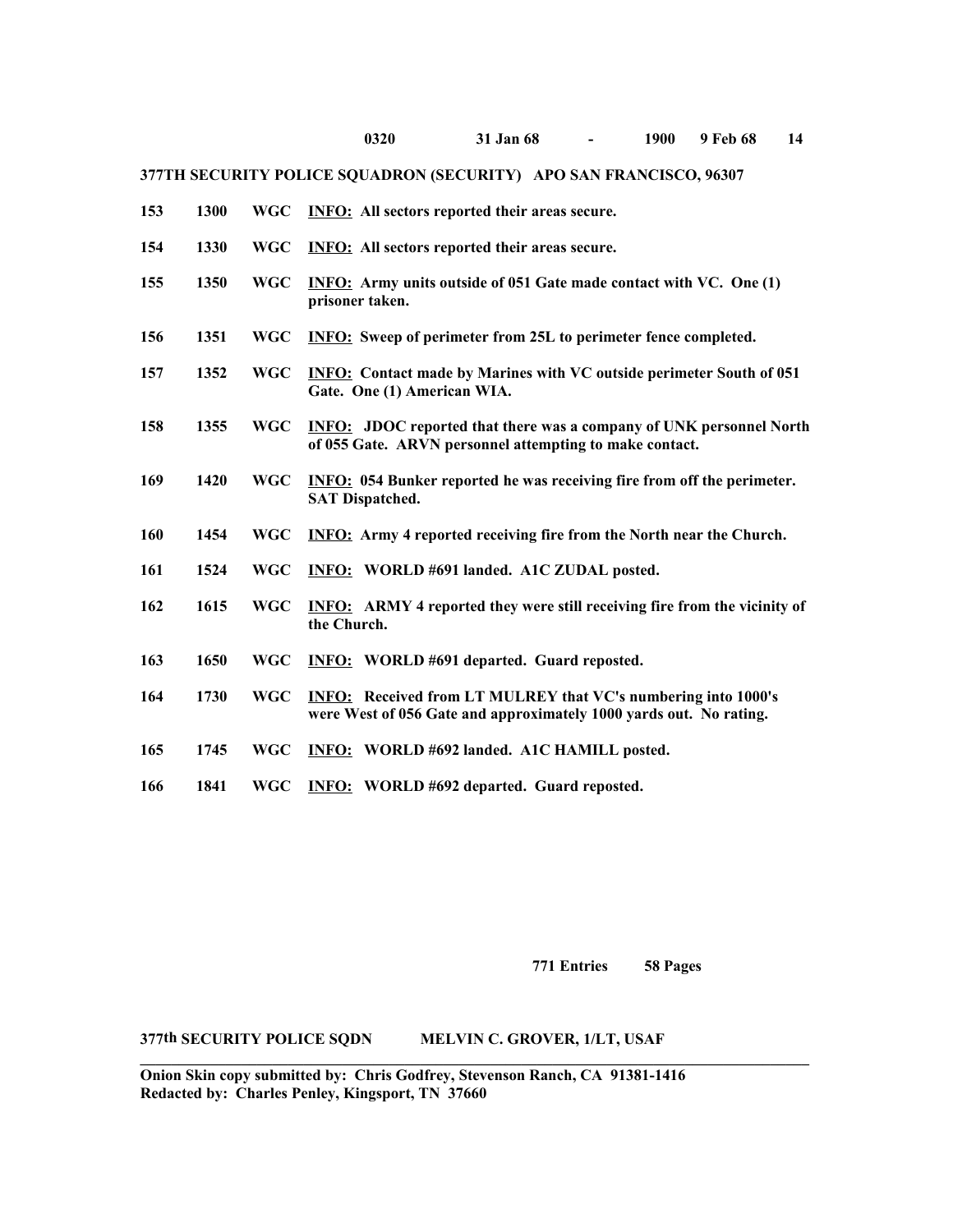| 167 | 1908 | <b>WGC</b> | <b>INFO:</b> Vung Tau in Security Condition "YELLOW". LT COL CARTER<br>requested assistance from 7th Air Force.                                                                     |
|-----|------|------------|-------------------------------------------------------------------------------------------------------------------------------------------------------------------------------------|
| 168 | 1918 | <b>WGC</b> | <b>INFO: LT INGALESBY reported that he was under fire, rear of Civilian</b><br>Terminal from off base and that TSGT GEORGE had been hit in the<br>shoulder. BRAVO SAT 1 dispatched. |
| 169 | 1920 | <b>WGC</b> | <b>INFO:</b> Light Fire Team making contact in village to the South West, 1 mile<br>out.                                                                                            |
| 170 | 1923 | <b>WGC</b> | <b>INFO: JDOC, LT COL CARTR, reported that the firing behind the</b><br>Civilian Terminal was coming from the JGS Building and that there were<br>10-83's in that area.             |
| 171 | 1946 | <b>WGC</b> | <b>INFO:</b> Base CP reported that the 377th Combat Support Group was in<br>Security Condition "YELLOW." Initiated at 1945 hours.                                                   |
| 172 | 2006 | <b>WGC</b> | <b>INFO:</b> TANGO 14 and KILO 28 reported receiving fire from off the<br>Northeast perimeter. ALPHA SAT 1 dispatched.                                                              |
| 173 | 2013 | <b>WGC</b> | <b>INFO:</b> KILO 5 reported he had a 10-49 South toward the ditch. ALPHA<br>SAT 1 dispatched.                                                                                      |
| 174 | 2018 | <b>WGC</b> | INFO: KILO 11 reported he had a 10-49 in the direction of KILO 5.<br><b>GOLF SAT 1 dispatched.</b>                                                                                  |
| 175 | 2020 | <b>WGC</b> | INFO: KILO 5 lost his alert.                                                                                                                                                        |
| 176 | 2034 | <b>WGC</b> | <b>INFO:</b> TANGO 12 reported Light Fire Team making contact to the North<br>approximately 3 miles out.                                                                            |
| 177 | 2058 | <b>WGC</b> | <b>INFO:</b> Personnel reported from the Armory that they were receiving<br>sniper fire from across Republic Street to the South. Base Police notified.                             |
| 178 | 2101 | <b>WGC</b> | <b>INFO:</b> TANGO 14 reported Light Fire Team making contact in the<br>vicinity of Co Loa with numerous explosions.                                                                |

**771 Entries 58 Pages**

## **377th SECURITY POLICE SQDN MELVIN C. GROVER, 1/LT, USAF**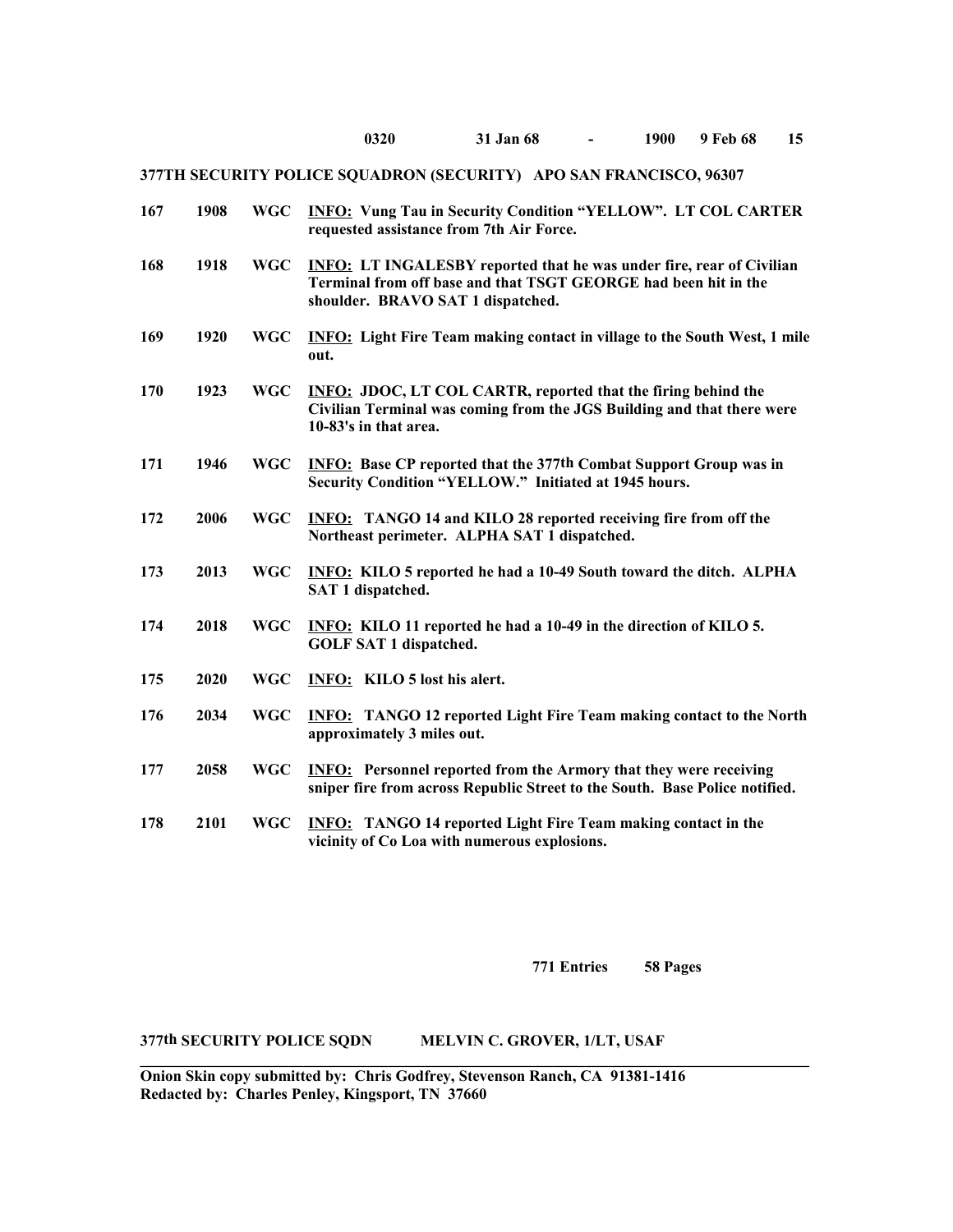| 179 | 2105 | <b>WGC</b> | <b>INFO:</b> Vung Tau under attack. Reported 01 VC Battalion moving toward<br>base. 02 VC captured at Main Gate. Receiving S/A fire from off West<br>perimeter of base and air strikes off the North East perimeter. Security<br>Condition "RE" initiated at 2033 hours. Covered Wagon Check List<br>accomplished. |
|-----|------|------------|--------------------------------------------------------------------------------------------------------------------------------------------------------------------------------------------------------------------------------------------------------------------------------------------------------------------|
| 180 | 2125 | <b>WGC</b> | <b>INFO: MSGT SUMMERFIELD, Vung Tau, reported that approximately</b><br>200 VC sighted at Cat Lai, 1 mile off West perimeter. No contact at this<br>time. CAPT DENISIO instructed that all Security Post be manned and all<br>Security Police personnel be formed into QRT's.                                      |
| 181 | 2134 | <b>WGC</b> | <b>INFO:</b> MAC CP reported that a C-141 parked on the West end of the<br>Rebel Ramp was receiving sniper fire. SAT dispatched.                                                                                                                                                                                   |
| 182 | 2145 | <b>WGC</b> | <b>INFO:</b> 377th Security Police Squadron in Security Condition "RED" due<br>to hours of darkness, initiated at 1930 hours. All post and patrols notified.                                                                                                                                                       |
| 183 | 2208 | <b>WGC</b> | <b>INFO:</b> TANGO 10 reported incoming tracer fire from the vicinity of the<br>Church off the North perimeter also explosions just of the North perimeter.                                                                                                                                                        |
| 184 | 2214 | <b>WGC</b> | <b>INFO:</b> TANGO 15 reported incoming tracer fire from the North East<br>perimeter. BRAVO SAT 1 on scene.                                                                                                                                                                                                        |
| 185 | 2255 | <b>WGC</b> | <b>INFO:</b> Light Fire Team in support of firing from Church, in the North.                                                                                                                                                                                                                                       |
| 186 | 2358 | <b>WGC</b> | <b>INFO:</b> Tracer fire coming on base near 049 Bunker. ALPHA SAT 2<br>exchanging fire.                                                                                                                                                                                                                           |
| 187 | 0005 | <b>WGC</b> | <b>INFO:</b> Still receiving fire from the Church North of base. JDOC clearing<br>area for TSN artillery and moving armor up from within the perimeter.                                                                                                                                                            |
| 188 | 0215 | <b>WGC</b> | <b>INFO:</b> TANGO 5 reported receiving sniper fire from a house West of his<br>post. ALPHA SAT 1 dispatched.                                                                                                                                                                                                      |

**771 Entries 58 Pages**

## **377th SECURITY POLICE SQDN MELVIN C. GROVER, 1/LT, USAF**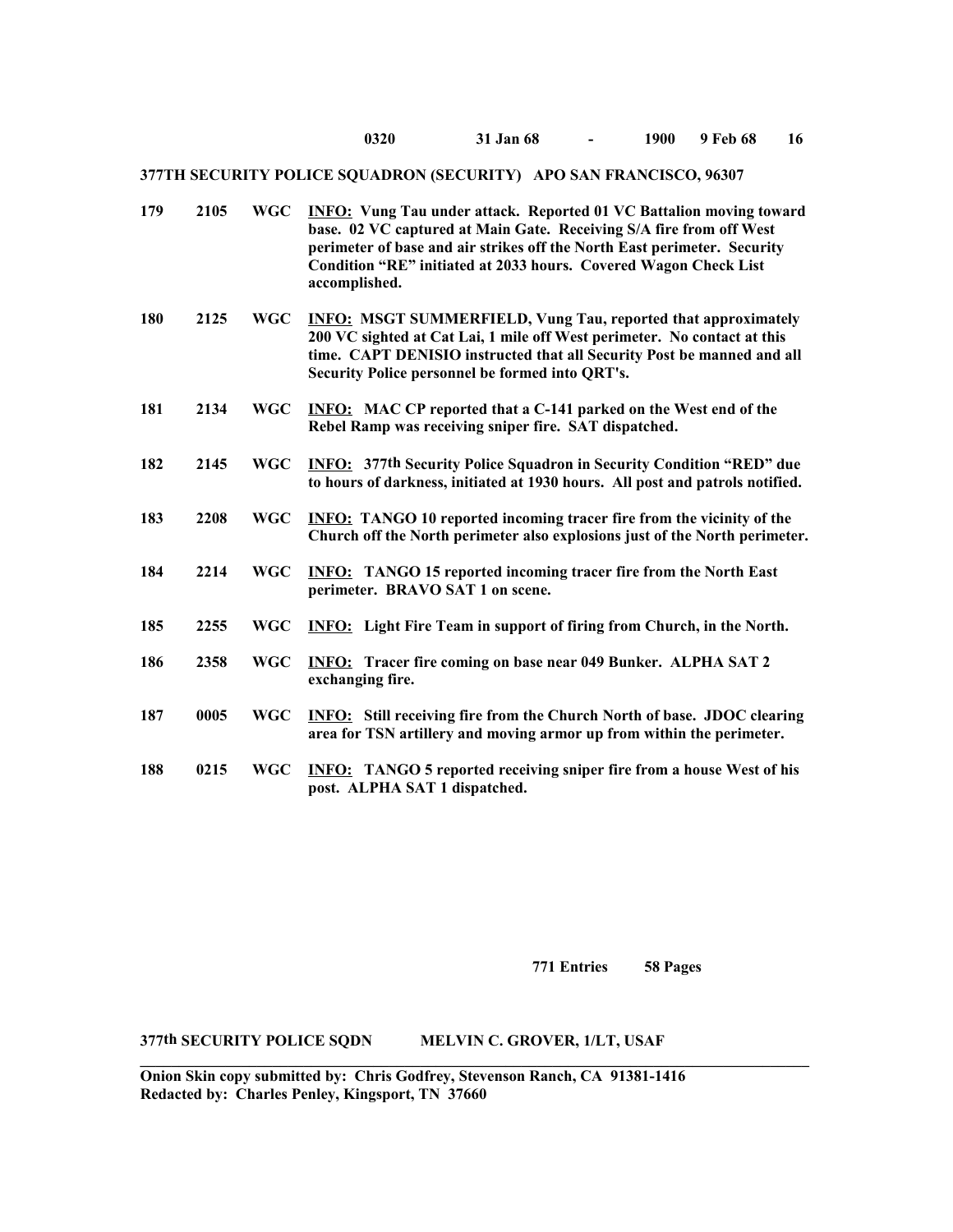| 189        | 0220 | <b>WGC</b> | <b>INFO:</b> EOD contacted, unexpected flare cannister landed on ALPHA 16.                                                                                                 |
|------------|------|------------|----------------------------------------------------------------------------------------------------------------------------------------------------------------------------|
| 190        | 0244 | <b>WGC</b> | <b>INFO:</b> KILO 24 reported explosions near perimeter fence. He stated they<br>were incoming, none on base, possibly being fired from 055 Gate by<br>friendlies.         |
| 191        | 0247 | <b>WGC</b> | <b>INFO:</b> Unidentified individual running from DELTA 6 towards DELTA<br>13. DELTA 1 enroute.                                                                            |
| 192        | 0252 | <b>WGC</b> | <b>INFO:</b> GOLF SAT 1 reported that one member of SAT climbing hanger<br>to check on possible sniper. Hanger checked with negative results and an<br><b>ARVN</b> posted. |
| 193        | 0255 | <b>WGC</b> | <b>INFO:</b> TANGO 9 reported receiving sniper fire from off the West<br>perimeter. ALPHA SAT 1 dispatched.                                                                |
| 194        | 0315 | <b>WGC</b> | <b>INFO:</b> KILO 28 reported receiving sniper fire off the North perimeter<br>near the Church. ALPHA SAT 1 dispatched.                                                    |
| 195        | 0413 | <b>WGC</b> | <b>INFO:</b> TANGO 14 reported receiving heavy tracer fire from the North<br>East near the Church. ALPHA SAT 2 dispatched.                                                 |
| 196        | 0414 | <b>WGC</b> | <b>INFO:</b> KILO 24 reported receiving heavy fire from the North in the<br>vicinity East of the Church.                                                                   |
| 197        | 0414 | <b>WGC</b> | <b>INFO:</b> From 0414 to 0530 hours same action on West and North.                                                                                                        |
| 198        | 0530 | <b>WGC</b> | INFO: KILO 35 reported he had a 10-49 to the East. MOK 2 dispatched.                                                                                                       |
| 199        | 0535 | <b>WGC</b> | <b>INFO:</b> KILO 35 lost his alert.                                                                                                                                       |
| <b>200</b> | 0542 | <b>WGC</b> | INFO: KILO 10 reports he had a 10-49 to the west towards                                                                                                                   |

**771 Entries 58 Pages**

### **377th SECURITY POLICE SQDN MELVIN C. GROVER, 1/LT, USAF**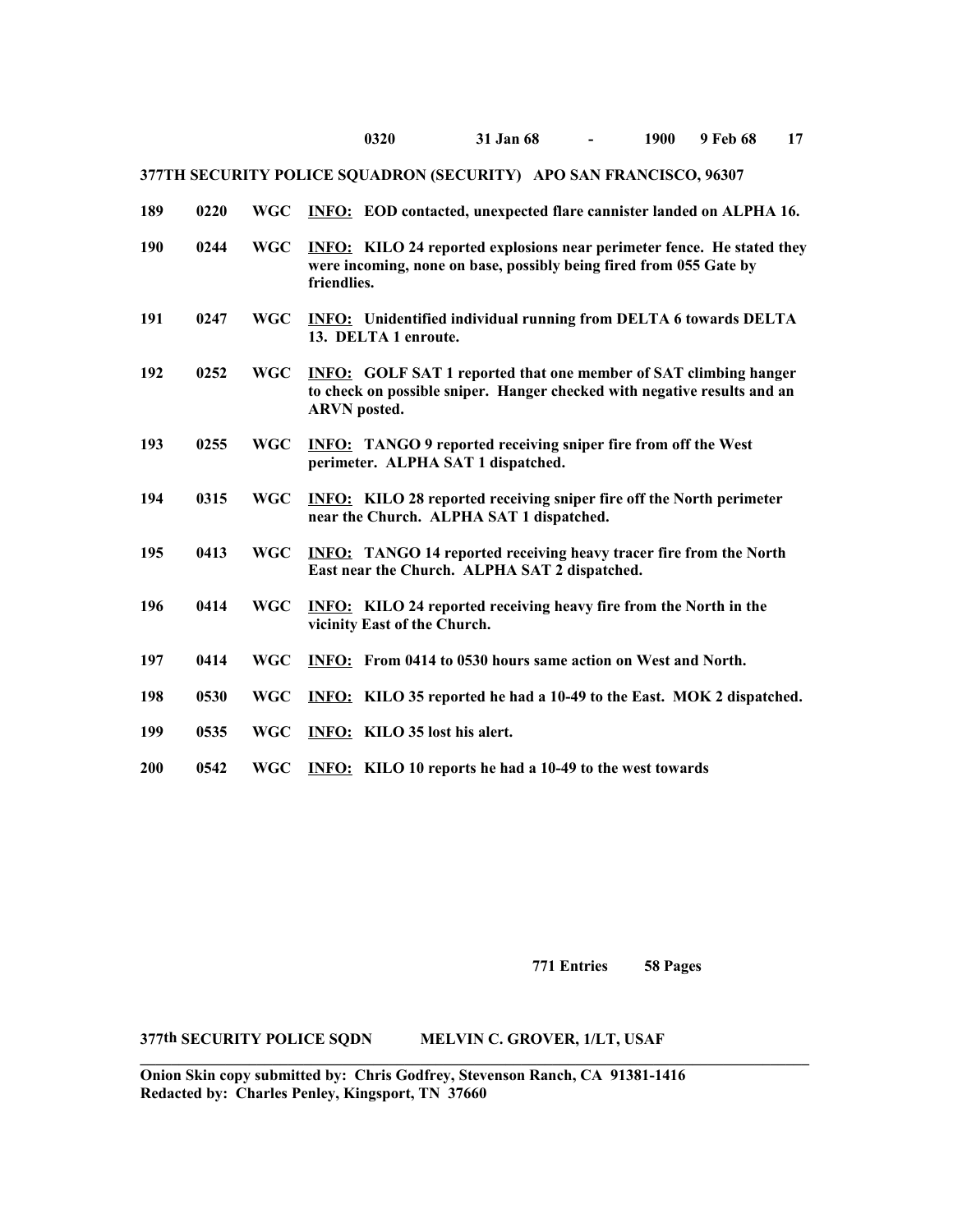| 201 | 0542   | <b>WGC</b> | 200 CONT: ALPHA 9. GOLF SAT 1 and MOK 1 dispatched.                                                                                                         |
|-----|--------|------------|-------------------------------------------------------------------------------------------------------------------------------------------------------------|
| 202 | 0544   | <b>WGC</b> | INFO: KILO 17 reported he had a 10-49 towards KILO 10. Lost alert at<br>0548.                                                                               |
| 203 | 0545   | <b>WGC</b> | <b>INFO:</b> JDOC reported that Go Loa over run by VC.                                                                                                      |
| 204 | 0555   | <b>WGC</b> | <b>INFO:</b> TANGO 1 reported Light Fire Team contact to the South West.                                                                                    |
| 205 | 0556   | <b>WGC</b> | <b>INFO:</b> TANGO 15 reported that he had been fired upon from the East<br>and was returning the fire. BRAVO SAT 1 enroute.                                |
| 206 | 0620   | <b>WGC</b> | INFO: KILO 11 reported he had a 10-49 to the North. ALPHA SAT 2 and<br>MOK 2 dispatched.                                                                    |
| 207 | 0655   | <b>WGC</b> | <b>INFO:</b> Received information from JDOC of a possible rocket attack. All<br>personnel notified.                                                         |
| 208 | 0704   | <b>WGC</b> | <b>INFO:</b> 053B Bunker reported receiving fire from off base. SAT<br>dispatched.                                                                          |
| 209 | 0707   | <b>WGC</b> | INFO: ORT's dispatched: 0714 GOLF QRT 10-8, 0714 ECHO QRT 10-8,<br>0716 DELTA QRT 10-8, 0718 ALPHA QRT 108, 0718 FOX TROT QRT<br>10-8, 0719 HOTEL ORT 10-8. |
| 210 | 0740   | <b>WGC</b> | <b>INFO:</b> All QRT's reported to be in place.                                                                                                             |
| 211 | 0840   | <b>WGC</b> | <b>INFO:</b> Base CP reported all clear on pending rocket attack. JDOC<br>confirmed. All personnel notified.                                                |
| 212 | 0855   | <b>WGC</b> | <b>INFO:</b> Vung Tau reported that they were 10-70. Security Police broken<br>down into two shifts.                                                        |
| 212 | ـ مممه |            | WCC INFO. IDOC reported that VC had billed two CI's in Saigon, stale isom                                                                                   |

**213 0900 WGC INFO: JDOC reported that VC had killed two GI's in Saigon, stole jeep and wee heading towards base. All posts and patrols notified.**

**771 Entries 58 Pages**

### **377th SECURITY POLICE SQDN MELVIN C. GROVER, 1/LT, USAF**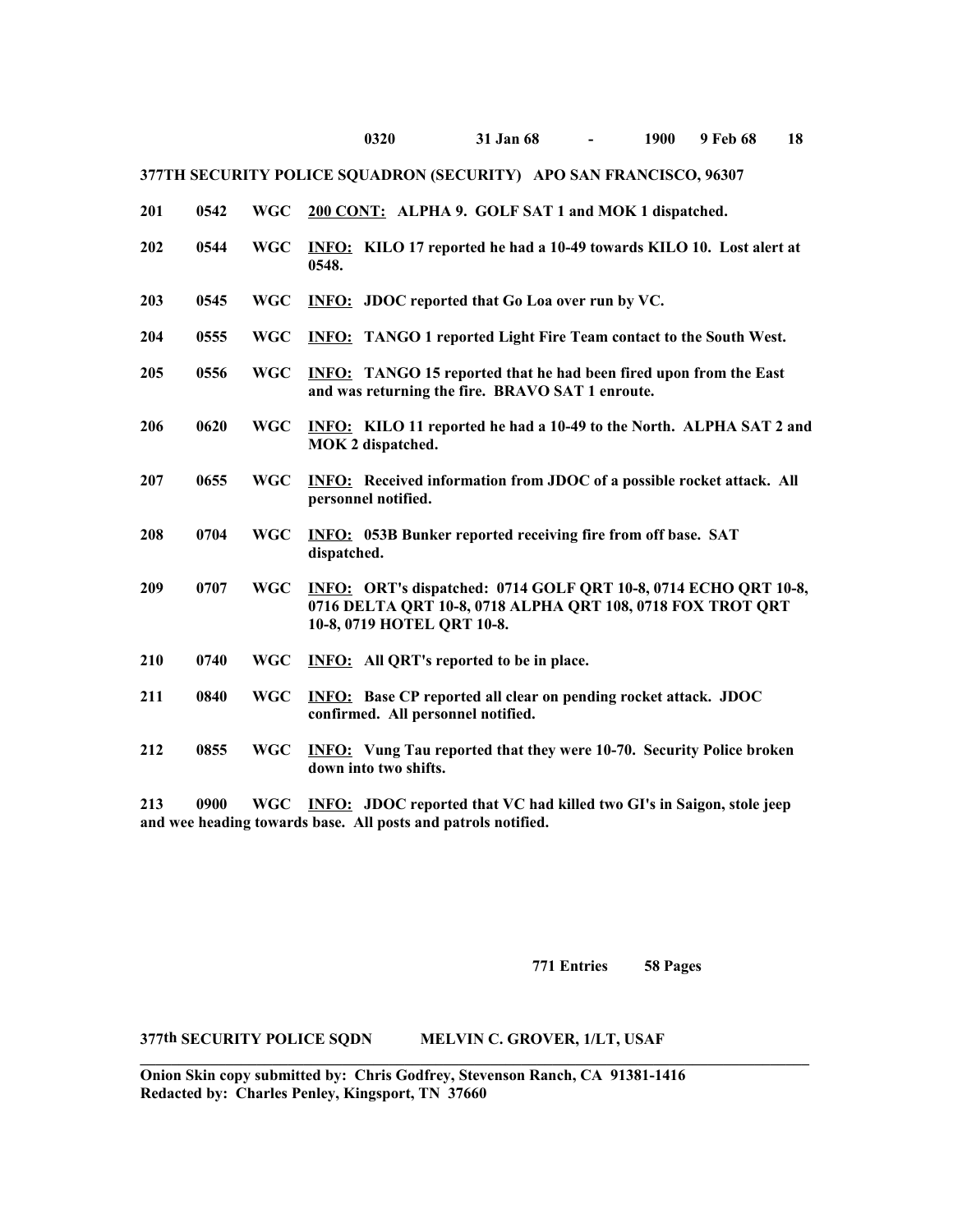- **214 0915 WGC 200 CONT: World #691 landed. BRAVO 4 posted. 215 0915 WGC INFO: BRAVO SAT 1 picked up possible POW at gate outside of BRAVO**
	- **39.**
- **216 0940 WGC INFO: BRAVO SAT 1 reported that he had found a tunnel near Det 1 Gate. EOD enroute.**
- **217 0956 WGC INFO: 4 APC's and 2 tanks departed 056 Gate, also 1st Inf.**
- **218 1020 WGC INFO: Received information fro LT COL CARTER that the 377th Security Police Squadron was in Security Condition "YELLOW," initiated at 0700 hours. All personnel notified.**
- **219 1025 WGC INFO: Notified by Base Operations of an in flight emergency on a C-130, #3 engine out, 5 SOB's, 26,000 pounds of fuel aboard would land R/W 25L in 1 minute.**
- **220 1035 WGC INFO: C-130 #647 landed safely and without incident.**
- **221 1048 DAP INFO: World #691 departed. Guard reposted.00**
- **222 1130 DAP INFO: COL DONALDSON, MACV, called stating VC were enroute civilian terminal with women and children proceeding them. Two (2) QRT's, two (2) PSAT;s, M-51 and M-59 dispatched.**
- **223 1140 DAP INFO: JDOC reported Army units were being dispatched to civilian terminal.**
- **224 1155 DAP INFO: Mobile 51, LT GROVER reported that he had received an unconfirmed report of VC abducting some children on the south side of the civilian terminal.**
- **225 1230 DAP INFO: Army units making sweep on East side of Civilian terminal. COL TANURA, Army Unit Commander, notified Mobile 56, Area 10-70. All patrols resumed normal duties.**

**771 Entries 58 Pages**

#### **377th SECURITY POLICE SQDN MELVIN C. GROVER, 1/LT, USAF**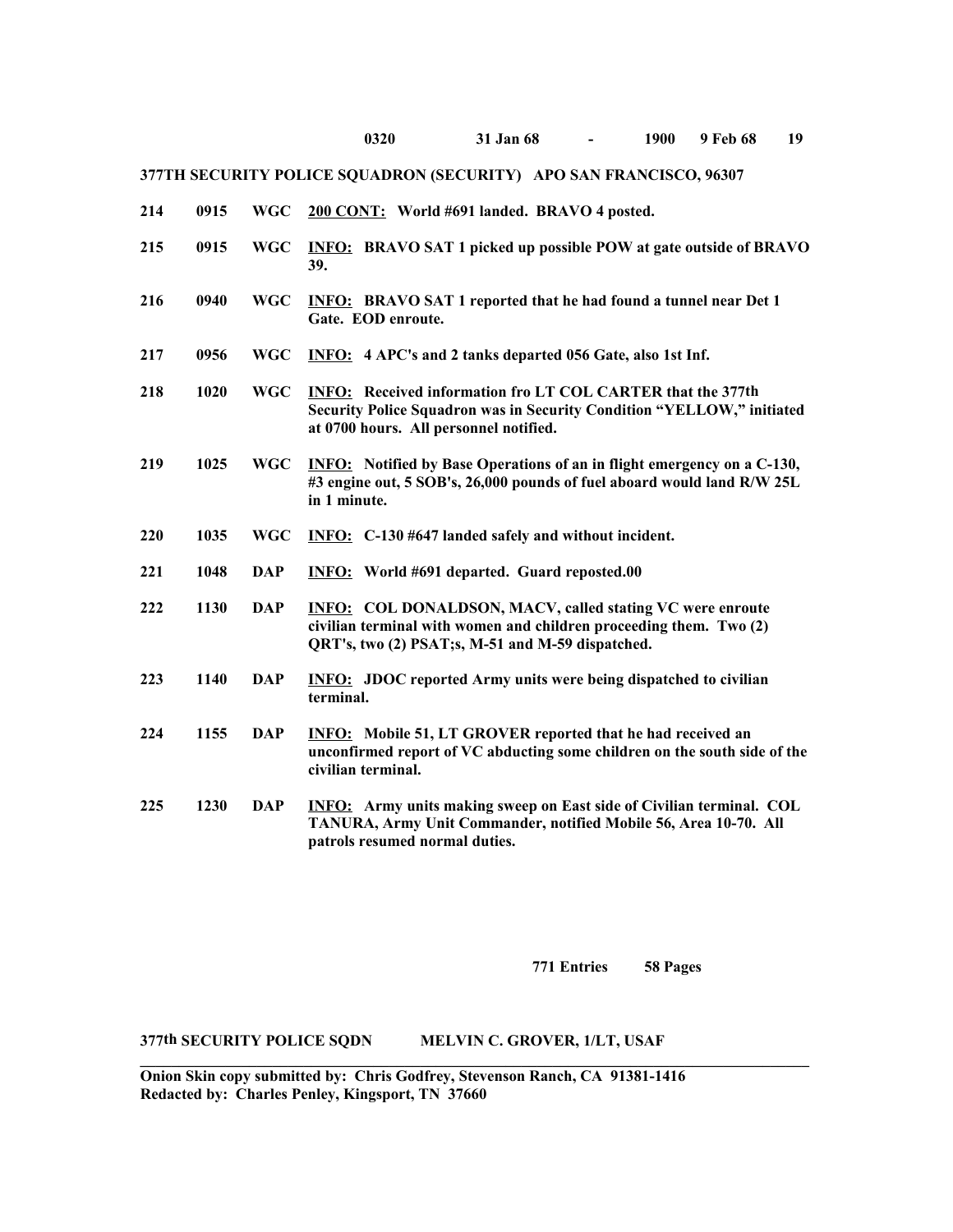| 226 | 1244 | <b>DAP</b> | <b>INFO:</b> Base Police reported VC advancing toward Main Gate with women<br>and children proceeding them. One (1) QRT and Mobile 51 dispatched.                                  |
|-----|------|------------|------------------------------------------------------------------------------------------------------------------------------------------------------------------------------------|
| 227 | 1259 | <b>DAP</b> | <b>INFO:</b> Base Police reported area secure, no need for QRT at this time. All<br>patrols resumed normal patrol duties.                                                          |
| 228 | 1320 | <b>DAP</b> | <b>INFO:</b> Received via "crash" phone that A1E with a frozen engine would<br>be landing 25L immediately. PSAT briefed and dispatched. Mobile 51<br>notified.                     |
| 229 | 1322 | <b>DAP</b> | <b>INFO:</b> Aircraft landed safely. All patrols resumed normal patrol duties.                                                                                                     |
| 230 | 1348 | <b>DAP</b> | <b>INFO:</b> 053 Bunker reported that he was receiving sniper fire from off the<br>perimeter. SAT dispatched and reported nothing could be spotted off the<br>perimeter.           |
| 231 | 1430 | <b>DAP</b> | <b>INFO:</b> TANGO 14 reported sniper fire from vicinity of old Church.<br>TANGO 10 notified to check same. Negative results.                                                      |
| 232 | 1620 | <b>DAP</b> | <b>INFO:</b> 054 Bunker reported receiving sniper fire. SAT dispatched.                                                                                                            |
| 233 | 1630 | <b>DAP</b> | <b>INFO:</b> SAT reported nothing could be spotted off perimeter.                                                                                                                  |
| 234 | 1800 | <b>DAP</b> | <b>INFO:</b> A1C CANTANGORITE posted on Echo 8.                                                                                                                                    |
| 235 | 1830 | <b>DAP</b> | <b>INFO:</b> BRAVO 1 reported while escorting jeep with wounded Army<br>personnel around east perimeter road he received sniper fire. SAT<br>dispatched reported negative results. |
| 236 | 1830 | <b>DAP</b> | <b>INFO:</b> Tower called stating that 01 had landed and that he received<br>ground fire. It was undetermined where the ground fire came from.                                     |
| 237 | 1910 | <b>DAP</b> | <b>INFO:</b> TANGO 16 reported receiving small arms fire from South Ease<br>end of perimeter. SAT dispatched with negative results.                                                |

**771 Entries 58 Pages**

**377th SECURITY POLICE SQDN MELVIN C. GROVER, 1/LT, USAF**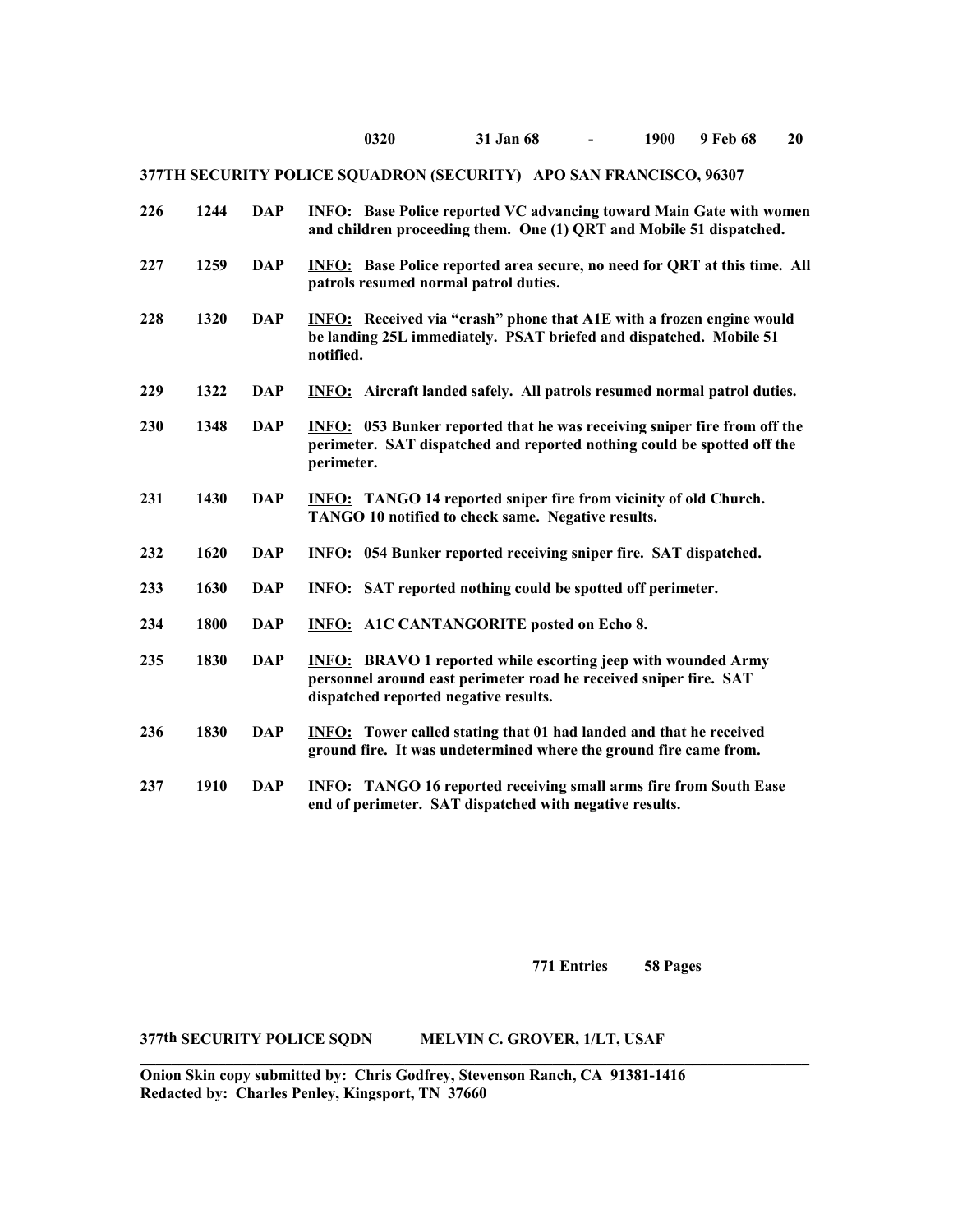| 238 | 1930 | <b>DAP</b> | <b>INFO:</b> FOXTROT 1 reported small arms directed towards the Main Gate<br>from "100-P Alley." Base Police contacted and they dispatched SAT.                                 |
|-----|------|------------|---------------------------------------------------------------------------------------------------------------------------------------------------------------------------------|
| 239 | 1935 | <b>DAP</b> | <b>INFO:</b> Base Police reported VNAF was taking care of the situation in<br>"100-P Alley." Base Police SAT resumed normal patrol duties.                                      |
| 240 | 1935 | <b>DAP</b> | <b>INFO:</b> BRAVO 33 reported three (3) individuals lying in the grass 50<br>yards north of his post. BRAVO 1 and DELTA 1 dispatched.                                          |
| 241 | 1942 | <b>DAP</b> | REF. #240: BRAVO1 illuminating area with slap-flares.                                                                                                                           |
| 242 | 1950 | <b>DAP</b> | <b>INFO:</b> Individuals were identified as USA personnel who were lost. All<br>patrols resumed normal patrol duties.                                                           |
| 243 | 2000 | <b>DAP</b> | <b>INFO:</b> Tango-19 reported no perimeter lights from the Main Gate South<br>to his post. CE notified.                                                                        |
| 244 | 2017 | <b>DAP</b> | <b>INFO:</b> Army-4 reported automatic weapons fire directed off base by<br>personnel on the 056 Gate. JDOC notified and reported personnel were<br>checking out their weapons. |
| 245 | 2114 | <b>DAP</b> | <b>INFO:</b> Reported by Base Police that the Main Gate and Gate #2 were<br>receiving S/A fire coming from the Phu Lam Hotel.                                                   |
| 246 | 2117 | <b>WGC</b> | <b>INFO:</b> CHARLIE 16 reported receiving sniper fire coming from the same<br>area as reported by Base Police.                                                                 |
| 247 | 2220 | <b>WGC</b> | <b>INFO:</b> TANGO 14 reported that the 056 Gate was exchanging fire from<br>the East. 40Mm hitting around the 056 Gate.                                                        |
| 248 | 2321 | <b>WGC</b> | <b>INFO:</b> TANGO 3 reported Light Fire Team making contact (heavy) to the<br>East.                                                                                            |
| 249 | 2328 | <b>WGC</b> | <b>INFO: EASTERN AIRLINES #777 landed. A1C WARFORD posted.</b>                                                                                                                  |

**771 Entries 58 Pages**

**377th SECURITY POLICE SQDN MELVIN C. GROVER, 1/LT, USAF**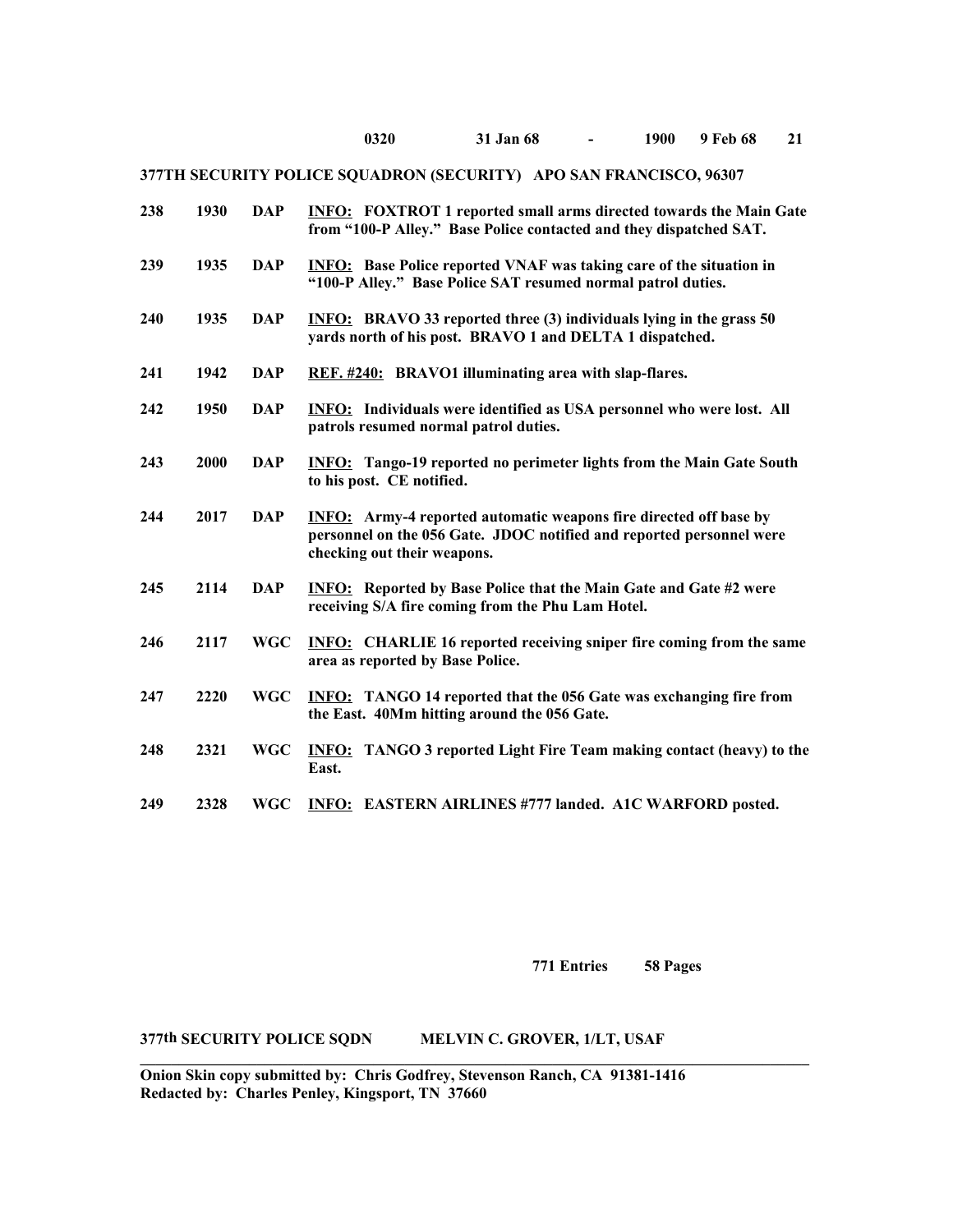| <b>WGC</b> | <b>INFLIGHT EMERGENCY:</b> Reported by Base Operations via "Crash<br>Net," that a RF-4C, 2 SOB's, would land R/w 25L in 7 minutes. GOLF<br>SAT 1 dispatched.                   |
|------------|--------------------------------------------------------------------------------------------------------------------------------------------------------------------------------|
| <b>WGC</b> | <b>INFO:</b> TANGO 10 and TANGO 1 reported that one mortar round had<br>landed within the RNK Compound, incoming from the South.                                               |
| <b>WGC</b> | REF #250: GOLF SAT 1 reported that RF-4C #397 landed safely and<br>without incident.                                                                                           |
| <b>WGC</b> | <b>INFO:</b> CAPT DENISIO reported that effective at dark, 3 Feb 68, the<br>377th Security Police Squadron was in Security Condition "RED." All<br>posts and patrols notified. |
| <b>WGC</b> | <b>INFO:</b> TANGO 21 reported Light Fire Team making contact off the<br>perimeter to the Southeast.                                                                           |
| <b>WGC</b> | INFO: CONTINENTAL #325 landed. A1C MEARON posted.                                                                                                                              |
| <b>WGC</b> | <b>INFO:</b> KILO 4 reported he had a 10-49 into the drainage tunnel under the<br>two R/W's. Tunnel checked with negative results.                                             |
| <b>WGC</b> | <b>INFO:</b> CONTINENTAL #325 departed. Guard reposted.                                                                                                                        |
| <b>WGC</b> | <b>INFO:</b> TANGO 14 reported contact being made approximately 1 mile off<br>the East perimeter.                                                                              |
| <b>WGC</b> | <b>INFO:</b> TANGO 1 reported contact being made off the South West<br>perimeter.                                                                                              |
| <b>WGC</b> | <b>INFO:</b> TANGO 10 reported Light Fire Team making contact off the<br>perimeter to the Southeast.                                                                           |
| <b>WGC</b> | <b>INFO:</b> Base Police reported that a large number of VC were sighted on<br>Tro Ung Minh Ky headed for the main gate.                                                       |
| <b>WGC</b> | INFO: FLYING TIGER #319 landed. A1C MEARON posted.                                                                                                                             |
|            |                                                                                                                                                                                |

**771 Entries 58 Pages**

## **377th SECURITY POLICE SQDN MELVIN C. GROVER, 1/LT, USAF**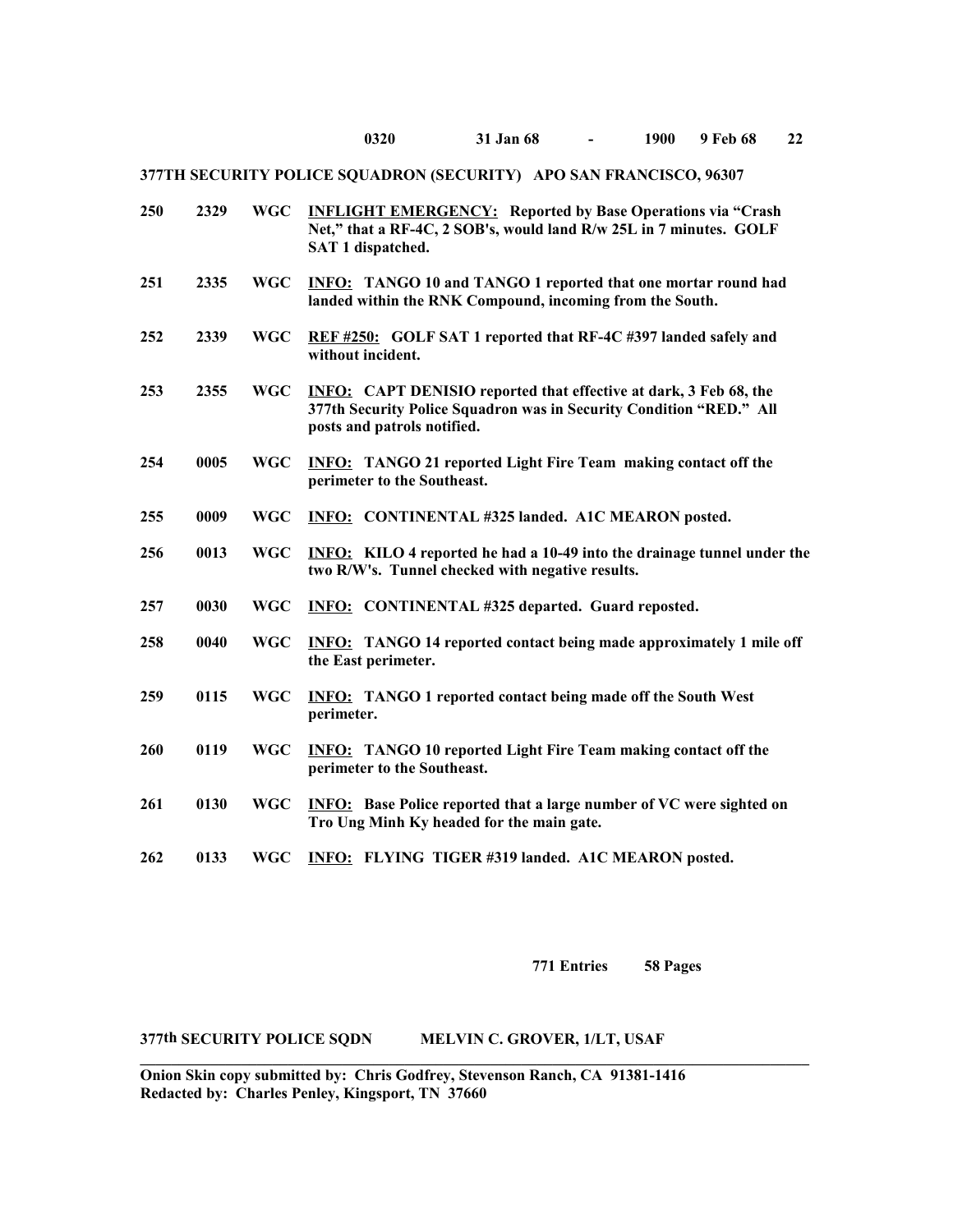### **0320 31 Jan 68 - 1900 9 Feb 68 23**

# **377TH SECURITY POLICE SQUADRON (SECURITY) APO SAN FRANCISCO, 96307**

| 263<br>area | 0143 | <b>WGC</b> | <b>INFO:</b> DELTA 43 reported observing what appeared to be an individual<br>near the active of active North between the two Run Ways. DELTA SAT 2 reported<br>checked with negative results. |
|-------------|------|------------|------------------------------------------------------------------------------------------------------------------------------------------------------------------------------------------------|
| 264         | 0223 | <b>WGC</b> | <b>INFO:</b> 056 Gate exchanging fire with snipers North of 056 Gate.                                                                                                                          |
| 265         | 0224 | <b>WGC</b> | <b>INFO:</b> TANGO 14 reported the ARVN Bunkers on the east perimeter<br>exchanging fire with sniper positioned along the perimeter.                                                           |
| 266         | 0225 | <b>WGC</b> | <b>INFO:</b> TANGO 14 reported mortar flare activity approximately 100 yards<br>from the church north of base.                                                                                 |
| 267         | 0232 | <b>WGC</b> | <b>INFO:</b> ALPHA 1 reported that the 057B Bunker was receiving fire from a<br>sniper position 100 yards north of 057 Bunker.                                                                 |
| 268         | 0240 | <b>WGC</b> | <b>INFO:</b> EASTERN AIRLINES #777 departed. Guard reposted.                                                                                                                                   |
| 269         | 0250 | <b>WGC</b> | <b>INFO:</b> BRAVO 37 reported observing movement off the east perimeter.<br>BRAVO SAT 1 and ARMY #* notified.                                                                                 |
| 270         | 0315 | <b>WGC</b> | <b>INFO:</b> JDOC reported that there will be commencing at this time friendly<br>60mm Mortar fire, north of 057 Bunker.                                                                       |
| 271         | 0317 | <b>WGC</b> | <b>INFO:</b> Received from Base CP, Lt Zickler, that Danang was under Rocket<br>attack at 0315 hours, all necessary notifications accomplished.                                                |
| 272         | 0335 | <b>WGC</b> | <b>INFO:</b> TANGO 14 reported that the Mortar fire, friendly, was hitting<br>approximately 500 yards north of 056 Gate.                                                                       |
| 273         | 0350 | <b>WGC</b> | <b>INFO:</b> ALPHA SAT 1 reported incoming tracer fire towards the 056 Gate<br>and 057 Bunker. Friendly Choppers in the air over suspected position.                                           |

**771 Entries 58 Pages**

## **377th SECURITY POLICE SQDN MELVIN C. GROVER, 1/LT, USAF**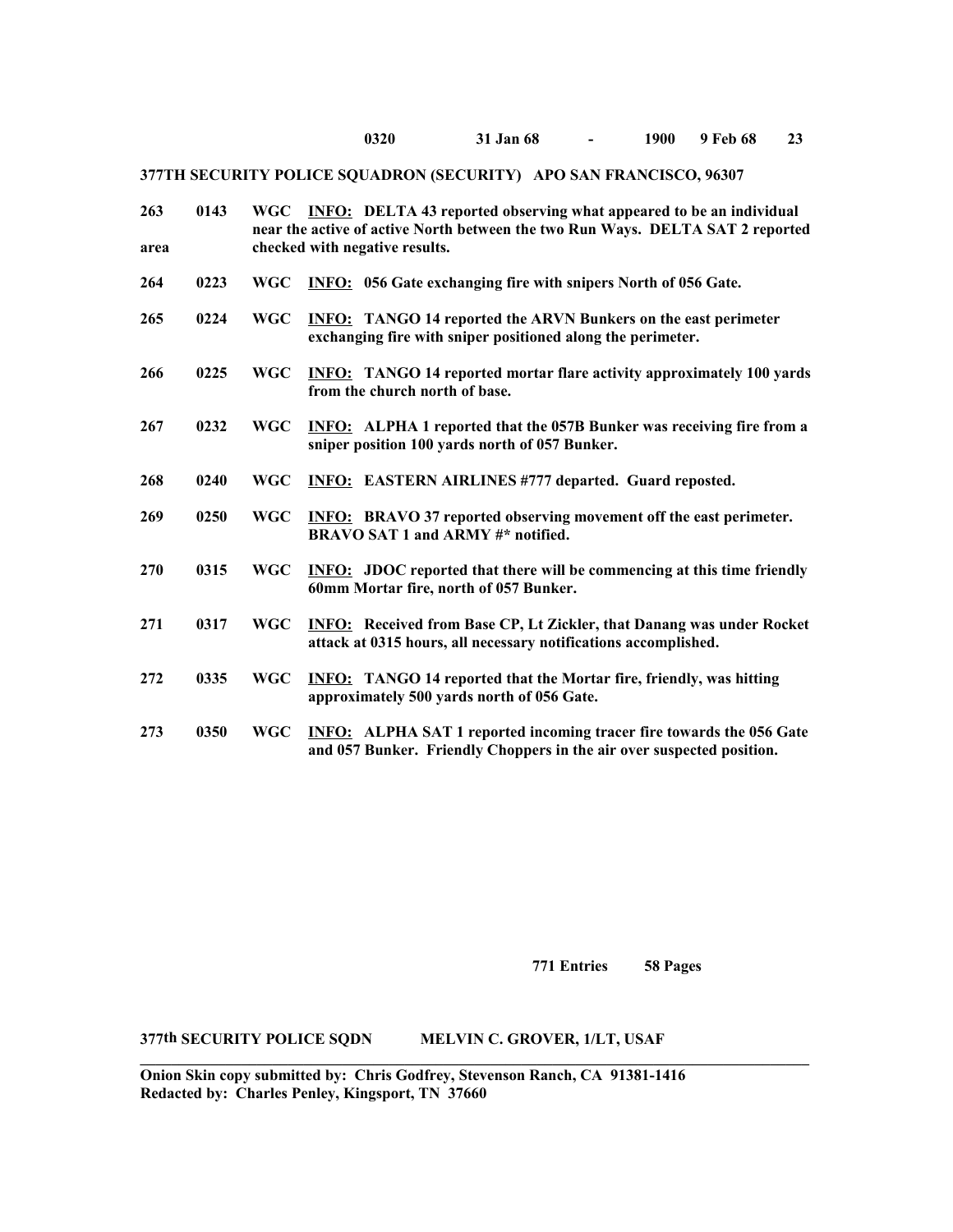| 274 | 0353 | <b>WGC</b> | <b>INFO:</b> TANGO 16 reported "Chopper" contact approximately 1 mile off<br>the east perimeter.                                                                  |
|-----|------|------------|-------------------------------------------------------------------------------------------------------------------------------------------------------------------|
| 275 | 0355 | <b>WGC</b> | <b>INFO:</b> TANGO 14 reported "Choppers making contact north of 056 Gate.                                                                                        |
| 276 | 0415 | <b>WGC</b> | <b>INFO: CONTINENTIAL #325 landed. A1C MEASON posted.</b>                                                                                                         |
| 277 | 0428 | <b>WGC</b> | <b>INFO:</b> TANGO 16 reported "Chopper" contact off the east perimeter has<br>ceased.                                                                            |
| 278 | 0434 | <b>WGC</b> | <b>INFO:</b> CONTINENTAL #325 departed. Guard reposted.                                                                                                           |
| 279 | 0447 | <b>WGC</b> | <b>INFO:</b> TANGO 16 reported "Chopper" contact resumed in the east.                                                                                             |
| 280 | 0715 | <b>DAP</b> | <b>INFO:</b> MAJ BARNES, Base CP, reported the termination of the "SAFE-<br>Wind," at Danang AB. No damage report available. All personnel<br>concerned notified. |
| 281 | 0730 | <b>DAP</b> | K-9 RELIEF: Initiated by MK-3.                                                                                                                                    |
| 282 | 0750 | <b>DAP</b> | REF #281: MK-3 completed K-9 relief.                                                                                                                              |
| 283 | 0800 | <b>DAP</b> | <b>INFO: WORLD AIRWAYS # 692 landed. A1C HINES posted.</b>                                                                                                        |
| 284 | 0902 | <b>DAP</b> | <b>INFO: WORLD AIRWAYS #692 departed. A1C Hines reposted.</b>                                                                                                     |
| 285 | 1230 | <b>DAP</b> | <b>INFO: AMERICAN #546 landed. A1C FIES posted.</b>                                                                                                               |
| 286 | 1230 | <b>DAP</b> | <b>INFO:</b> PAN AM #103 landed. A1C HENDRICKS posted.                                                                                                            |
| 287 | 1230 | <b>DAP</b> | <b>INFO:</b> PAN AM #458 landed. A1C STURDIVANT posted.                                                                                                           |
| 288 | 1230 | <b>DAP</b> | INFO: PAN AM #521 landed. A1C STURDIVANT posted.                                                                                                                  |
| 289 | 1302 | <b>DAP</b> | INFO: PAN AM #457 landed. A1C HENDRICKS posted.                                                                                                                   |
| 290 | 1305 | <b>DAP</b> | INFO: SOUTHERN AIR # 055 landed. A1C CANTASZRIDO posted.                                                                                                          |
| 291 | 1320 | <b>DAP</b> | <b>INFO: WORLD AIRWAYS #691 landed. SGT DAY posted.</b>                                                                                                           |

**771 Entries 58 Pages**

### **377th SECURITY POLICE SQDN MELVIN C. GROVER, 1/LT, USAF**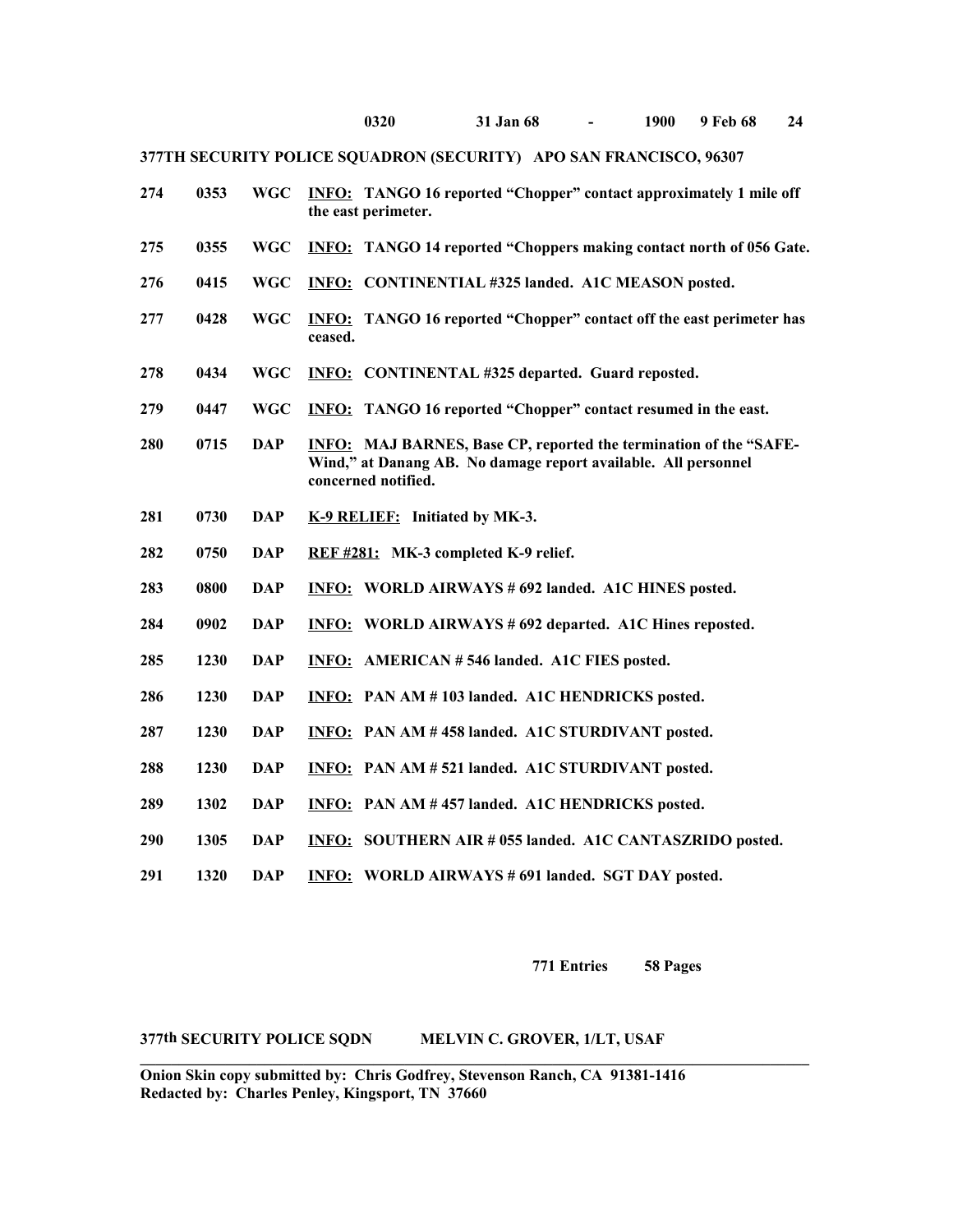- **1332 DAP INFO: SOUTHERN AIR # 055 departed. A1C Cantasride reposted.**
- **1340 DAP INFO: PAN AM #452 landed. A1C Cantasride posted.**
- **1345 DAP INFO: PAN AM #518 departed.**
- **1347 DAP INFO: PAN AM # 103 departed. A1C Hendricks reposted.**
- **1349 DAP INFO: PAN AM #024 landed. A1C Hendricks posted.**
- **1351 DAP INFLIGHT EMERGENCY: Received via "crash" phone that a RF-101 with control problems would be landing 25L in 8 minutes. PSAT briefed and dispatched. MOBILE-51 notified.**
- **1359 DAP REF # 297: Aircraft # 166 landed safely. All patrols resumed normal patrol duties.**
- **1402 DAP INFO: PAN AM # 123 landed. SGT DAY posted.**
- **1405 DAP REF #281: PAN AM #521 departed. A1C STURDIVANT reposted.**
- **1435 DAP INFO: PAN AM # 123 departed. SGT DAY reposted.**
- **1505 DAP INFO: PAN AM # 024 departed. A1C Hendricks reposted.**
- **1545 DAP INFO: PAN AM # 799 landed. A1C Hendricks posted.**
- **1605 DAP INFO: WORLD AIRWAYS #691 departed. SGT DAY reposted.**
- **1608 DAP INFO: SOUTHERN AIR # 782 landed. SGT DAY posted.**
- **1714 DAP INFO: SOUTHERN AIR # 782 departed. SGT DAY reposted.**
- **1715 DAP INFO: SOUTHERN AIR # 505 landed. A1C Hines posted.**
- **1715 DAP INFO: TANGO 4 reported 5 unidentified individuals acting suspiciously south of the 051 Gate about ½ mile out from the perimeter. TANGO 1 reported this activity at grid coordinates 77l7 and 95.1. TANGO 1 and TANGO 4 notified to keep the area under close observation.**
- **1755 DAP INFO: PAN AM # 457 departed. A1C HENDRICKS reposted.**
- **1800 DAP INFLIGHT EMERGENCY: Received via "crash" phone that (continued)**

**771 Entries 58 Pages**

#### **377th SECURITY POLICE SQDN MELVIN C. GROVER, 1/LT, USAF**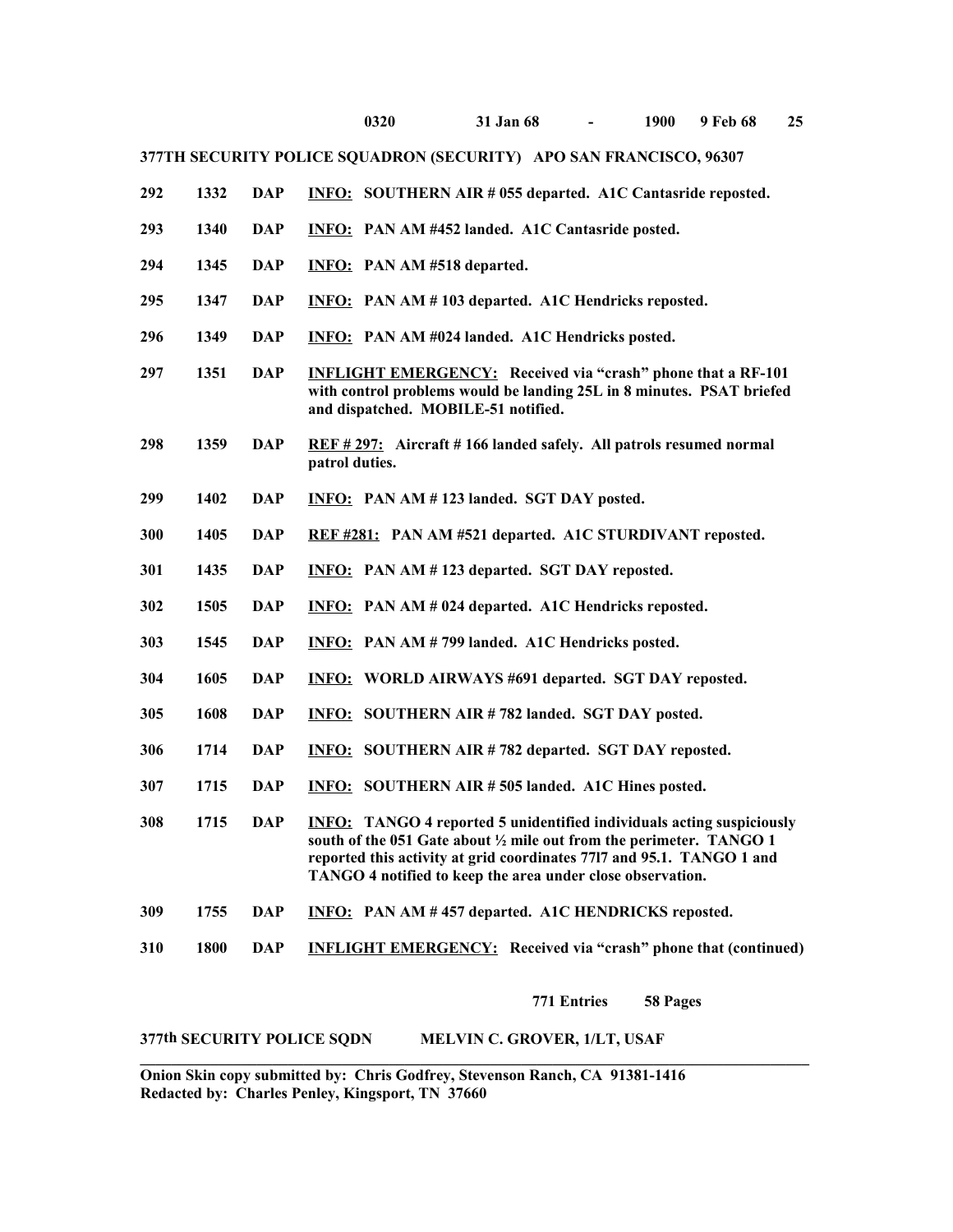| 310<br>minutes. | 1800 | <b>DAP</b> | CON"T: A C-123 with nose-gear strain would be landing 25L in 5<br>PSAT briefed and dispatched. MOBILE 51 notified.                                                                                                                                                      |
|-----------------|------|------------|-------------------------------------------------------------------------------------------------------------------------------------------------------------------------------------------------------------------------------------------------------------------------|
| 311             | 1805 | <b>DAP</b> | INFO: PAN AM #452 departed. A1C CANTASRODO reposted.                                                                                                                                                                                                                    |
| 312             | 1805 | <b>DAP</b> | REF #308: JDOC reported that a FAC Unit was dispatched to that area<br>and returned with negative results. TANGO 4 reported the individuals<br>appeared to be armed and had entered a house at the same coordinates.<br>Area still under observation.                   |
| 313             | 1805 | <b>DAP</b> | REF #310: Aircraft #683 landed safely. All patrols resumed normal<br>patrol duties.                                                                                                                                                                                     |
| 314             | 1835 | <b>DAP</b> | INFO: PAN AM # 799 departed. A1C Hendricks reposted.                                                                                                                                                                                                                    |
| 315             | 1840 | <b>DAP</b> | <b>INFO:</b> SOUTHERN AIR #505 departed. A1C Hines reposted.                                                                                                                                                                                                            |
| 316             | 1930 | <b>DAP</b> | <b>INFO:</b> MOK Units initiated K-9 posting.                                                                                                                                                                                                                           |
| 317             | 1955 | <b>WGC</b> | REF #316: MOK Units completed K-9 posting.                                                                                                                                                                                                                              |
| 318             | 2005 | <b>WGC</b> | <b>INFO:</b> TANGO 14 reported a fire fight in progress 300 yards East of the<br>057B Bunker.                                                                                                                                                                           |
| 319             | 2109 | <b>WGC</b> | <b>INFO:</b> In flight emergency on an RF-4C, flap defective, 2 SOB's, 5,000<br>pounds of fuel aboard would land R/W 25L shortly. DELTA SAT 2<br>dispatched.                                                                                                            |
| 320             | 2116 | <b>WGC</b> | REF #319: DELTA SAT 2 reported RF-4C landed safely and without<br>incident.                                                                                                                                                                                             |
| 321             | 2120 | <b>WGC</b> | <b>INFO: LT COL CARTR contacted for confirmation on Security</b><br>Condition. He stated that the 377th Security Police Squadron was in<br>Security Condition "YELLOW" and the 377th Combat Support Group was<br>in Security Condition "WHITE." All personnel notified. |
| 322             | 2215 | <b>WGC</b> | <b>INFO:</b> TANGO 8 reported observing movement of the West perimeter.<br>JDOC contacted and stated there were no 10-83's in this area.                                                                                                                                |

**771 Entries 58 Pages**

## **377th SECURITY POLICE SQDN MELVIN C. GROVER, 1/LT, USAF**

**Onion Skin copy submitted by: Chris Godfrey, Stevenson Ranch, CA 91381-1416 Redacted by: Charles Penley, Kingsport, TN 37660** 

**\_\_\_\_\_\_\_\_\_\_\_\_\_\_\_\_\_\_\_\_\_\_\_\_\_\_\_\_\_\_\_\_\_\_\_\_\_\_\_\_\_\_\_\_\_\_\_\_\_\_\_\_\_\_\_\_\_\_\_\_\_\_\_\_\_\_\_\_\_\_\_\_\_\_\_\_\_\_\_\_\_\_\_\_\_\_**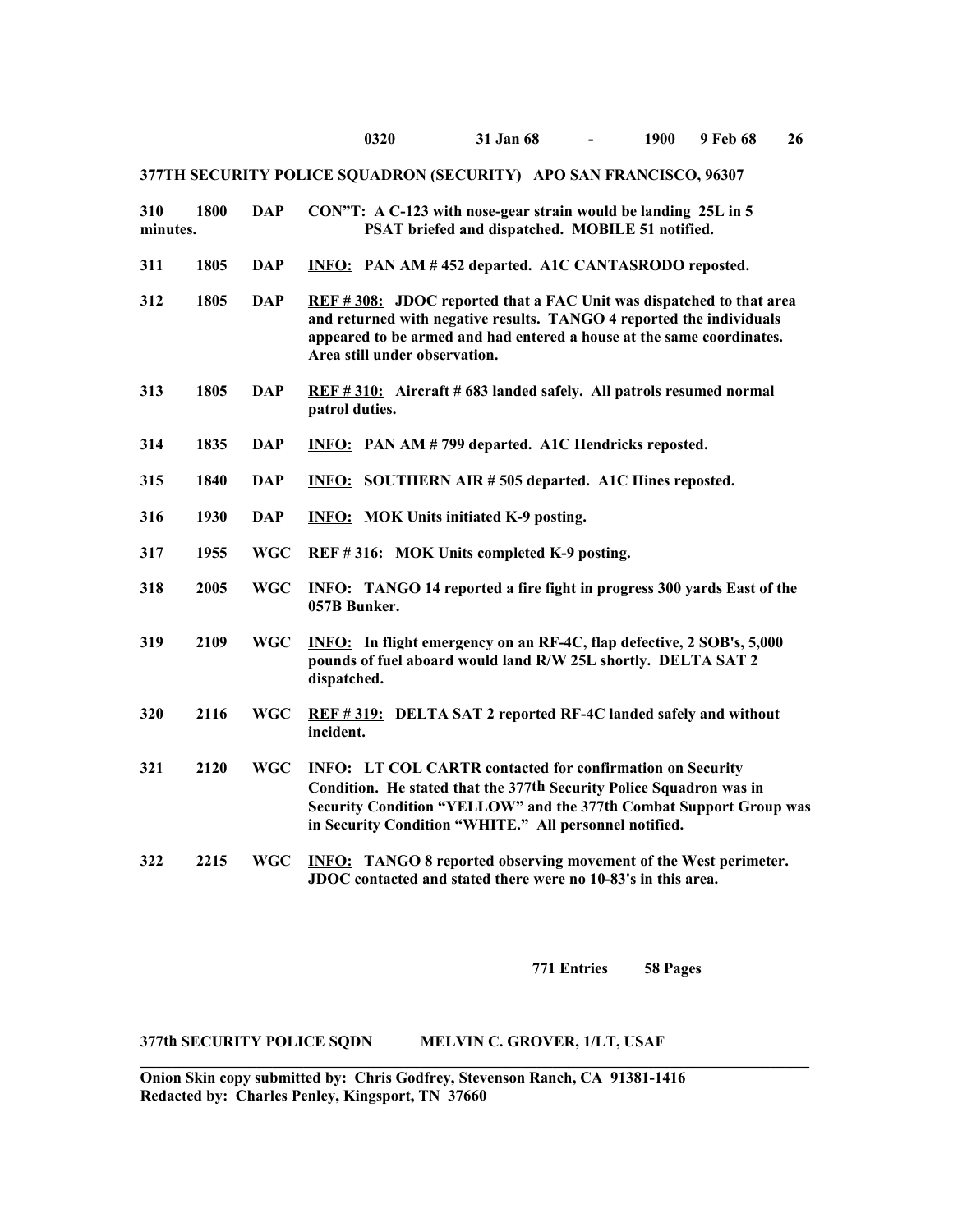| 323 | 2228 | WGC        | <b>INFO:</b> ARMY 2 reported a fire fight in progress 300 meters off the West<br>perimeter.                                                                                                                                           |
|-----|------|------------|---------------------------------------------------------------------------------------------------------------------------------------------------------------------------------------------------------------------------------------|
| 324 | 2245 | <b>WGC</b> | INFO: TANGO 16 reported heavy A/W's fire approximately half mile off<br>the East Perimeter.                                                                                                                                           |
| 325 | 2252 | <b>WGC</b> | <b>INFO:</b> In flight emergency on an A-1E, engine running rough, 2 SOB's,<br>fuel load UNK would land R/W 25L in 3 min. DELTA SAT 2 dispatched.                                                                                     |
| 326 | 2258 | <b>WGC</b> | INFO: A-1E # 64234 landed safely and without incident.                                                                                                                                                                                |
| 327 | 2304 | <b>WGC</b> | <b>INFO:</b> TANGO 18 reported that a Gun Ship parked near BRAVO 24 was<br>on fire. Fire Dept on scene. BRAVO SAT 2 dispatched.                                                                                                       |
| 328 | 2308 | <b>WGC</b> | REF 327: BRAVO SAT 2 reported that the Gun Ship was not on fire but a<br>smoke grenade had been accidentally ignited.                                                                                                                 |
| 329 | 2310 | <b>WGC</b> | <b>INFO:</b> TANGO 17 reported heavy firing in the East Northeast<br>approximately 3/4 of a mile off the perimeter. JDOC reported that a VN<br>Marine Unit was making heavy contact in that area.                                     |
| 330 | 2338 | <b>WGC</b> | <b>INFO:</b> In flight emergency on a C-130, #3 engine feathering, 6 SOB's<br>would land R/W 25L landing at this time. DELTA SAT 2 dispatched.                                                                                        |
| 331 | 2341 | <b>WGC</b> | INFO: $C-130 \# 304$ landed safely and without incident.                                                                                                                                                                              |
| 332 | 0003 | <b>WGC</b> | <b>INFO:</b> CHARLIE SAT! Reported hearing weapons fire behind the<br>Civilian Terminal. CHARLIE SAT 1 and BRAVO SAT! Reported that<br>they were on scene and that the firing had been initiated by Nationalist<br>Police on BRAVO 5. |
| 333 | 0015 | WGC        | <b>INFO:</b> TANGO 1 reported heavy G/A tracer fire to the Southwest.                                                                                                                                                                 |

**771 Entries 58 Pages**

**377th SECURITY POLICE SQDN MELVIN C. GROVER, 1/LT, USAF**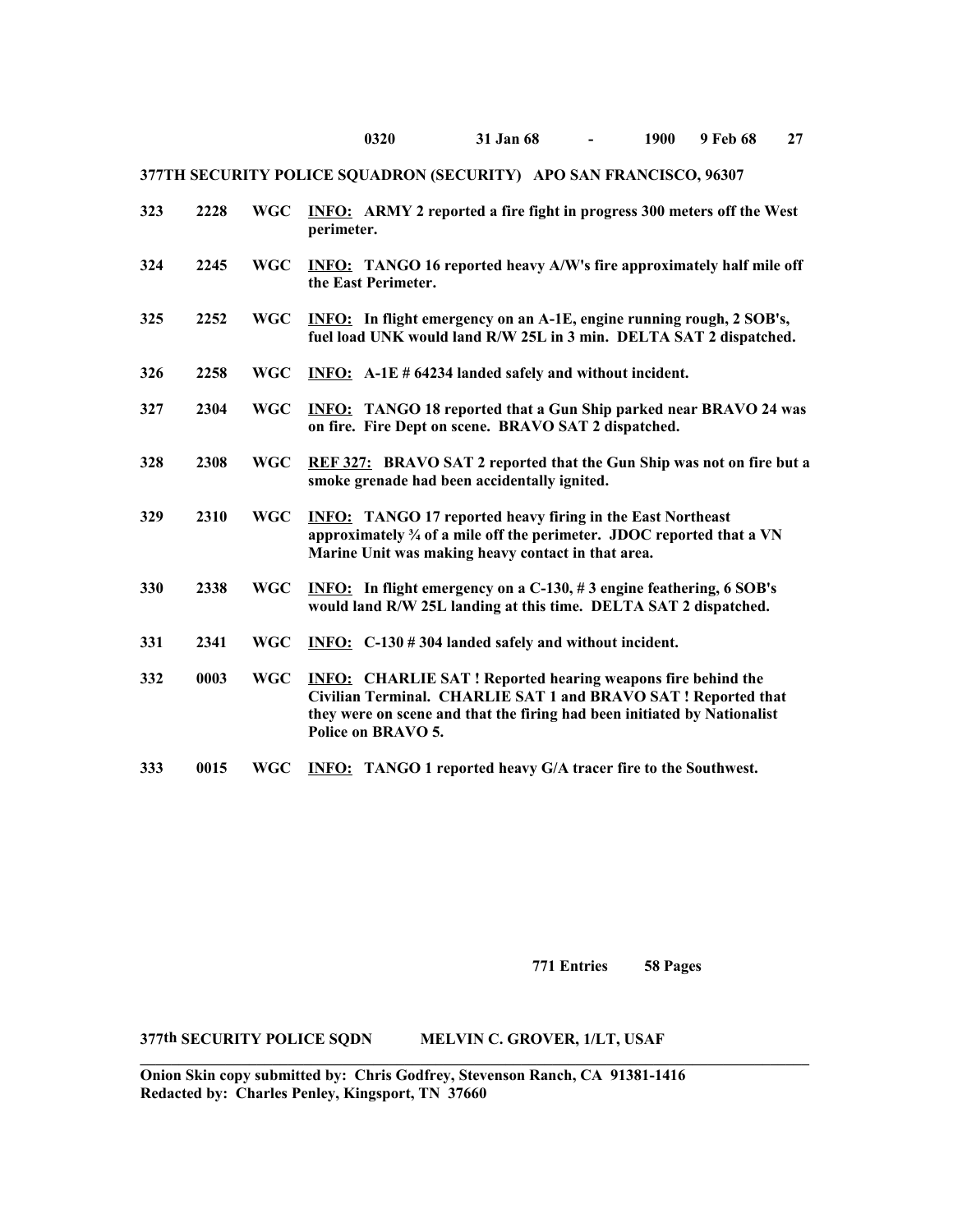| 334 | 0020 | <b>WGC</b> | REF 332: CHARLIE SAT 1 and BRAVO SAT 1 reported a check of the<br>area with negative results.                                              |
|-----|------|------------|--------------------------------------------------------------------------------------------------------------------------------------------|
| 335 | 0020 | <b>WGC</b> | <b>INFO:</b> BRAVO 39 reported a fire in the cemetery South of his post. Fire<br>Dept notified.                                            |
| 336 | 0022 | <b>WGC</b> | <b>INFO:</b> BRAVO 39 reported explosions coming from the vicinity of the<br>fire. EOD notified. BRAVO SAT 2 dispatched.                   |
| 337 | 0035 | <b>WGC</b> | <b>INFO:</b> TANGO 17 reported Light Fire Team making contact<br>approximately one mile off the East perimeter.                            |
| 338 | 0040 | <b>WGC</b> | <b>INFO:</b> ARMY 2 reported observing movement off the West perimeter<br>near 043 and 052 Bunkers. JDOC notified.                         |
| 339 | 0053 | <b>WGC</b> | <b>INFO:</b> TANGO 3 reported Light Fire Team making contact off the West<br>perimeter approximately 1 mile.                               |
| 340 | 0111 | WGC        | <b>INFO:</b> TANGO 1 reported Light Fire Team making contact in the West<br>and receiving G/A tracer fire.                                 |
| 341 | 0145 | <b>WGC</b> | <b>INFO:</b> TANGO 15 reported receiving sniper fire from the village remains<br>North of his post. BRAVO SAT 1 and GOLF SAT 3 dispatched. |
| 342 | 0205 | <b>WGC</b> | <b>INFO:</b> KILO 35 reported observing six (6) individuals just off East<br>perimeter. JDOC contacted and stated that they were 10-83's.  |
| 343 | 0218 | <b>WGC</b> | <b>INFO:</b> TANGO 1 reported Dragon Ship making contact approximately 1<br>mile off the West perimeter.                                   |
| 344 | 0312 | <b>WGC</b> | <b>SAFE WIND:</b> Base CP reported that at 0300 hours Bien Thuy was under<br>UNK type attack. SAFE WIND Check List accomplished.           |
| 345 | 0315 | WGC        | <b>INFO:</b><br>TACC reported that the attack on Bien Thuy (continued)                                                                     |

**771 Entries 58 Pages**

## **377th SECURITY POLICE SQDN MELVIN C. GROVER, 1/LT, USAF**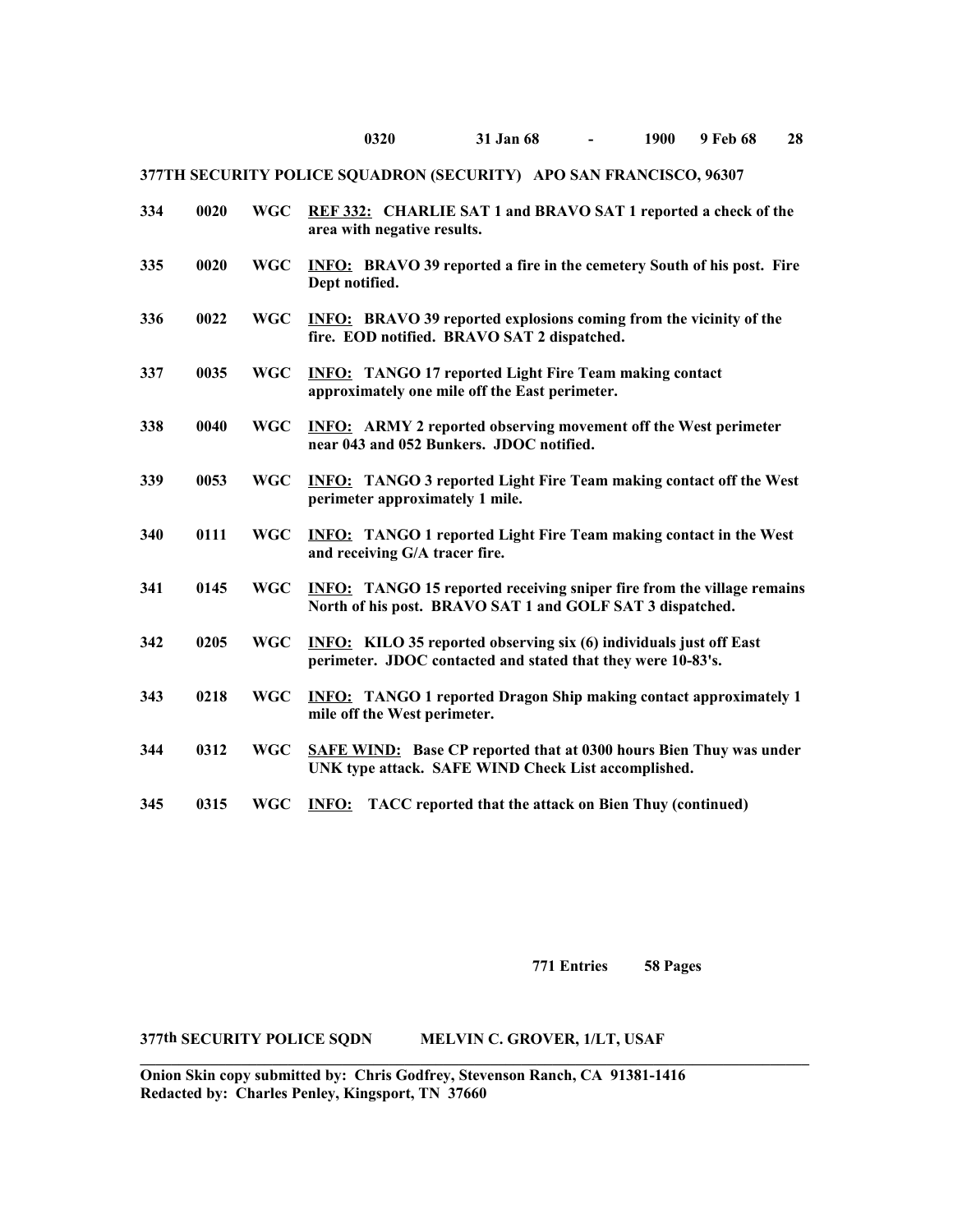| 346 | 0315 | <b>WGC</b> | CONT 345: had been by mortar and rockets and had terminated at this<br>time.                                                                                                                                                                       |
|-----|------|------------|----------------------------------------------------------------------------------------------------------------------------------------------------------------------------------------------------------------------------------------------------|
| 347 | 0505 | <b>WGC</b> | <b>INFO:</b> CSC lost commercial power for approximately 10 minutes,<br>switched to emergency power, at 0510 hours returned to normal operations.                                                                                                  |
| 348 | 0525 | <b>WGC</b> | <b>INFO:</b> TANGO 14 reported incoming and out going fire from the 056<br>Gate. ARMY 4 reported a machine gun position located on the HTT Water<br>Tower. RSAT and ALPHA SAT 1 dispatched.                                                        |
| 349 | 0534 | <b>WGC</b> | INFO: WORLD #368 landed. A1C KIRENDOHL posted.                                                                                                                                                                                                     |
| 350 | 0604 | <b>WGC</b> | <b>INFO:</b> 054 Bunker reported heavy ground fire to the West.                                                                                                                                                                                    |
| 351 | 0607 | <b>WGC</b> | <b>REF 332:</b> Received report that the activity behind the Civilian Terminal<br>had started again. CHARLIE SAT 1 dispatched.                                                                                                                     |
| 352 | 0608 | <b>WGC</b> | <b>INFO:</b> ECHO 24 reported movement in front of his post. ECHO SAT 1<br>dispatched and checked the area with negative results.                                                                                                                  |
| 353 | 0613 | <b>WGC</b> | REF 341: TANGO 16 reported that the building was on fire and that<br>secondary explosions were coming from within.                                                                                                                                 |
| 354 | 0617 | <b>WGC</b> | <b>INFO:</b> MOK 2 reported that MOK 1, SGT LEDGER had received an eye<br>injury from the launch of a 40mm. Transported to Dispensary.                                                                                                             |
| 355 | 0633 | <b>WGC</b> | REF 349: WORLD #368 departed. Guard reposted.                                                                                                                                                                                                      |
| 356 | 0700 | <b>DAP</b> | <b>INFO:</b> Kilo-2 reported he had found an alleged VC body on his post<br>apparently killed during the attack of 31 Jan 68. The location of the body<br>was clearly marked. EOD dispatched to clear scene. Vietnamese Mortuary<br>Crew notified. |
| 357 | 0730 | <b>DAP</b> | K-9 RELIEF: Initiated by MK-1.                                                                                                                                                                                                                     |
| 358 | 0745 | <b>DAP</b> | <b>INFO:</b> MK-1 completed K-9 relief.                                                                                                                                                                                                            |

**771 Entries 58 Pages**

**377th SECURITY POLICE SQDN MELVIN C. GROVER, 1/LT, USAF**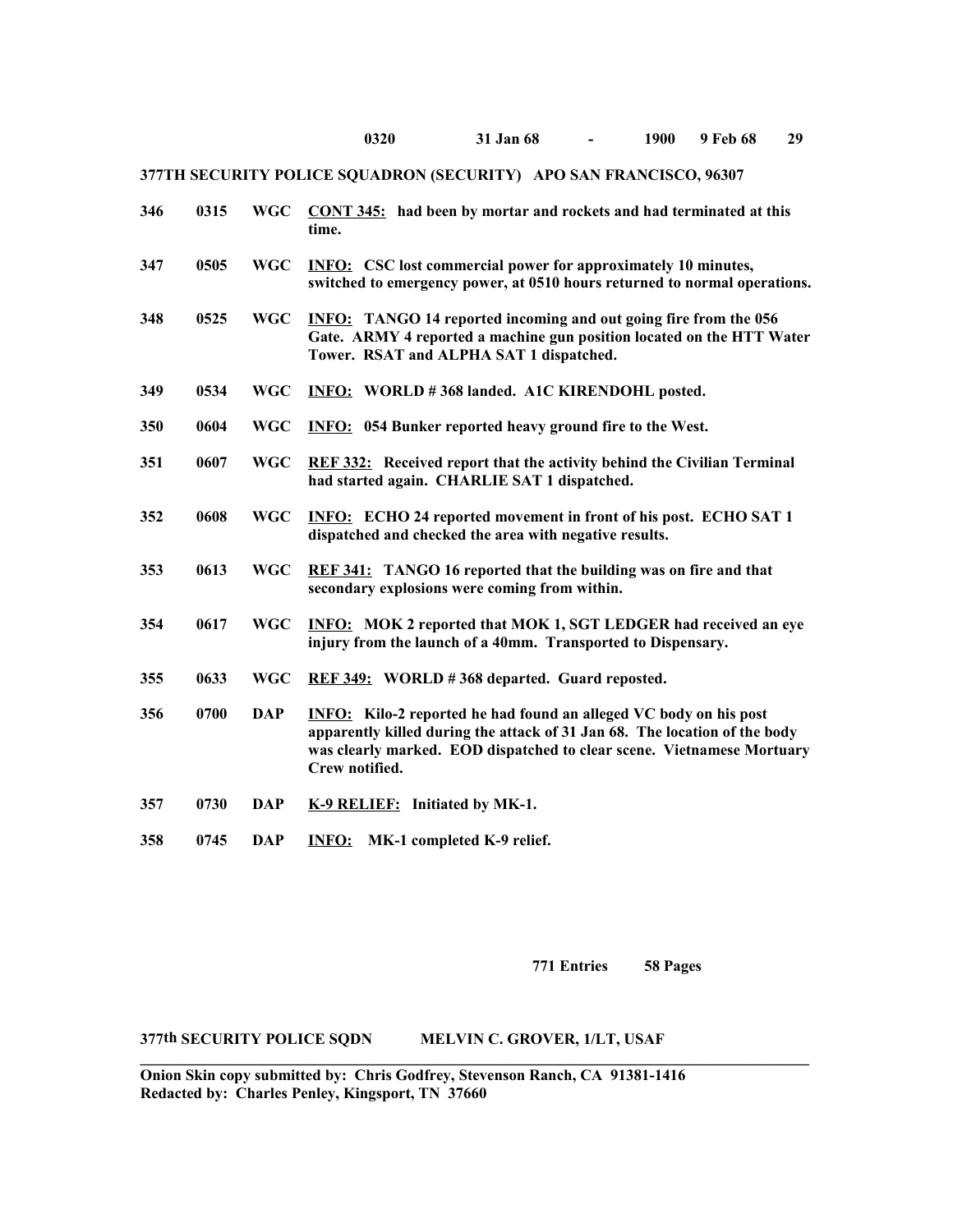| 0745 DAP INFO: TRANS-CARIBEAN #785 landed. A1C Fies posted.<br>359 |  |
|--------------------------------------------------------------------|--|
|--------------------------------------------------------------------|--|

- **360 0825 DAP INFO: CHARLIE-1 reported the Fire Dept. was responding to C-7A # 752 on Charlie Row. CHARLIE-1 Dispatched and reported there was a small electrical fire on the plane and the Fire Dept. had extinguished it. Damage could be considered negligible. All patrols resumed normal patrol duties.**
- **361 0830 DAP INFO: WORLD AIRWAYS # 692 landed. Sgt Wilson posted.**
- **362 0925 DAP INFO: Mobile-59 returned from 3rd Field Hospital and reported a small foreign object had entered just below Sgt Ledger's left eyelid. Further information pending x-rays and doctors final analysis.**
- **363 0930 DAP INFO: PAN AM # 474 landed. Sgt Day posted.**
- **364 0950 DAP INGO: SSgt Wooley reported his unit, 101st Airborne, was departing TSN for an unknown destination. SSgt Wooley reposted.**
- **365 1000 DAP INFO: ECHO 1 reported two (2) small boxes lying in the break in the fence near the 051 Gate. EOD and Echo-1 dispatched.**
- **366 1010 DAP REF 341: EOD arrived and cleared the scene. The boxes were identified as containing ammo and bandages. All patrols resumed normal patrol duties.**
- **367 1010 DAP INFO: BRAVO-2 reported a grass fire on the east-side of the Warm-up Pad for 25:. Fire Dept. and BRAVO-2 dispatched.**
- **368 1020 DAP REF 349: Fire Dept. arrived on scene and extinguished the fire. BRAVO-2 reported fire damage could be considered negligible. All patrols resumed normal patrol duties.**
- **369 1020 DAP INFO: WORLD AIRWAYS # 698 landed. A1C Fies posted.**
- **370 1025 DAP INFO: TRANS-CARIBEAN # 785 departed. A1C Fies reposted.**
- **371 1030 DAP INFO: WORLD AIRWAYS # 692 departed. Sgt Wilson reposted.**

**\_\_\_\_\_\_\_\_\_\_\_\_\_\_\_\_\_\_\_\_\_\_\_\_\_\_\_\_\_\_\_\_\_\_\_\_\_\_\_\_\_\_\_\_\_\_\_\_\_\_\_\_\_\_\_\_\_\_\_\_\_\_\_\_\_\_\_\_\_\_\_\_\_\_\_\_\_\_\_\_\_\_\_\_\_\_**

**771 Entries 58 Pages**

**377th SECURITY POLICE SQDN MELVIN C. GROVER, 1/LT, USAF** 

**Onion Skin copy submitted by: Chris Godfrey, Stevenson Ranch, CA 91381-1416 Redacted by: Charles Penley, Kingsport, TN 37660**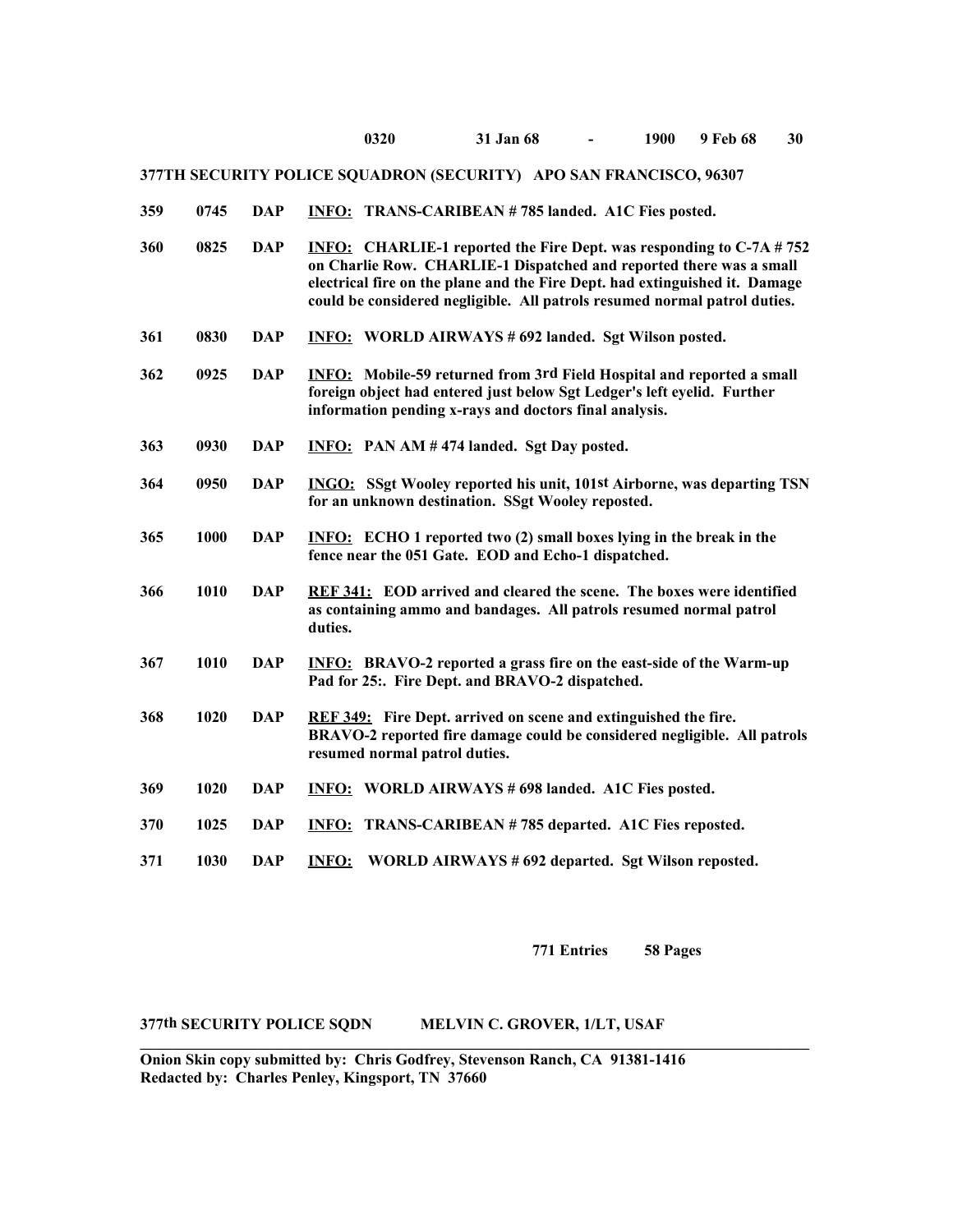| 372 | 1030                       | <b>DAP</b> | <b>INFO:</b> PAN AM #474 departed. Sgt Day reposted.                                                                                                   |  |  |  |
|-----|----------------------------|------------|--------------------------------------------------------------------------------------------------------------------------------------------------------|--|--|--|
| 373 | 1045                       | <b>DAP</b> | <b>INFO:</b> WORLD AIRWAYS #698 departed. A1C Fies reposted.                                                                                           |  |  |  |
| 374 | 1105                       | <b>DAP</b> | <b>INFO:</b> PAN AM #450 landed. Sgt Wilson Posted.                                                                                                    |  |  |  |
| 365 | 1105                       | <b>DAP</b> | <b>INFO:</b> PAN AM #113 landed. A1C Hendricks posted.                                                                                                 |  |  |  |
| 376 | 1205                       | <b>DAP</b> | INFO: PAN AM #453 landed. A1C Hines posted.                                                                                                            |  |  |  |
| 377 | 1205                       | <b>DAP</b> | <b>INFO:</b> AMERICAN #562 landed. Sgt Wilson posted.                                                                                                  |  |  |  |
| 378 | 1222                       | DAP        | <b>INFO:</b> PAN AM # 027 landed. A1C STURDIVANT posted.                                                                                               |  |  |  |
| 379 | 1231                       | <b>DAP</b> | <b>INFO:</b> PAN AM # 518 landed. Sgt Day posted.                                                                                                      |  |  |  |
| 380 | 1245                       | <b>DAP</b> | $INFO: PAN AM # 113$ departed.                                                                                                                         |  |  |  |
| 381 | 1302                       | <b>DAP</b> | <b>INFO:</b> PAN AM #460 landed. A1C Hendricks posted.                                                                                                 |  |  |  |
| 382 | 1315                       | <b>DAP</b> | INFO: PAN AM #450 departed. Sgt Wilson reposted.                                                                                                       |  |  |  |
| 383 | 1320                       | <b>DAP</b> | REF #354: SSgt Gordon reported Sgt Ledger was released by 3rd Field<br>Hospital and given a 48-hour duty excuses. No further information<br>available. |  |  |  |
| 384 | 1340                       | DAP        | <b>INFO:</b> BRANIFF #102 landed. A1C Hines posted.                                                                                                    |  |  |  |
| 385 | 1350                       | DAP        | <b>INFO:</b> PAN AM # 518 departed. Sgt Day reposted.                                                                                                  |  |  |  |
| 386 | 1355                       | DAP        | <b>INFO:</b> PAN AM #425 landed. A1C Fies posted.                                                                                                      |  |  |  |
| 387 | 1356                       | <b>DAP</b> | <b>INFO:</b> WORLD AIRWAYS #690 landed. Sgt Wilson posted.                                                                                             |  |  |  |
| 388 | 1410                       | DAP        | <b>INFO:</b> PAN AM #458 landed. Sgt Day posted.                                                                                                       |  |  |  |
| 389 | 1435                       | <b>DAP</b> | <b>INFO:</b> AMERICAN #562 departed. Sgt Wilson reposted.                                                                                              |  |  |  |
| 390 | 1446                       | <b>DAP</b> | <b>INFO: SOUTHERN AIR #092 landed. A1C McCabe posted</b>                                                                                               |  |  |  |
| 391 | 1500                       | <b>DAP</b> | <b>INFO:</b> BRANIFF #102 departed. A1C Hines reposted.                                                                                                |  |  |  |
| 392 | 1502                       | <b>DAP</b> | <b>INFO: WORLD AIRWAYS #690 departed. Sgt Wilson reposted.</b>                                                                                         |  |  |  |
| 393 | 1505                       | <b>DAP</b> | <b>INFO:</b> PAN AM #460 departed. A1C Hendricks reposted.                                                                                             |  |  |  |
|     |                            |            | 771 Entries<br>58 Pages<br>MELVIN C. GROVER, 1/LT, USAF                                                                                                |  |  |  |
|     | 377th SECURITY POLICE SQDN |            |                                                                                                                                                        |  |  |  |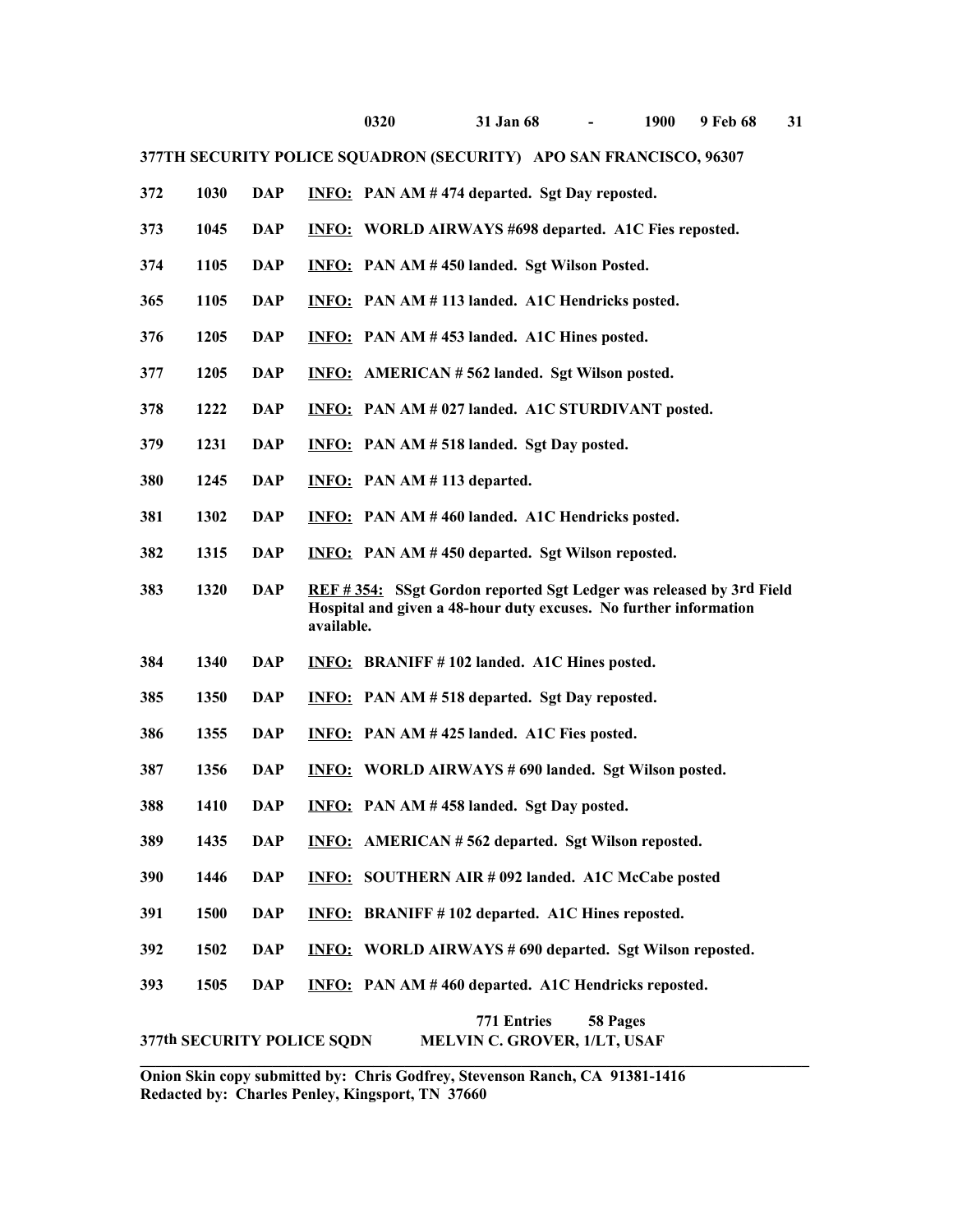| 394 | 1505 | <b>DAP</b> | <b>INFO: COVERED WAGON canceled for lack of hostile activities within</b><br>the past 12 hours. TACC, Col Ward and all personnel concerned notified.                           |
|-----|------|------------|--------------------------------------------------------------------------------------------------------------------------------------------------------------------------------|
| 395 | 1523 | <b>DAP</b> | <b>INFO:</b> TANGO-6 reported a mine near the perimeter fence west of his<br>post. EOD and ALPHA-1 dispatched.                                                                 |
| 396 | 1540 | <b>DAP</b> | REF #395: ALPHA-1 reported EOD arrived and detonated the mine. All<br>patrols resumed normal patrol duties.                                                                    |
| 397 | 1615 | <b>DAP</b> | <b>INFO: SOUTHERN AIR #092 departed. A1C McCabe reposted.</b>                                                                                                                  |
| 398 | 1625 | <b>DAP</b> | <b>INFO:</b> CONTINENTAL #324 landed. A1C McCabe posted.                                                                                                                       |
| 399 | 1638 | <b>DAP</b> | <b>INFO:</b> AMERICAN #562 landed. Sgt Wilson posted.                                                                                                                          |
| 400 | 1647 | <b>DAP</b> | <b>INFO:</b> PAN AM #458 departed. Sgt Day reposted.                                                                                                                           |
| 401 | 1701 | <b>DAP</b> | <b>INFO:</b> PAN AM #705 landed. A1C Hines posted.                                                                                                                             |
| 402 | 1701 | <b>DAP</b> | <b>INFO:</b> EOD requested SAT protection for an EOD Team who is going to<br>detonate a bomb outside the 056 Gate. GOLF-1 dispatched.                                          |
| 403 | 1745 | <b>DAP</b> | <b>INFO:</b> BRAVO-1 reported a device between the POL Fence and the<br>Perimeter Fence. EOD and BRAVO-1 dispatched.                                                           |
| 404 | 1746 | <b>DAP</b> | <b>INFO:</b> CONTINENTAL #324 departed. A1C McCabe reposted.                                                                                                                   |
| 405 | 1818 | <b>WGC</b> | $REF #401:$ PAN AM # 705 departed. Guard reposted.                                                                                                                             |
| 406 | 1904 | <b>WGC</b> | <b>INFO:</b> Received information from JDOC that approximately 15 VC had<br>been sighted on Troung Minh Ky.                                                                    |
| 407 | 1905 | <b>WGC</b> | <b>INFO:</b> TANGO-1 reported observing 02 individuals going up and down<br>the HTT Water Tower, off the Northeast perimeter, carrying some type<br>containers. JDOC notified. |
| 408 | 1905 | <b>WGC</b> | <b>INFO:</b> MOK Units initiated K-9 posting.                                                                                                                                  |
| 409 | 1932 | <b>WGC</b> | <b>INFO:</b> MOK Units completed K-9 posting.                                                                                                                                  |

**771 Entries 58 Pages**

### **377th SECURITY POLICE SQDN MELVIN C. GROVER, 1/LT, USAF**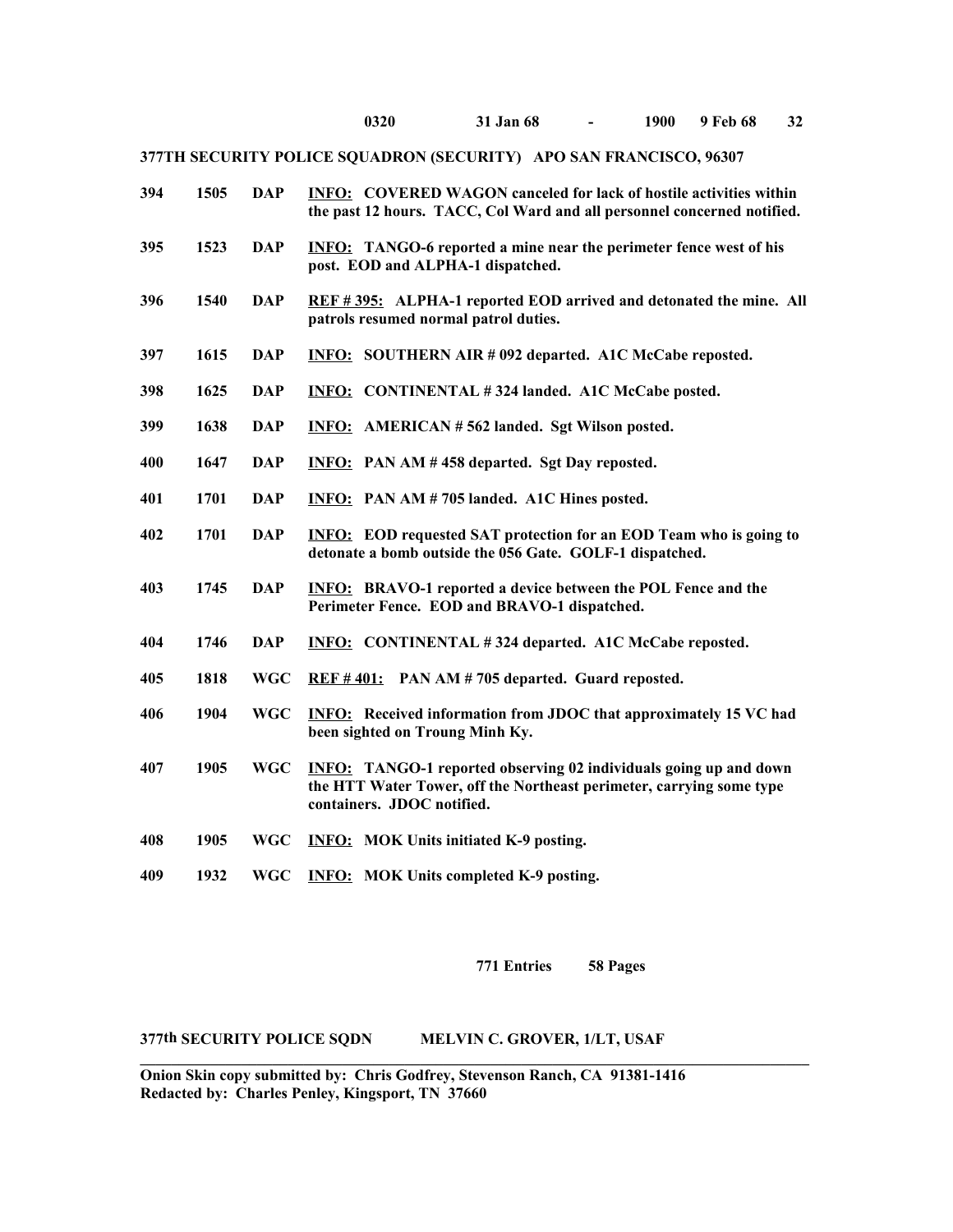| 410 | 1942 | <b>WGC</b> | <b>INFO:</b> CAPT DENISIO reported Light Fire Team making contact off the<br>perimeter near the 056 Gate. JDOC notified.                                                                                |
|-----|------|------------|---------------------------------------------------------------------------------------------------------------------------------------------------------------------------------------------------------|
| 411 | 2005 | <b>WGC</b> | <b>INFO:</b> EOD reported that they had placed two (2) 250 pound bombs<br>(Duds) in revetment #113, located in the Old Bomb Dump, awaiting further<br>disposition. ALPHA SAT 1 and MOK Units notified.  |
| 412 | 2130 | <b>WGC</b> | <b>INFO:</b> TANGO 14 reported Dragon Ship making contact approximately 2<br>miles off the East perimeter.                                                                                              |
| 413 | 2140 | <b>WGC</b> | <b>INFO:</b> BRAVO SAT 1 reported receiving sniper fire from a house off the<br>perimeter East of TANGO 16. BRAVO SAT 2 returning fire at this time.<br>JDOC notified.                                  |
| 414 | 2154 | <b>WGC</b> | <b>INFO:</b> BRAVO SAT 1 reported that the house was on fire and that<br>secondary explosions were coming from within. Heavy concentration of<br>sniper fire still coming from the area. JDOC notified. |
| 415 | 2208 | <b>WGC</b> | REF #413: BRAVO SAT 1 reported small arms and secondary explosions<br>coming from the burning building. JDOC notified.                                                                                  |
| 416 | 2220 | <b>WGC</b> | <b>INFO:</b> BRAVO SAT 1 reported that a second building was on fire and<br>secondary explosions coming from within. JDOC notified.                                                                     |
| 417 | 2230 | <b>WGC</b> | <b>INFO:</b> TANGO 16 reported Light Fire Team making contact<br>approximately 1 mile off the Southeast perimeter. JDOC notified.                                                                       |
| 418 | 2240 | <b>WGC</b> | <b>INFO:</b> TANGO 21 reported Light Fire Team making contact off the South<br>perimeter. JDOC notified.                                                                                                |
| 419 | 2300 | <b>WGC</b> | <b>INFO:</b> KILO-34 reported he had a 10-49 toward the East. ALPHA SAT 1<br>dispatched.                                                                                                                |
| 420 | 2308 | WGC        | REF #419: ALPHA SAT 1 reported KILO-34 had lost his alert                                                                                                                                               |

**771 Entries 58 Pages**

**377th SECURITY POLICE SQDN MELVIN C. GROVER, 1/LT, USAF**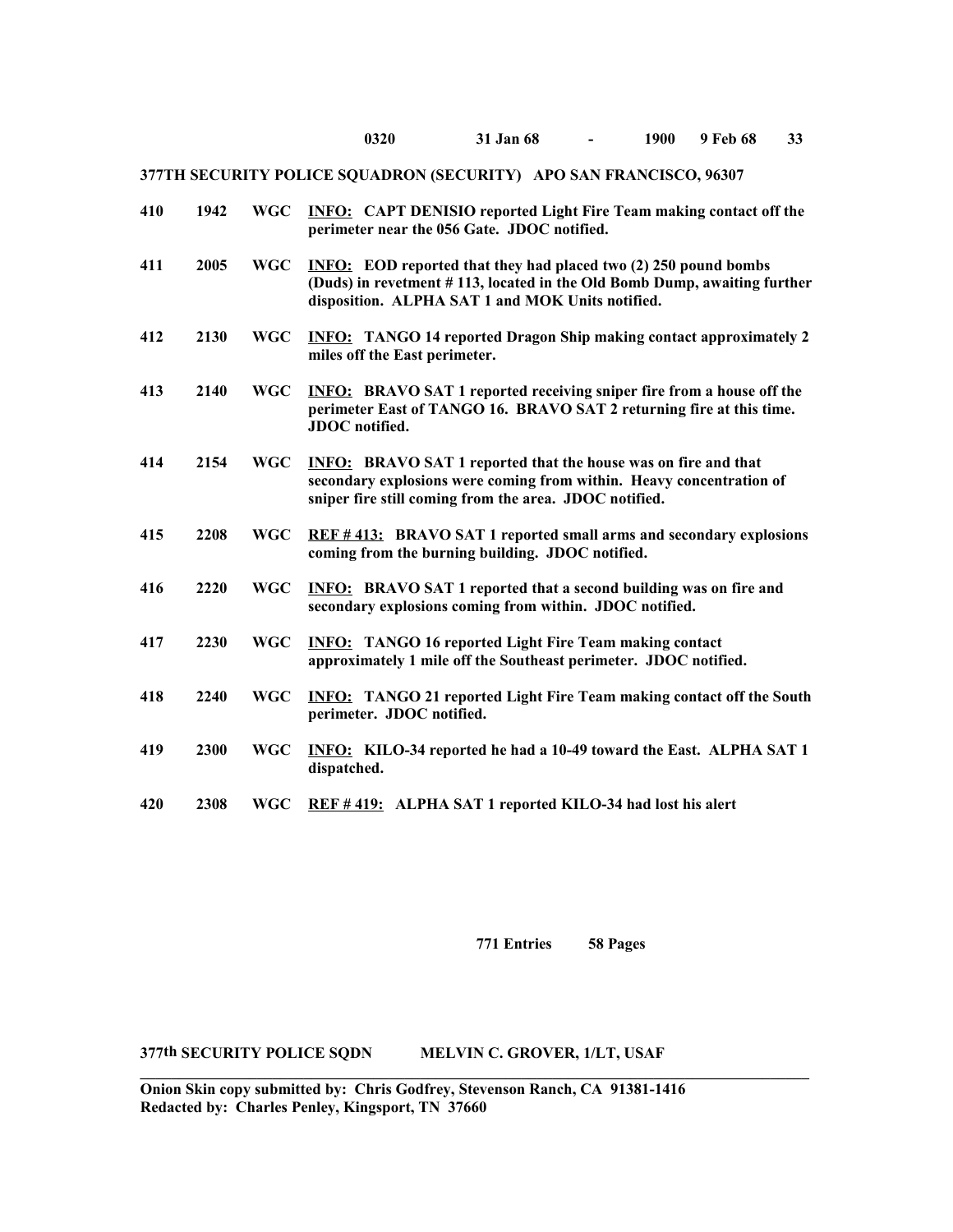| 421<br>$WGC$ $CON'T$ : area was checked with negative results.<br>2308 |  |
|------------------------------------------------------------------------|--|
|------------------------------------------------------------------------|--|

- **422 2323 WGC INFO: BASE POLICE reported that they had received info from 716th MP that VC have captured a QC jeep # 105599 in Saigon on Hon Tu Street. All flight line gates notified.**
- **423 2340 WGC INFO: TANGO 14 reported Light Fire Team making contact approximately 1 mile off the North perimeter.**
- **424 0005 WGC INFO: TANGO 1 reported S/A fire coming from the South Airborne Area. JDOC notified.**
- **425 0008 WGC INFO: FOXTROT 6 reported ground to air and ground to ground tracer fire south of the Airborne Area approximately ½ mile off base.**
- **426 0032 WGC INFO: CHARLIE 32 reported hearing movement in the bushes in front of CHARLIE SECTOR MLR. CHARLIE SAT 1 dispatched and searched the area with negative results.**
- **427 0035 WGC INFO: BRAVO SAT 1 picked up two (2) large explosions approximately two (2) miles east of the base. JDOC notified.**
- **428 0117 WGC INFO: TANGO 16 reported automatic weapon reports and small explosions approximately 1 ½ miles SE of the base. JDOC notified.**
- **429 0159 WGC INFO: 053-B Bunker reported locating a 81mm Mortar on the west side of his post. EOD contacted and enroute.**
- **430 0227 WGC INFO: TANGO-5 reported LFT making contact in the north approximately 1 mile out. JDOC notified.**
- **431 0234 WGC INFO: EOD arrived on scene and assumed disposition of 81mm Mortar.**

**\_\_\_\_\_\_\_\_\_\_\_\_\_\_\_\_\_\_\_\_\_\_\_\_\_\_\_\_\_\_\_\_\_\_\_\_\_\_\_\_\_\_\_\_\_\_\_\_\_\_\_\_\_\_\_\_\_\_\_\_\_\_\_\_\_\_\_\_\_\_\_\_\_\_\_\_\_\_\_\_\_\_\_\_\_\_**

**771 Entries 58 Pages**

**377th SECURITY POLICE SQDN MELVIN C. GROVER, 1/LT, USAF**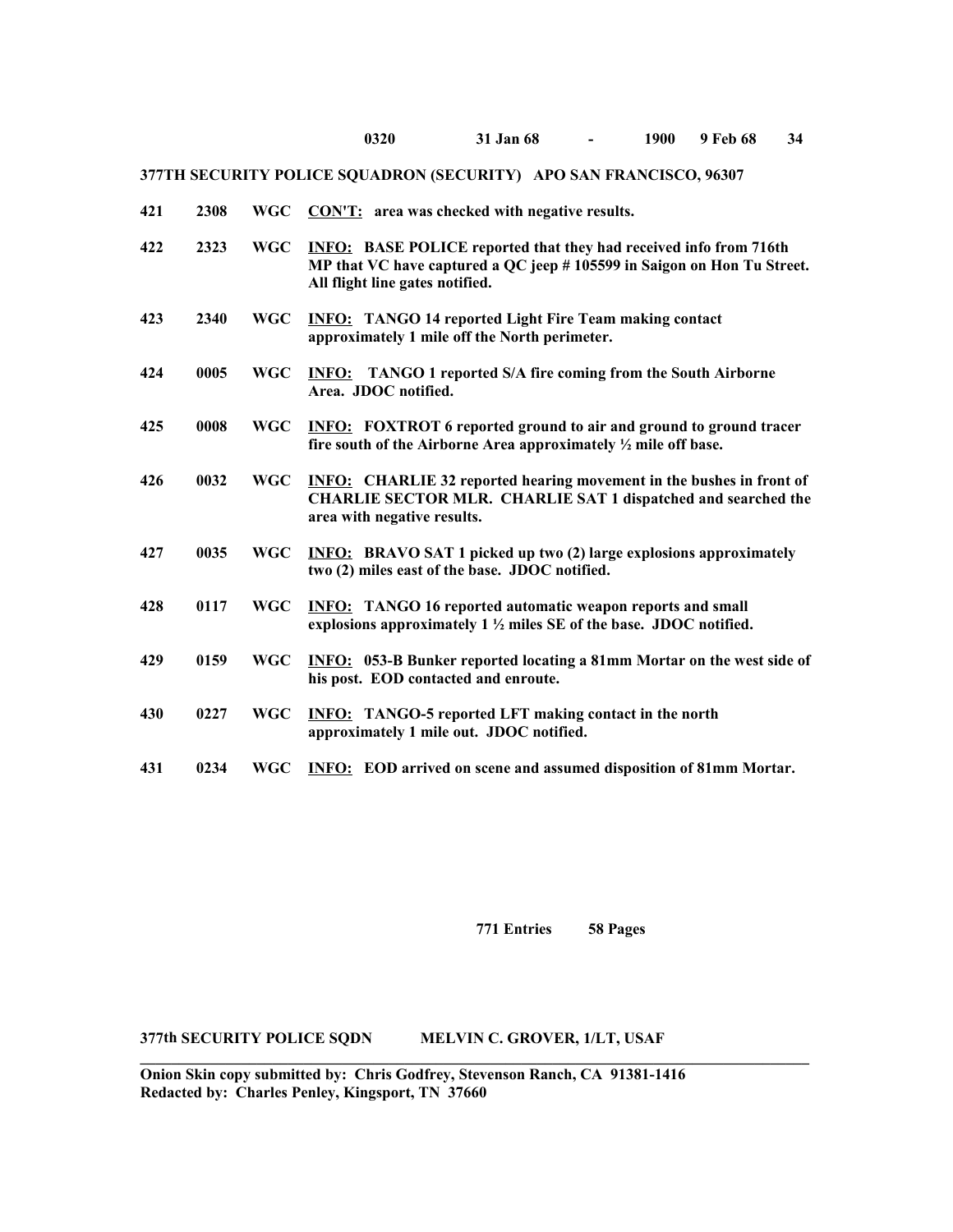| 432 | 0314 | <b>WGC</b> | <b>SAFE WIND:</b> TACC reported that Bien Thuy was under attack at 0105<br>hours receiving 20-25 rounds 75mm Recoilless. Attack terminated at 0110<br>hours. Attack started again at 0300 hours and is still in progress. SAFE<br>WIND checklist accomplished. |
|-----|------|------------|----------------------------------------------------------------------------------------------------------------------------------------------------------------------------------------------------------------------------------------------------------------|
| 433 | 0322 | <b>WGC</b> | <b>INFO:</b> TANGO 1 and TANGO 10 reported Light Fire Team making<br>contact 203 miles off the Southeast perimeter. JDOC notified.                                                                                                                             |
| 434 | 0341 | <b>WGC</b> | INFO: WORLD #375 landed. A1C WARFORD posted.                                                                                                                                                                                                                   |
| 435 | 0353 | <b>WGC</b> | <b>INFO:</b> TANGO 14 reported that the 057B Bunker was exchanging fire off<br>the North perimeter. ALPHA SAT 1, GOLF SAT 1, LT INGALSBY and<br><b>CAPT DENISIO on scene.</b>                                                                                  |
| 436 | 0355 | <b>WGC</b> | <b>REF #435:</b> LT INGALSBY reported that he was receiving heavy machine<br>gun fire from off the Northeast perimeter. JDOC notified.                                                                                                                         |
| 437 | 0402 | <b>WGC</b> | REF #435: ALPHA SAT 1 reported two more machine gun positions<br>firing from off the Northeast perimeter. JDOC notified and Flare Ship and<br><b>Light Fire Team support requested.</b>                                                                        |
| 438 | 0412 | <b>WGC</b> | <b>SAFE WIND: SGT LARSEN, Phu Quoc, reported via phone, that they</b><br>were under mortar attack. SAFE WIND checklist accomplished.                                                                                                                           |
| 439 | 0439 | <b>WGC</b> | <b>INFO:</b> Light Fire Team making contact off the South perimeter. JDOC<br>notified.                                                                                                                                                                         |
| 440 | 0444 | <b>WGC</b> | REF 438: SGT LARSEN, Phu Quoc, reported mortar and S/A fire had<br>ceased, no injuries or casualties received. All notifications accomplished.<br>Security Condition "YELLOW" initiated at this time.                                                          |
| 441 | 0448 | <b>WGC</b> | <b>INFO:</b> TANGO 14 reported a fire fight approximately 400 meters off the<br>Northeast perimeter. JDOC notified.                                                                                                                                            |
| 442 | 0508 | <b>WGC</b> | <b>INFO:</b> TANGO 14 reported all firing off the Northeast (continued)                                                                                                                                                                                        |

**771 Entries 58 Pages**

**377th SECURITY POLICE SQDN MELVIN C. GROVER, 1/LT, USAF** 

**Onion Skin copy submitted by: Chris Godfrey, Stevenson Ranch, CA 91381-1416 Redacted by: Charles Penley, Kingsport, TN 37660**

**\_\_\_\_\_\_\_\_\_\_\_\_\_\_\_\_\_\_\_\_\_\_\_\_\_\_\_\_\_\_\_\_\_\_\_\_\_\_\_\_\_\_\_\_\_\_\_\_\_\_\_\_\_\_\_\_\_\_\_\_\_\_\_\_\_\_\_\_\_\_\_\_\_\_\_\_\_\_\_\_\_\_\_\_\_\_**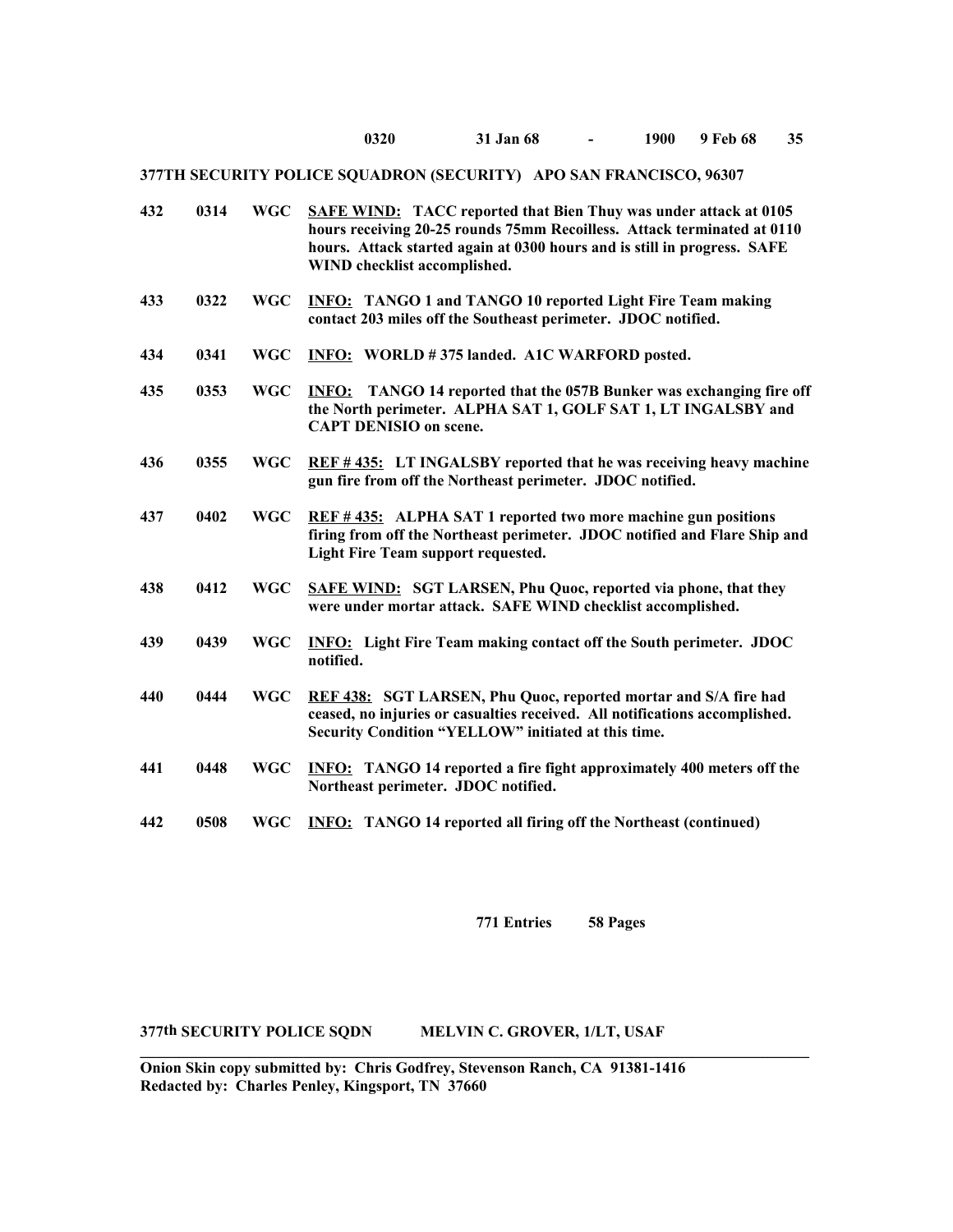| 443 | 0508 | <b>WGC</b> | $CONT # 442:$ perimeter had terminated at this time. JDOC notified.                                                                                                                                                |
|-----|------|------------|--------------------------------------------------------------------------------------------------------------------------------------------------------------------------------------------------------------------|
| 444 | 0540 | <b>WGC</b> | <b>REF #412:</b> TACC reported that Bien Thuy has terminated Security<br>Condition "RED" at this time. All notification accomplished.                                                                              |
| 445 | 0624 | <b>WGC</b> | <b>INFO:</b> TWA #773 landed. AB JONES posted.                                                                                                                                                                     |
| 446 | 0629 | <b>WGC</b> | <b>INFO:</b> GOLF 3 reported that BRAVO 24 had received sniper fire off the<br>perimeter East of TANGO 15.                                                                                                         |
| 447 | 0650 | <b>WGC</b> | REF #434: WORLD #375 departed. Guard reposted.                                                                                                                                                                     |
| 448 | 0818 | <b>DAP</b> | <b>INFO:</b> Sweep initiated by Mobile-56 and Charlie Flight Personnel<br>covering the Southwest perimeter, inside and outside of 25L and 25R up to<br>the Whiskey-1 Taxiway. EOD on scene.                        |
| 449 | 0832 | <b>DAP</b> | REF #438: TSGT SMITH, NCOIC Phu Quoc Det., notified CSC via<br>phone that Phu Quoc received fifteen (15) 60mm mortar rounds causing<br>only slight damage. No injuries reported. All personnel concerned notified. |
| 450 | 0833 | <b>DAP</b> | <b>INFO:</b> FLYING TIGER #124 landed. A1C HINES posted.                                                                                                                                                           |
| 451 | 0847 | <b>DAP</b> | <b>INFLIGHT EMERGENCY:</b> Received via "crash" phone that a C-130<br>with #2 engine feathered would be landing 25L in 3 minutes. PSAT briefed<br>and dispatched. MOBILE-51 notified.                              |
| 452 | 0850 | <b>DAP</b> | <b>INFO:</b> Aircraft #298 landed safely. All patrols resumed normal patrol<br>duties.                                                                                                                             |
| 453 | 0906 | <b>DAP</b> | <b>INFO: WORLD AIRWAYS # 692 landed. SGT WILSON posted.</b>                                                                                                                                                        |
| 454 | 0920 | <b>DAP</b> | REF #448: Sweep completed at this time. All in order.                                                                                                                                                              |
| 455 | 0955 | <b>DAP</b> | <b>INFO: WORLD AIRWAYS #692 departed. SGT WILSON reposted.</b>                                                                                                                                                     |
| 456 | 1010 | <b>DAP</b> | <b>INFO: PAN AM # 702 landed. SGT WILSON posted.</b>                                                                                                                                                               |

**771 Entries 58 Pages**

## **377th SECURITY POLICE SQDN MELVIN C. GROVER, 1/LT, USAF**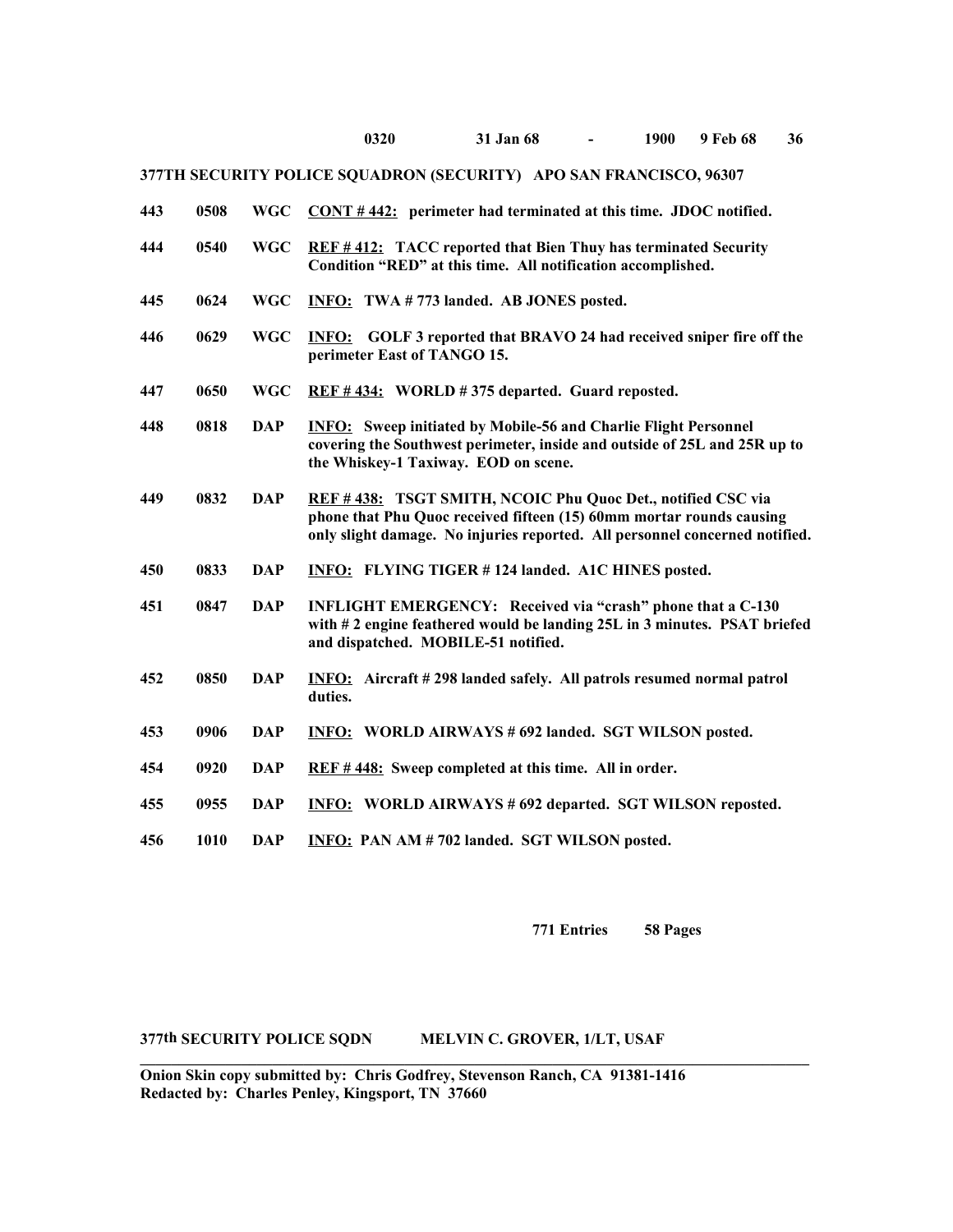| 457 | 1030 | <b>DAP</b> | <b>INFO:</b> ECHO-1 reported finding a 40mm grenade near TANG-3. EOD<br>dispatched and disposed of the ordinance. All patrols resumed normal<br>patrol duties.                                                                           |
|-----|------|------------|------------------------------------------------------------------------------------------------------------------------------------------------------------------------------------------------------------------------------------------|
| 458 | 1035 | <b>DAP</b> | <b>INFO:</b> TANGO-1 reported a grass fire at the North entrance to the<br>Airborne area. Fire Dept. dispatched and extinguished the fire. No<br>reportable damage.                                                                      |
| 459 | 1037 | <b>DAP</b> | <b>INFLIGHT EMERGENCY:</b> Received via "crash" phone that a C-130<br>with #2 engine feathered would be landing 25L in 4 minutes. PSAT briefed<br>and dispatched. MOBILE-51 notified.                                                    |
| 460 | 1050 | <b>DAP</b> | <b>INFO:</b> PAN AM #451 landed. A1C Hines posted.                                                                                                                                                                                       |
| 461 | 1100 | <b>DAP</b> | <b>INFO:</b> PAN AM #458 landed. A1C Hines posted.                                                                                                                                                                                       |
| 462 | 1120 | <b>DAP</b> | <b>INFLIGHT EMERGENCY:</b> Received via "crash" phone that a C-123<br>with #2 engine feathered would be landing 25R in 1 minute. RSAT briefed<br>and dispatched. MOBILE-51 notified.                                                     |
| 463 | 1135 | <b>DAP</b> | REF #462: Aircraft #568 landed safely. All patrols resumed normal<br>patrol duties.                                                                                                                                                      |
| 464 | 1135 | <b>DAP</b> | <b>DELAYED ENTRY #459:</b> Aircraft #714 landed safely. All patrols<br>resumed normal patrol duties.                                                                                                                                     |
| 465 | 1135 | <b>DAP</b> | <b>INFO:</b> PAN AM # 702 departed. SGT WILSON reposted.                                                                                                                                                                                 |
| 466 | 1140 | <b>DAP</b> | <b>INFO:</b> TANGO-3 reported a small grass fire northwest of 25R. Fire<br>Dispatched and extinguished the fire. No reportable damage.                                                                                                   |
| 467 | 1150 | <b>DAP</b> | <b>INFO:</b> BRAVO-42 reported PAN AM # 702, Boeing 707 was running up<br>his engines and blew off the elevators on Air Vietnam # XVNIM, C-47.<br>Base Police, Flying Safety, Base Operations and Civilian Ramp<br>Coordinator notified. |
| 468 | 1155 | <b>DAP</b> | <b>INFO:</b> DELTA-1 reported two (2) deer cornered in revetments $\# 3$ and $\#$<br>3A. JDOC notified.                                                                                                                                  |
| 469 | 1200 | <b>DAP</b> | INFO: PAN AM #518 landed SGT WILSON posted.                                                                                                                                                                                              |
|     |      |            |                                                                                                                                                                                                                                          |

**771 Entries 58 Pages**

**377th SECURITY POLICE SQDN MELVIN C. GROVER, 1/LT, USAF**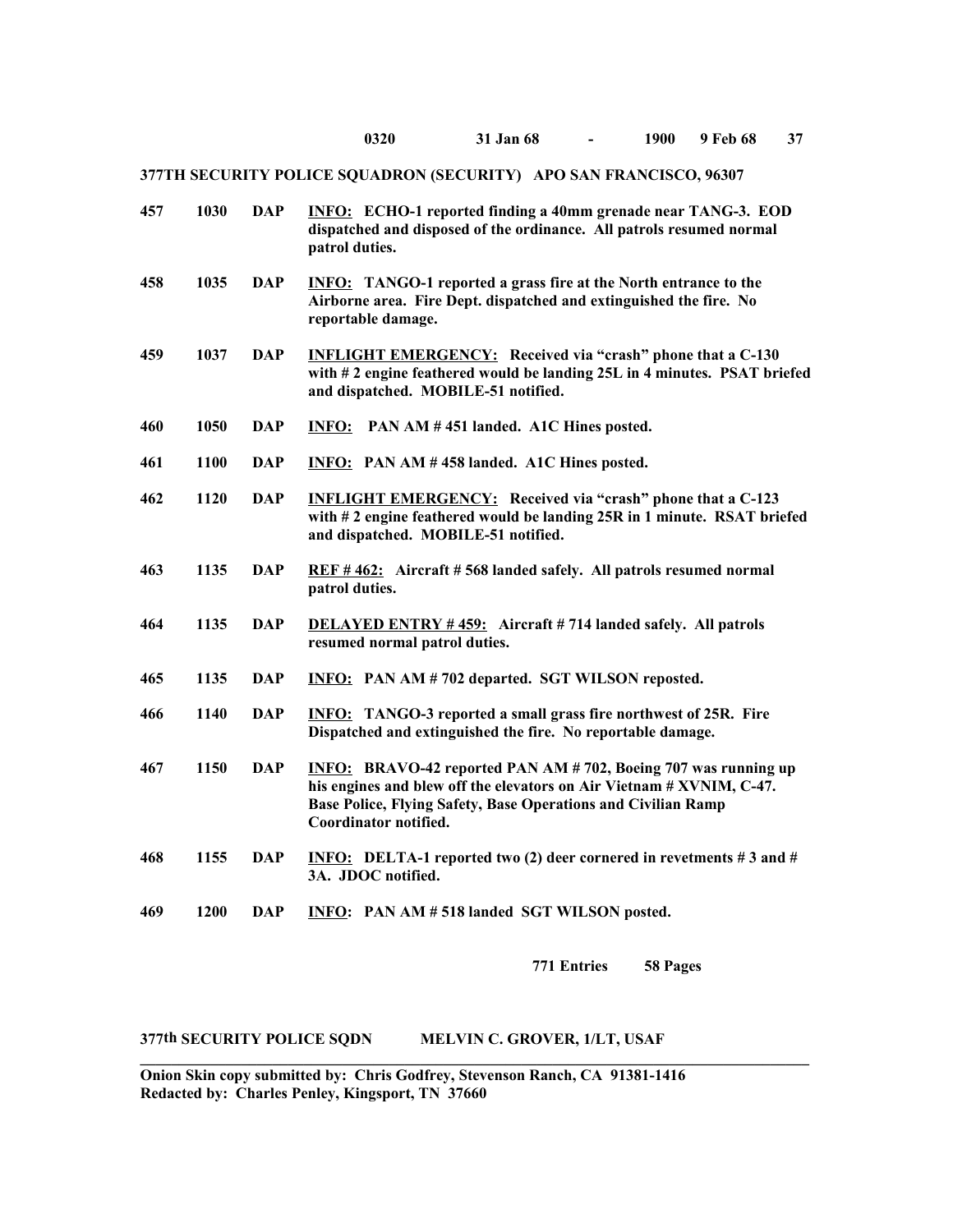| 470 | 1205 | <b>DAP</b> | <b>REF 3 468:</b> DELTA-1 reported they had transported the deer to their<br>proper location. DELTA-1 resumed normal patrol.                                                                                                                                                                                                                                       |
|-----|------|------------|--------------------------------------------------------------------------------------------------------------------------------------------------------------------------------------------------------------------------------------------------------------------------------------------------------------------------------------------------------------------|
| 471 | 1205 | <b>DAP</b> | <b>INFO:</b> PAN AM # 027 landed. SGT WILSON posted.                                                                                                                                                                                                                                                                                                               |
| 472 | 1209 | <b>DAP</b> | <b>INFO:</b> PAN AM #458 departed. A1C HINES reposted.                                                                                                                                                                                                                                                                                                             |
| 473 | 1215 | <b>DAP</b> | <b>INFO: WORLD AIRWAYS #691 landed. A1C HENDRICKS posted.</b>                                                                                                                                                                                                                                                                                                      |
| 474 | 1235 | <b>DAP</b> | <b>INFO:</b> PAN AM #451 departed. A1C Hendricks reposted.                                                                                                                                                                                                                                                                                                         |
| 475 | 1255 | <b>DAP</b> | <b>INFO:</b> PAN AM #452 landed. A1C Hines posted.                                                                                                                                                                                                                                                                                                                 |
| 476 | 1300 | <b>DAP</b> | <b>INFO:</b> ECHO-1 reported a US individual in the mine field near the 051<br>Gate. ECHO-1 dispatched and returned with A1C PEDERSEN, Edwin D.,<br>AF 18846912, 19th AWS. A1C PEDERSEN stated he was trying to get a<br>drop-flare parachute out of the mine field. A1C PEDERSEN was counseled<br>and released to his F/Sgt. ECHO-1 resumed normal patrol duties. |
| 477 | 1303 | <b>DAP</b> | <b>INFO:</b> WORLD AIRWAYS # 691 departed. A1C Hendricks reposted.                                                                                                                                                                                                                                                                                                 |
| 478 | 1326 | <b>DAP</b> | <b>INFO:</b> PAN AM # 027 departed. SGT WILSON reposted.                                                                                                                                                                                                                                                                                                           |
| 479 | 1335 | <b>DAP</b> | <b>INFO:</b> TANGO-12 reported a contact between VC and friendly forces 1/2<br>mile off base. JDOC notified.                                                                                                                                                                                                                                                       |
| 480 | 1340 | <b>DAP</b> | <b>INFO:</b> PAN AM #452 departed. A1C HINES reposted.                                                                                                                                                                                                                                                                                                             |
| 481 | 1350 | <b>DAP</b> | <b>INFO:</b> PAN AM # 518 departed. SGT WILSON reposted.                                                                                                                                                                                                                                                                                                           |
| 482 | 1359 | <b>DAP</b> | <b>INFO:</b> Charlie-41 reported one S/A round from an unknown origin landed<br>on his post. DELTA-1 and CHARLIE-1 dispatched and reported finding<br>a .50 cal projectile that allegedly came from off base. All patrols resumed<br>normal patrol duties.                                                                                                         |
| 483 | 1420 | <b>DAP</b> | <b>INFO:</b> Army-4 requested EOD to dispose of a 105mm round at his<br>location. EOD dispatched and disposed of the ordinance.                                                                                                                                                                                                                                    |

**771 Entries 58 Pages**

## **377th SECURITY POLICE SQDN MELVIN C. GROVER, 1/LT, USAF**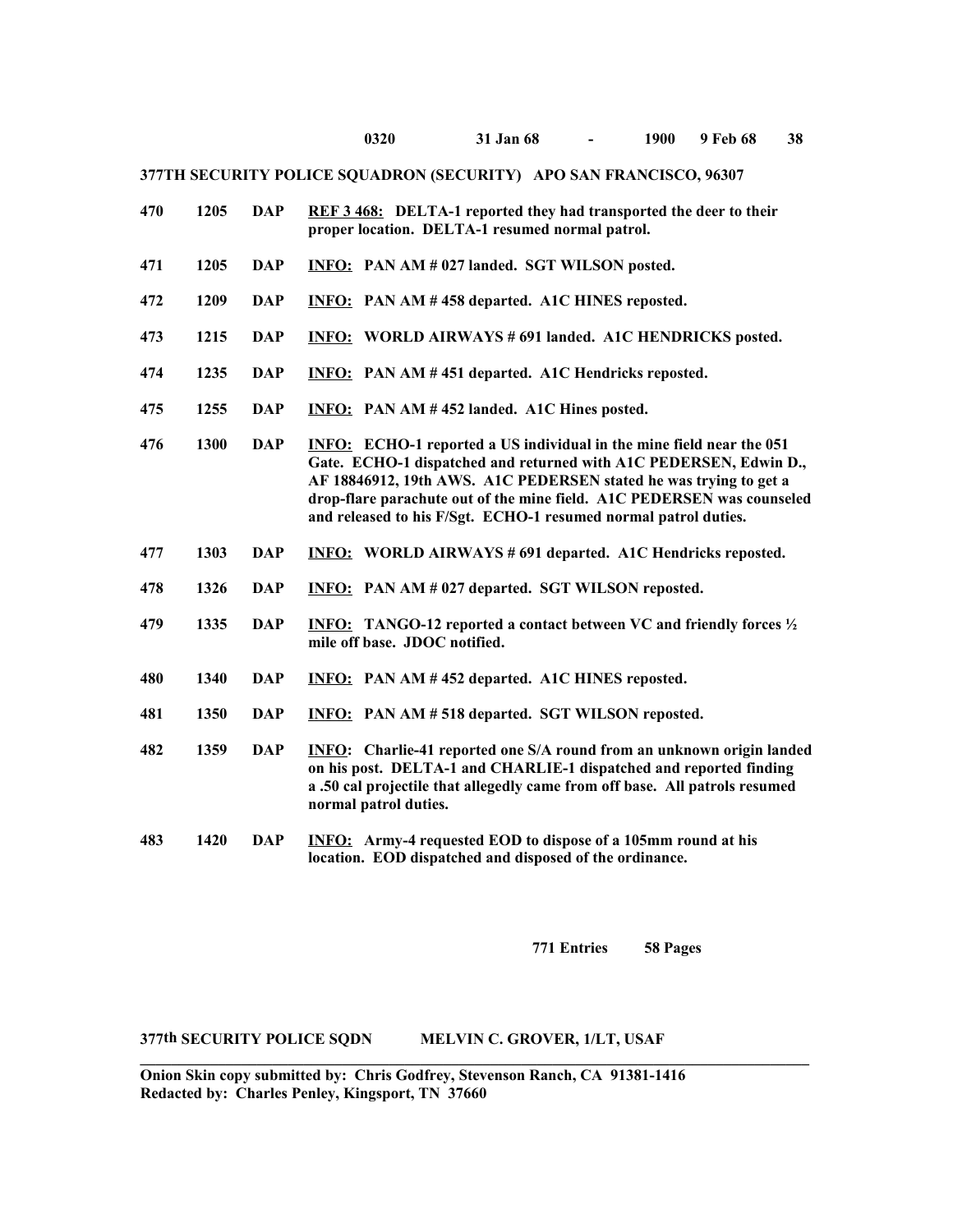| 484 | 1420 | <b>DAP</b> | <b>INFO:</b> FLYING TIGET #124 departed. A1C HINES reposted.                                                                                                                                                                                                |
|-----|------|------------|-------------------------------------------------------------------------------------------------------------------------------------------------------------------------------------------------------------------------------------------------------------|
| 485 | 1420 | <b>DAP</b> | INFO: PAN AM #457 landed. A1C HENDRICKS posted.                                                                                                                                                                                                             |
| 486 | 1455 | <b>DAP</b> | <b>INFO:</b> PAN AM #458 landed. A1C HINES reposted.                                                                                                                                                                                                        |
| 497 | 1501 | <b>DAP</b> | INFO: PAN AM #112 landed. A1C HINES posted.                                                                                                                                                                                                                 |
| 488 | 1520 | <b>DAP</b> | <b>INFO:</b> PAN AM #457 landed. A1C Hendricks posted.                                                                                                                                                                                                      |
| 489 | 1520 | <b>DAP</b> | INFO: ECHO-13 reported one A/A round landing on his post. ECHO-2<br>dispatched and reported negative results. All patrols resumed normal<br>patrol duties.                                                                                                  |
| 490 | 1530 | <b>DAP</b> | <b>INFO:</b> PAN AM #112 departed. A1C HINES reposted.                                                                                                                                                                                                      |
| 491 | 1546 | <b>DAP</b> | <b>INFO:</b> FOXTROT-2 reported approximately 5 to 6 S/A rounds believed to<br>be a sniper directed at FOXTROT-6, point of origin could not be<br>determined. FOXTROT-2 checked out the area with negative results.<br>ECHO-2 resumed normal patrol duties. |
| 492 | 1555 | <b>DAP</b> | <b>INFO:</b> Base Police reported they experienced a power failure. Axillary<br>power now in use.                                                                                                                                                           |
| 493 | 1610 | <b>DAP</b> | INFO: PAN AM #458 departed. A1C HENDRICKS reposted.                                                                                                                                                                                                         |
| 494 | 1635 | <b>DAP</b> | <b>INFO:</b> ALPHA-14 reported a small grass fire at the south end of the<br>C-130 Parking Ramp North. Fire Dept. dispatched and extinguished the<br>fire. No reportable damage.                                                                            |
| 495 | 1645 | <b>DAP</b> | REF #492: Base Police now on normal power. All in order.                                                                                                                                                                                                    |
| 496 | 1655 | <b>DAP</b> | INFO: PAN AM # 701 landed. A1C HENDRICKS posted.                                                                                                                                                                                                            |
| 497 | 1656 | <b>DAP</b> | INFO: PAN AM #527 landed. A1C HINES posted.                                                                                                                                                                                                                 |
| 498 | 1656 | <b>DAP</b> | <b>INFO:</b> PAN AM # 799 landed. SGT WILSON posted.                                                                                                                                                                                                        |
| 499 | 1740 | DAP        | <b>INFO:</b> PAN AM # 799 departed. SGT WILSON reposted.                                                                                                                                                                                                    |
| 500 | 1745 | <b>DAP</b> | INFO: PAN AM # 527 departed. A1C HINES reposted.                                                                                                                                                                                                            |
| 501 | 1801 | <b>DAP</b> | INFO: PAN AM #701 departed. A1C HENDRICKS reposted.                                                                                                                                                                                                         |
|     |      |            | 771 Entries<br>58 Pages                                                                                                                                                                                                                                     |

**377th SECURITY POLICE SQDN MELVIN C. GROVER, 1/LT, USAF**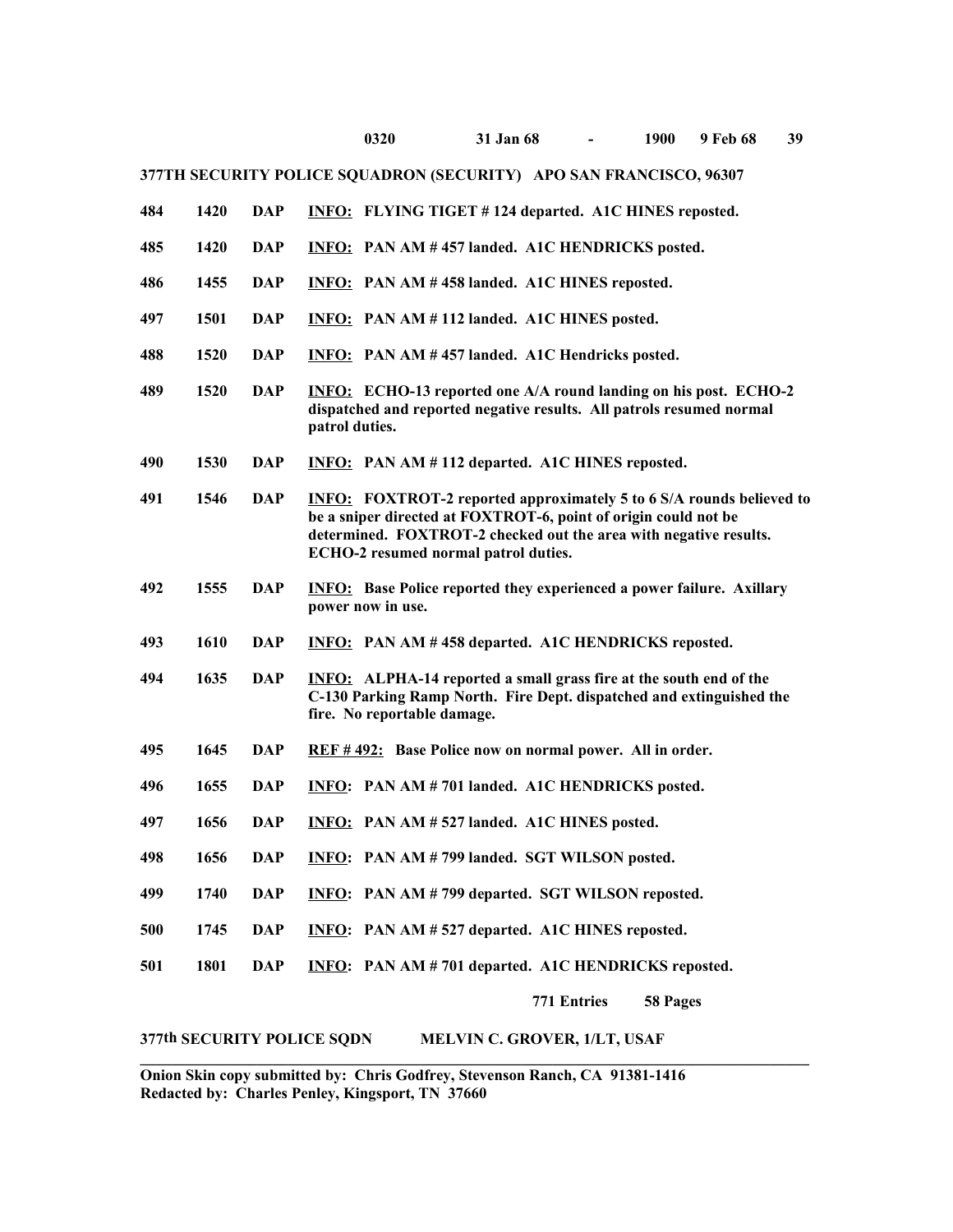| 502 | 1911 | <b>WGC</b> | <b>INFO:</b> MOK Units initiated K-9 posting.                                                                                                                                                                       |
|-----|------|------------|---------------------------------------------------------------------------------------------------------------------------------------------------------------------------------------------------------------------|
| 503 | 1915 | <b>WGC</b> | <b>INFO: LT TAUZ, Armed Forces Courier Service requested a courier</b><br>guard. A2C JONES posted.                                                                                                                  |
| 504 | 1927 | <b>WGC</b> | <b>INFO:</b> TANGO-14 reported incoming tracer fire from off the Northeast<br>perimeter. JDOC notified.                                                                                                             |
| 505 | 1930 | <b>WGC</b> | REF # 502: MOK Units completed K-9 posting.                                                                                                                                                                         |
| 506 | 2028 | <b>WGC</b> | <b>INFO:</b> FLYING TIGER #319 landed. A1C JOHNSON posted.                                                                                                                                                          |
| 507 | 2044 | <b>WGC</b> | <b>INFO:</b> Base Operations reported an in flight emergency on an O-1E,<br>engine running rough, 2 SOB's would land R/W 25L in 1 min. DELTA<br>SAT-2 dispatched.                                                   |
| 508 | 2045 | <b>WGC</b> | REF #507: DELTA SAT-2 reported O-1E, # UNK landed safely and<br>without incident.                                                                                                                                   |
| 509 | 2055 | <b>WGC</b> | <b>INFO:</b> TANGO-1 reported Dragon Ship making contact in the South,<br>houses burning in this area JDOC notified.                                                                                                |
| 510 | 2112 | <b>WGC</b> | <b>SAFE WIND: SGT DANIELS, Phu Quoc, reported that mortar rounds</b><br>were falling around the perimeter of the base but at this time none had hit<br>within the base perimeter. SAFE WIND checklist accomplished. |
| 511 | 2115 | <b>WGC</b> | <b>INFO:</b> Base Operations reported an in flight emergency on a C-130, #4<br>engine out, 5 SOB's, 14,000 pounds of fuel aboard would land R/W 25L in 5<br>minutes. DELTA SAT-2 dispatched.                        |
| 512 | 2121 | <b>WGC</b> | REF # 511: DELTA SAT-2 reported C-130 # 754 landed safely and<br>without incident.                                                                                                                                  |
| 513 | 2124 | <b>WGC</b> | <b>SAFE WIND:</b> TACC reported that Can Tho initiated Security Condition<br>"RED" at 2118 hours expecting a mortar attack. SAFE WIND checklist a<br>accomplished.                                                  |

**771 Entries 58 Pages**

## **377th SECURITY POLICE SQDN MELVIN C. GROVER, 1/LT, USAF**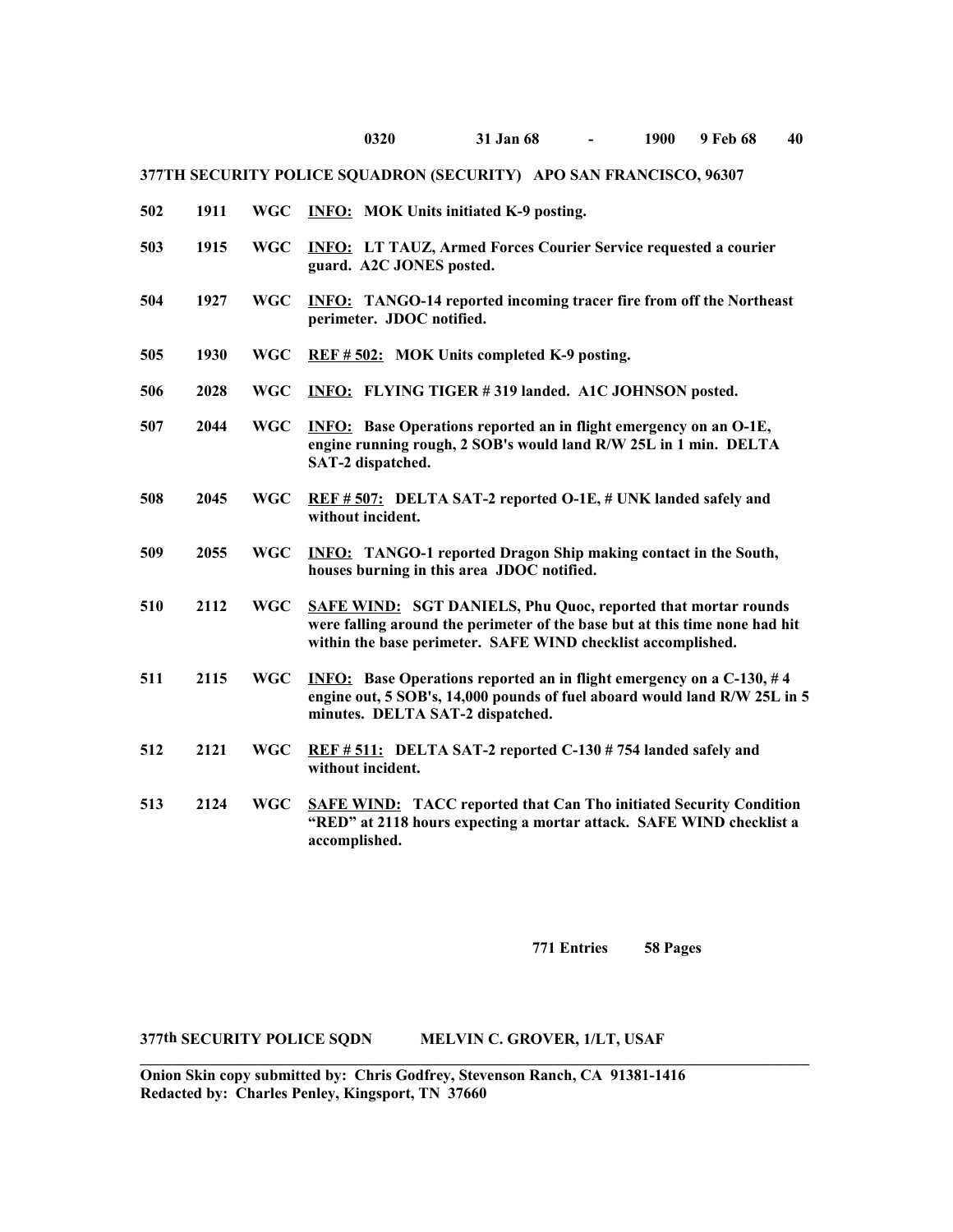| 514 | 2128 | <b>WGC</b> | <b>SAFE WIND:</b> TACC reported that Bien Thuy Initiated Security<br>Condition "RED" expecting mortar attack. SAFE WIND check list<br>accomplished.                                                                                                             |
|-----|------|------------|-----------------------------------------------------------------------------------------------------------------------------------------------------------------------------------------------------------------------------------------------------------------|
| 515 | 2215 | <b>WGC</b> | <b>CONTACT:</b> JDOC, SSGT POLANCE reported that he had received<br>information from CAPT KANEROWICH that a VNAF Airborne Battalion<br>had made contact with a VC Battalion in the vicinity of coordinates 817997.<br><b>COL CARTER and LT GROVER notified.</b> |
| 516 | 2216 | <b>WGC</b> | REF #510: SGT DANIELS, Phu Quoc reported that they had returned to<br>Security Condition "YELLOW." Mortar rounds had stopped with none<br>hitting the base. All notifications accomplished.                                                                     |
| 517 | 2254 | <b>WGC</b> | <b>CONTACT:</b> JDOC reported that the 3rd Marine Battalion made contact<br>with approximately 300 VC in the vicinity of coordinates 859967. COL<br><b>CARTER and LT GROVER notified.</b>                                                                       |
| 518 | 2303 | <b>WGC</b> | <b>INFO:</b> TACC reported that Ban Me Thout was under UNK type attack.<br>All notifications accomplished.                                                                                                                                                      |
| 519 | 2345 | <b>WGC</b> | <b>INFO:</b> Base Police reported that they had received info from the 716th<br>MP that 500 VC had been observed proceeding towards the Main Gate.<br>JDOC contacted but could not confirm.                                                                     |
| 520 | 2353 | <b>WGC</b> | <b>INFO:</b> CHARLIE SAT-1 reported that Army personnel from 69th Signal<br>had fired a burst of A/W fire hitting an aircraft in the Air America parking<br>area. Mr CALHOUN, Air America notified.                                                             |
| 521 | 0025 | <b>WGC</b> | <b>INFO:</b> Base Police reported that they had received info from the 716th MP<br>that the VC had over run the 8th Precinct Commissary Warehouse located<br>near the Rice Mills in the vicinity of coordinates 838883. All notifications<br>accomplished.      |
| 522 | 0030 | <b>WGC</b> | <b>INFO:</b> FLYING TIGER #319 departed. Guard reposted.                                                                                                                                                                                                        |
| 523 | 0115 | <b>WGC</b> | <b>INFO:</b> JDOC reported that the 2nd Vietnamese Ranger (continued)                                                                                                                                                                                           |

**771 Entries 58 Pages**

**377th SECURITY POLICE SQDN MELVIN C. GROVER, 1/LT, USAF**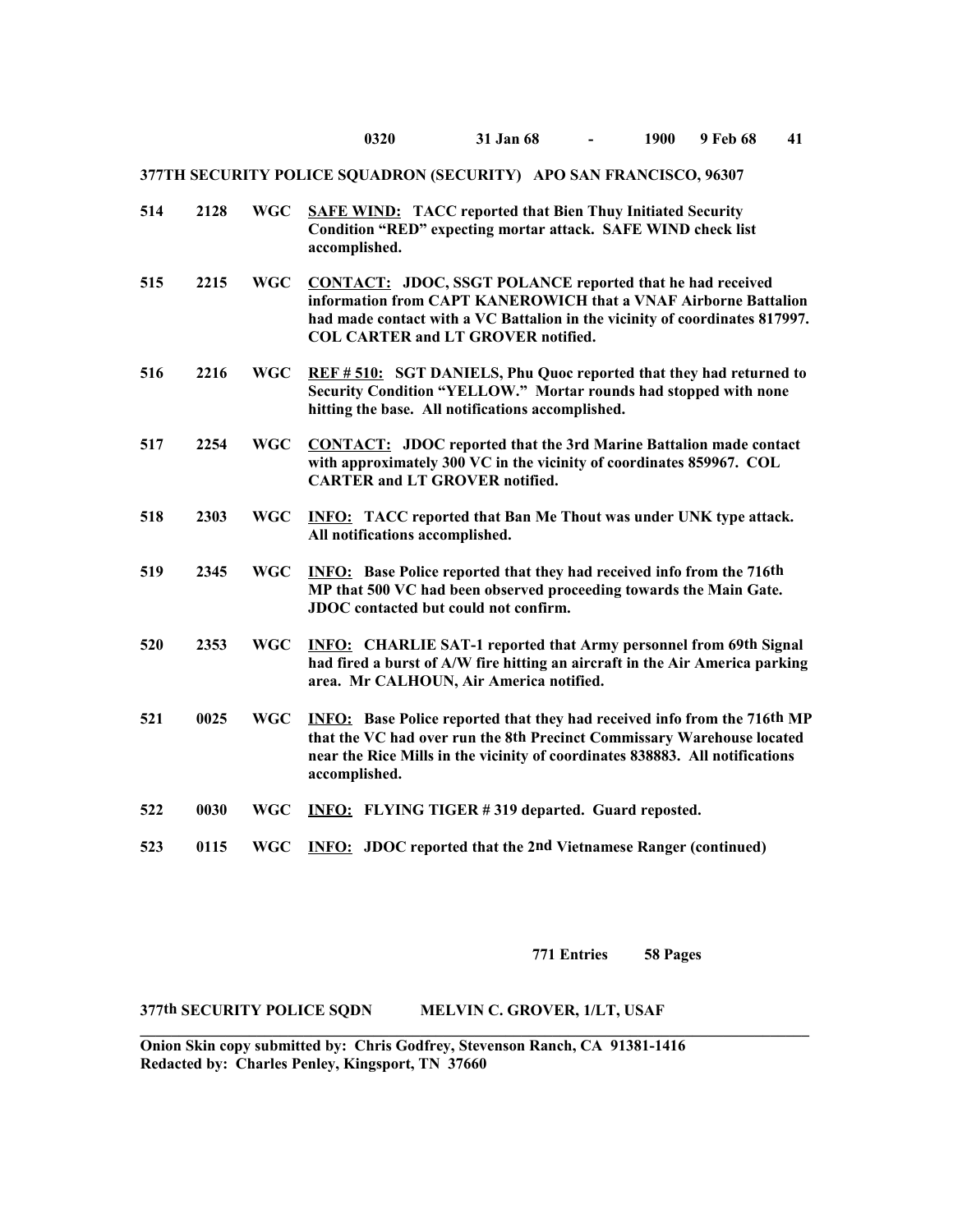| 0320 | 31 Jan 68 | 1900 | 9 Feb 68 | 42 |
|------|-----------|------|----------|----|
|      |           |      |          |    |

| 523 | Cont | <b>WGC</b> | Battalion made contact with unknown VC size element, 0057 hours, 6 JAN<br>68, at coordinated 804327. Base CP, SGT PRICE and LT COL CARTER<br>notified.                                                                                                         |
|-----|------|------------|----------------------------------------------------------------------------------------------------------------------------------------------------------------------------------------------------------------------------------------------------------------|
| 524 | 0136 | <b>WGC</b> | <b>INFO:</b> Commercial power went out at this time. Operating on emergency<br>generator. Base Police assumed duties as Security Control.                                                                                                                      |
| 525 | 0138 | <b>WGC</b> | <b>INFO:</b> CSC operating on emergency generator resumed duties as Primary<br><b>Security Control.</b>                                                                                                                                                        |
| 526 | 1058 | <b>WGC</b> | <b>INFO:</b> BRAVO SAT-1 reported that TANGO-16 was receiving sniper fire<br>coming from a building approximately 75 yards off the East perimeter.<br>BRAVO SAT-1 returning the fire. JDOC notified.                                                           |
| 527 | 0210 | <b>WGC</b> | REF #526: BRAVO SAT-1 reported that the building had caught on fire<br>and two (2) large secondary and numerous S/A explosions coming from<br>within. JDOC notified.                                                                                           |
| 528 | 0254 | <b>WGC</b> | <b>INFO:</b> Base Police reported that the QC's had closed the Main Gate. QC's<br>stated action due to reports that VC had stolen several vehicles in the<br>Saigon area and were headed towards the Main Gate. JDOC and all entry<br>control points notified. |
| 529 | 0255 | <b>WGC</b> | <b>INFO:</b> JDOC reported that the ARVN and VNAF had gone into Security<br>Condition "RED." COL CARTER notified and stated the 377th Security<br>Police Squadron would remain in Security Condition "YELLOW."                                                 |
| 530 | 0342 | <b>WGC</b> | INFO: In Flight Emergency, C-130 engine out, 36 SOB's and 18,000<br>pounds of fuel aboard would be landing R/W 25L in 7 minutes.                                                                                                                               |
| 531 | 0403 | <b>WGC</b> | <b>INFO:</b> C-130 landed safely without incident.                                                                                                                                                                                                             |
| 532 | 0508 | <b>WGC</b> | INFO: In Flight Emergency, C-130, 4 engine's out, 8 SOB's, 21,000 pounds<br>of fuel aboard, would land R/W 25L in 4 minutes. GOLF SAT-1 notified.                                                                                                              |
| 533 | 0508 | <b>WGC</b> | REF # 525: CSC back on commercial power at this time.                                                                                                                                                                                                          |

**771 Entries 58 Pages**

**377th SECURITY POLICE SQDN MELVIN C. GROVER, 1/LT, USAF** 

**Onion Skin copy submitted by: Chris Godfrey, Stevenson Ranch, CA 91381-1416 Redacted by: Charles Penley, Kingsport, TN 37660**

 $\mathcal{L}_\mathcal{L}$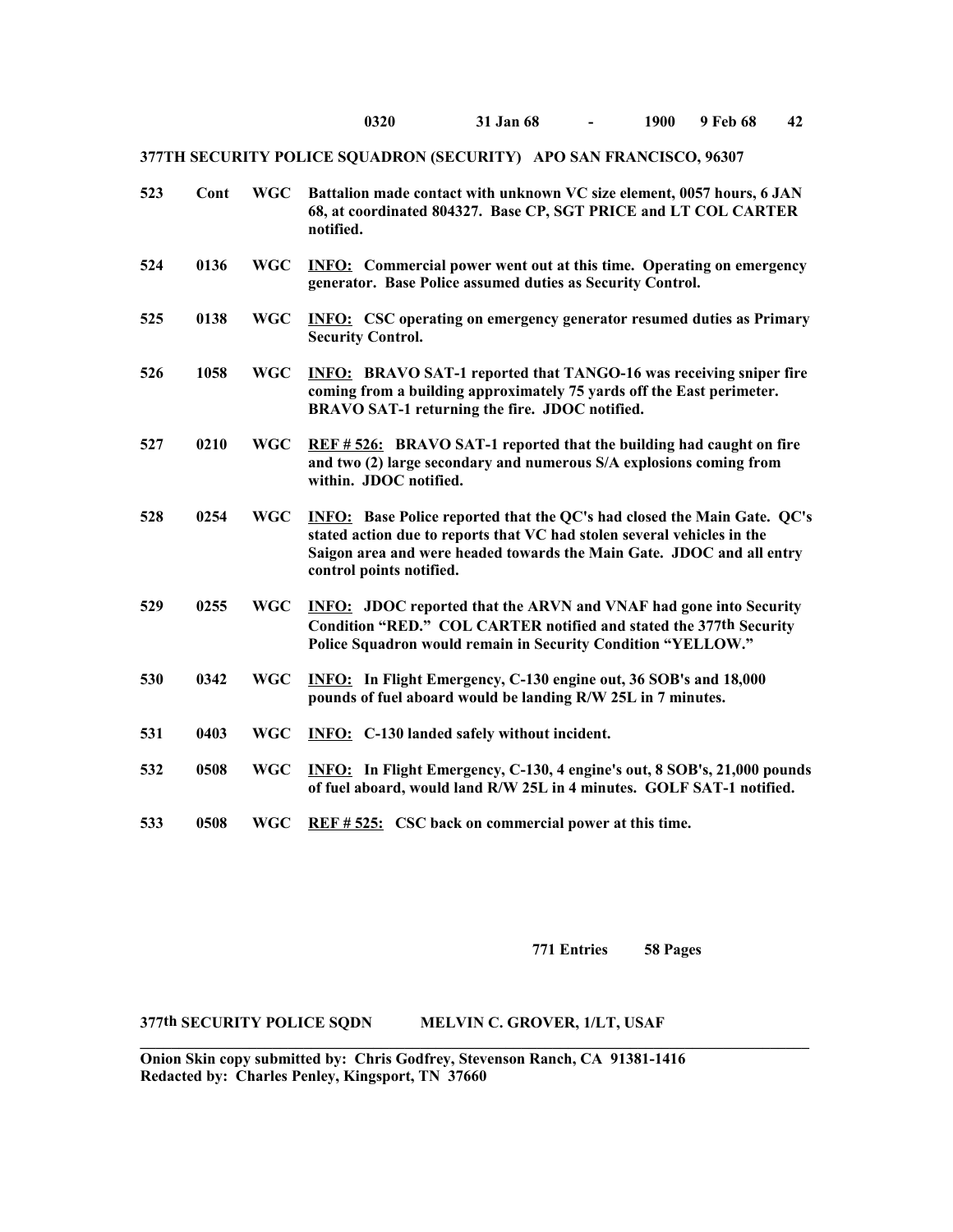| 0320 | 31 Jan 68 | 1900 | 9 Feb 68 | 43 |
|------|-----------|------|----------|----|
|      |           |      |          |    |

| 534<br>WGC REF # 532: $C-130$ # 961 landed safely and without incident.<br>0509 |
|---------------------------------------------------------------------------------|
|---------------------------------------------------------------------------------|

- **535 0540 WGC INFO: In Flight Emergency, C-130, # 2 engine out, 6 SOB's 20,000 pounds of fuel aboard would land R/W 25L in 4 min. GOLF SAT-1 dispatched.**
- **536 0546 WGC REF # 535: C-130 # 960 landed safely without incident.**
- **537 0641 WGC INFO: WORLD # 373 landed. A1C GOSWELL posted.**
- **538 0720 DAP K-9 RELIEF: Initiated by MK-2.**
- **539 0748 DAP REF # 538: Completed by MK-2.**
- **540 0755 DAP INFO: GOLF-1 reported a small grass fire at the SPS Training Range. Fire Dept. dispatched and extinguished the fire. Damage could be considered negligible.**
- **541 0800 DAP COURIER GUARD: Relieved at this time. Guard reposted.**
- **542 0815 DAP INFO: Base Police reported two (2) jeeps, operated by the 80th Advisory Group, wee attacked on Plantation Road. One mile from Base. Two personnel were reported wounded. Base CP and JDOC notified.**
- **543 0830 DAP INFO: MOBILE-56 reported Task Force-35 personnel were being relieved of perimeter posts and placed on standby alert in their compound. Vacated posts now manned by 377th SPS and 2nd Services BN. Personnel.**
- **544 0850 DAP INFO: ARMY-1, TSGT McCOY, reported one pallet of boxed mortars fell off a flatbed truck on the perimeter road adjacent to the 051 Gate. EOD dispatched and removed the ordinance.**
- **545 0900 DAP REF # 542: Base Police received from 716th MP's that there was 1 KIA and 2 WIA. The wounded were transported to 3rd Field Hospital. No further information.**

 $\mathcal{L}_\mathcal{L}$ 

- **546 0915 DAP INFO: PAN AM # 705 landed. A1C STURDIVANT posted.**
- **547 0920 DAP INFO: WORLD AIRWAYS # 373 departed. A1C HINES reposted.**

**771 Entries 58 Pages**

#### **377th SECURITY POLICE SQDN MELVIN C. GROVER, 1/LT, USAF**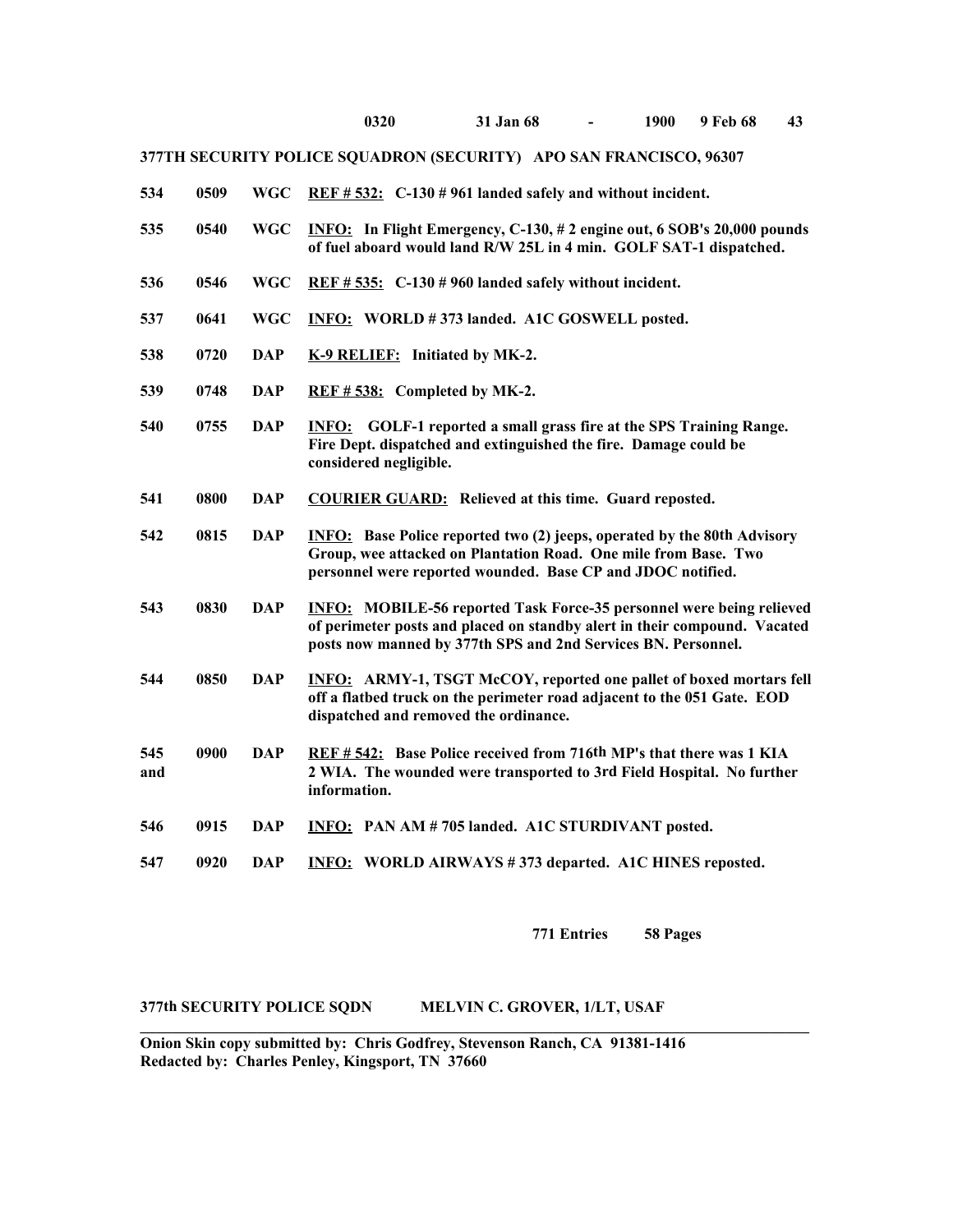| 0320 | 31 Jan 68 | 1900 | 9 Feb 68 | 44 |
|------|-----------|------|----------|----|
|      |           |      |          |    |

| 548 | 0925 | <b>DAP</b> | <b>INFO:</b> PAN AM #450 landed. A1C STURDIVANT posted.                                                                                                                                      |
|-----|------|------------|----------------------------------------------------------------------------------------------------------------------------------------------------------------------------------------------|
| 549 | 0925 | <b>DAP</b> | INFO: PAN AM #459 landed. SGT WILSON posted.                                                                                                                                                 |
| 550 | 0926 | <b>DAP</b> | <b>INFO:</b> Control Tower requested a TCP guard at the 1836 cross over<br>because the traffic lights were inoperative. A1C GALVAN posted.                                                   |
| 551 | 0937 | <b>DAP</b> | <b>INFLIGHT EMERGENCY:</b> Received via "crash" phone that a F-4 with<br>fuel problems would land 25L in 3 minutes. PSAT briefed and dispatched.<br>MOBILE-51 notified.                      |
| 552 | 0940 | <b>DAP</b> | REF # 551: Aircraft # 047 landed safely. All patrols resumed normal<br>patrol duties.                                                                                                        |
| 553 | 0957 | <b>DAP</b> | <b>INFO:</b> FLYING TIGER # 002 landed. A1C HINES posted.                                                                                                                                    |
| 554 | 1015 | <b>DAP</b> | <b>INFO:</b> ARMY-1 reported a 40mm grenade along the fence line north of<br>the 051 Gate. EOD dispatched and removed the ordinance.                                                         |
| 555 | 1030 | <b>DAP</b> | <b>INFO:</b> TANGO-16 reported an explosion in the mine field between the<br>poles #395 and #396. BRAVO-1 dispatched and reported negative results.<br>BRAVO-1 resumed normal patrol duties. |
| 556 | 1050 | <b>DAP</b> | <b>INFO:</b> PAN AM #705 departed. A1C STURDIVANT reposted.                                                                                                                                  |
| 557 | 1110 | <b>DAP</b> | <b>INFO:</b> PAN AM #417 landed. A1C Hendricks posted.                                                                                                                                       |
| 558 | 1110 | <b>DAP</b> | <b>INFO:</b> TANGO-12 reported S/A fire coming from the cemetery.<br>ALPHA-2 dispatched and reported negative results. ALPHA-2 resumed<br>normal patrol.                                     |
| 559 | 1115 | <b>DAP</b> | <b>INFO:</b> PAN AM #459 departed. SGT WILSON reposted.                                                                                                                                      |
| 560 | 1117 | <b>DAP</b> | INFO: PAN AM #526 landed. SGT WILSON posted.                                                                                                                                                 |
| 561 | 1121 | <b>DAP</b> | <b>INFO:</b> PAN AM #458 landed. A1C STURDIVANT posted.                                                                                                                                      |
| 561 | 1125 | <b>DAP</b> | <b>INFO:</b> MOBILE-51 reported a small OD satchel lying on the east side of<br>the Outer Perimeter Road. EOD Dispatched and reported item harmless.                                         |

**771 Entries 58 Pages**

**377th SECURITY POLICE SQDN MELVIN C. GROVER, 1/LT, USAF** 

**\_\_\_\_\_\_\_\_\_\_\_\_\_\_\_\_\_\_\_\_\_\_\_\_\_\_\_\_\_\_\_\_\_\_\_\_\_\_\_\_\_\_\_\_\_\_\_\_\_\_\_\_\_\_\_\_\_\_\_\_\_\_\_\_\_\_\_\_\_\_\_\_\_\_\_\_\_\_\_\_\_\_\_\_\_\_**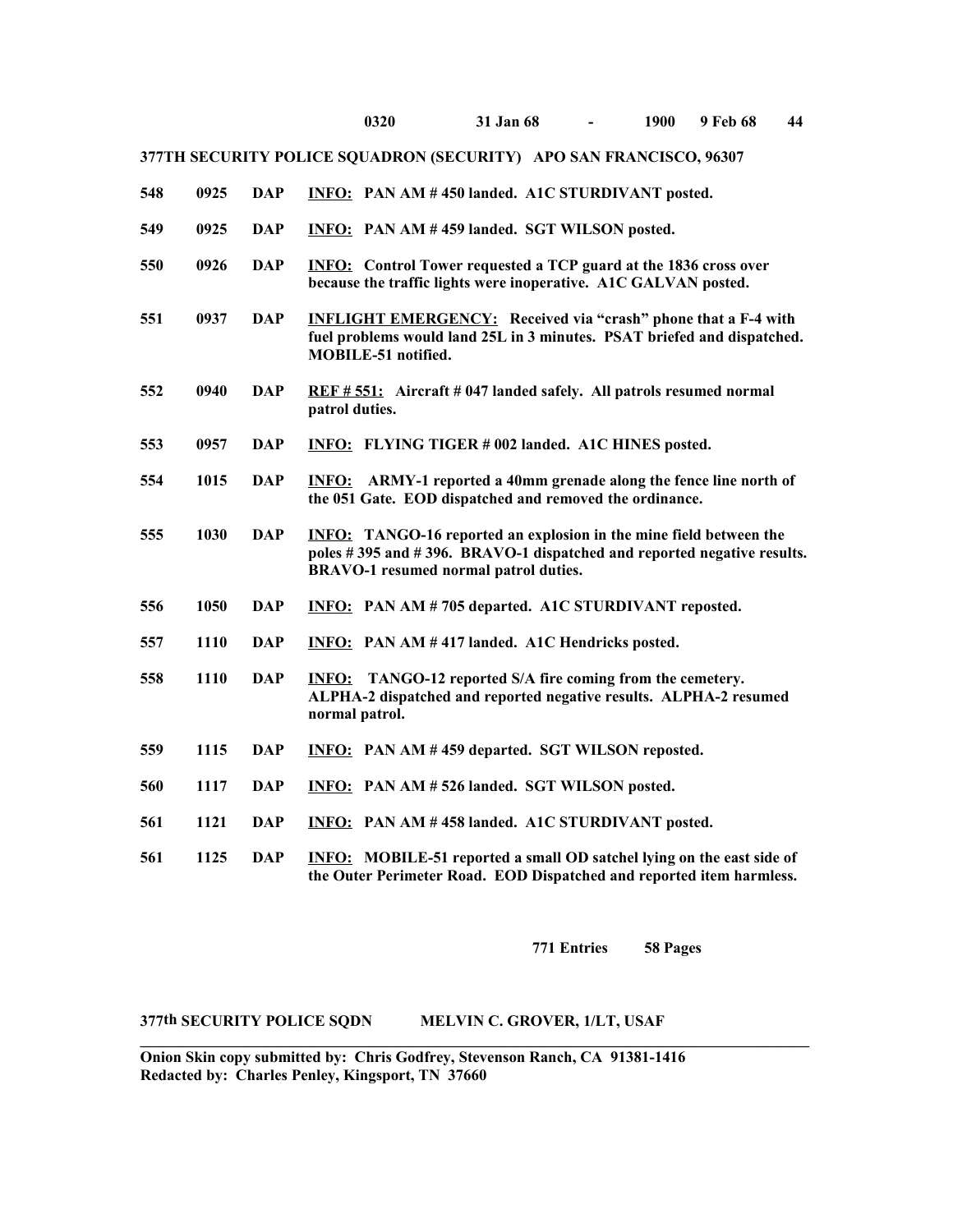**0320 31 Jan 68 - 1900 9 Feb 68 45**

**377TH SECURITY POLICE SQUADRON (SECURITY) APO SAN FRANCISCO, 96307**

| 563 | 1210 | <b>DAP</b> | <b>INFO:</b> A1C CHAMBERS reported MOBILE-56 found a small box near<br>the 051 Gate. EOD dispatched and reported the box contained $1\frac{1}{2}$ lbs of<br>TNT. EOD removed the ordinance. |
|-----|------|------------|---------------------------------------------------------------------------------------------------------------------------------------------------------------------------------------------|
| 564 | 1215 | <b>DAP</b> | <b>INFO:</b> TACC reported two BN of VC split up and slipped through the<br>Airborne lines 3 Kilo's north of the Base. Information reported to TACC<br>by MAJ CAM, VNAF D/S.                |
| 565 | 1220 | <b>DAP</b> | <b>INFO:</b> Base Police reported receiving information from Heliport<br>Operations that a Huey Helicopter encountered heavy S/A/fire<br>approximately 500 meters northwest of the Base.    |
| 566 | 1225 | <b>DAP</b> | INFO: PAN AM #460 landed. A1C STURDIVANT posted.                                                                                                                                            |
| 567 | 1230 | <b>DAP</b> | INFO: PAN AM # 523 landed. SGT WILSON posted.                                                                                                                                               |
| 568 | 1240 | <b>DAP</b> | <b>INFO:</b> PAN AM # 526 departed. SGT WILSON reposted.                                                                                                                                    |
| 569 | 1255 | <b>DAP</b> | <b>INFO:</b> FLYING TIGER # 002 departed. A1C HINES reposted.                                                                                                                               |
| 570 | 1305 | <b>DAP</b> | INFO: PAN AM #458 #458 departed. A1C STURDIVANT reposted.                                                                                                                                   |
| 571 | 1310 | <b>DAP</b> | INFO: PAN AM #524 landed. A1C HINES posted.                                                                                                                                                 |
| 572 | 1315 | <b>DAP</b> | <b>INFO:</b> 051 Bunker reported an alleged live VC grenade 50 yards south of<br>Tango-4. EOD dispatched and reported that the item was a VC grenade.<br>EOD removed the ordinance.         |
| 573 | 1335 | <b>DAP</b> | <b>INFO:</b> CSC experienced radio difficulties, Alt CSC assumed duties of<br>Primary CSC. Motorola Maintenance notified                                                                    |
| 574 | 1419 | <b>DAP</b> | REF #573: CSC's radio repaired by Motorola Maintenance. CSC<br>resumed normal operations.                                                                                                   |
| 575 | 1420 | <b>DAP</b> | <b>INFO:</b> PAN AM # 524 departed. A1C Hines reposted.                                                                                                                                     |
| 576 | 1440 | <b>DAP</b> | INFO: PAN AM #460 departed. A1C STURDIVANT reposted.                                                                                                                                        |
| 577 | 1450 | <b>DAP</b> | INFO: PAN AM #417 departed. A1C HENDRICKS reposted.                                                                                                                                         |
| 578 | 1455 | <b>DAP</b> | INFO: SOUTHERN AIR # 055 landed. A1C HINES posted.                                                                                                                                          |
|     |      |            | <b>771 Entries</b><br>58 Pages                                                                                                                                                              |

## **377th SECURITY POLICE SQDN MELVIN C. GROVER, 1/LT, USAF**

**\_\_\_\_\_\_\_\_\_\_\_\_\_\_\_\_\_\_\_\_\_\_\_\_\_\_\_\_\_\_\_\_\_\_\_\_\_\_\_\_\_\_\_\_\_\_\_\_\_\_\_\_\_\_\_\_\_\_\_\_\_\_\_\_\_\_\_\_\_\_\_\_\_\_\_\_\_\_\_\_\_\_\_\_\_\_**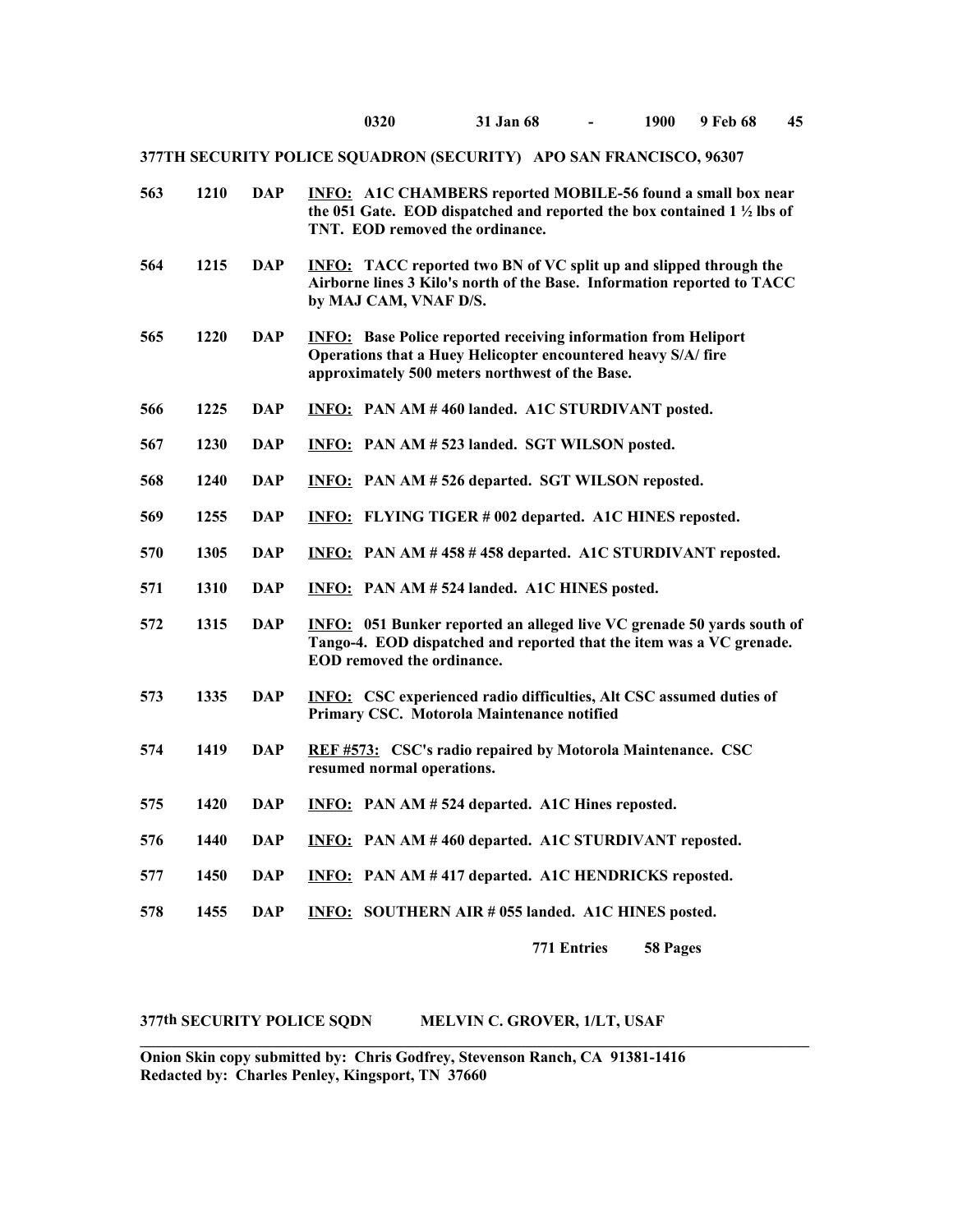**0320 31 Jan 68 - 1900 9 Feb 68 46**

**377TH SECURITY POLICE SQUADRON (SECURITY) APO SAN FRANCISCO, 96307**

| 579 | 1500 | <b>DAP</b> | <b>INFLIGHT EMERGENCY:</b> Received via "crash" phone that a TAC Jet<br>with an overheating engine would land 25L in 5 minutes. PSAT briefed and<br>dispatched. MOBILE-51 notified. |
|-----|------|------------|-------------------------------------------------------------------------------------------------------------------------------------------------------------------------------------|
| 580 | 1505 | <b>DAP</b> | REF # 579: Aircraft # 482 landed safely. All patrols resumed normal<br>patrol duties.                                                                                               |
| 581 | 1505 | <b>DAP</b> | <b>INFO:</b> PAN AM # 701 landed. A1C HENDRICKS posted.                                                                                                                             |
| 582 | 1505 | <b>DAP</b> | <b>INFO: WORLD AIRWAYS #373 landed. A1C HENDRICKS posted.</b>                                                                                                                       |
| 583 | 1515 | <b>DAP</b> | INFO: PAN AM # 764 landed. A1C STURDIVANT posted.                                                                                                                                   |
| 584 | 1525 | <b>DAP</b> | <b>INFO:</b> PAN AM # 518 landed. SGT WILSON posted.                                                                                                                                |
| 585 | 1525 | <b>DAP</b> | <b>INFLIGHT EMERGENCY:</b> Received via "crash" phone that a C-130<br>with #2 engine feathered would land 25L in 4 minutes. PSAT briefed and<br>dispatched. MOBILE-51 notified.     |
| 586 | 1529 | <b>DAP</b> | INFO: Aircraft #877 landed safely. All patrols resumed normal patrol<br>duties.                                                                                                     |
| 587 | 1535 | <b>DAP</b> | <b>INFO: BRANIFF #961 landed. SGT WILSON posted.</b>                                                                                                                                |
| 588 | 1540 | <b>DAP</b> | <b>INFO: TRANS-CARIBEAN #785 landed. SGT WILSON posted.</b>                                                                                                                         |
| 589 | 1545 | <b>DAP</b> | <b>INFO:</b> SOUTHRN AIR # 055 departed. A1C HINES reposted.                                                                                                                        |
| 590 | 1600 | <b>DAP</b> | <b>INFO:</b> PAN AM # 523 departed. SGT WILSON reposted.                                                                                                                            |
| 591 | 1600 | <b>DAP</b> | <b>INFO:</b> Sweep of Old and New RMK terminated at this time. Sweep was<br>initiated by the RSAT at 1400 hours. All in order.                                                      |
| 592 | 1630 | <b>DAP</b> | <b>INFO:</b> PAN AM # 518 departed. SGT WILSON reposted.                                                                                                                            |
| 593 | 1710 | <b>DAP</b> | <b>INFO: TRANS-CARIBEAN #785 departed. SGT WILSON reposted.</b>                                                                                                                     |
| 594 | 1715 | <b>DAP</b> | <b>INFO:</b> WORLD AIRWAYS #373 departed. A1C HENDRICKS reposted.                                                                                                                   |
| 595 | 1730 | <b>DAP</b> | INFO: PAN AM # 764 departed. A1C STURDIVANT reposted.                                                                                                                               |

**771 Entries 58 Pages**

**377th SECURITY POLICE SQDN MELVIN C. GROVER, 1/LT, USAF** 

**Onion Skin copy submitted by: Chris Godfrey, Stevenson Ranch, CA 91381-1416 Redacted by: Charles Penley, Kingsport, TN 37660**

**\_\_\_\_\_\_\_\_\_\_\_\_\_\_\_\_\_\_\_\_\_\_\_\_\_\_\_\_\_\_\_\_\_\_\_\_\_\_\_\_\_\_\_\_\_\_\_\_\_\_\_\_\_\_\_\_\_\_\_\_\_\_\_\_\_\_\_\_\_\_\_\_\_\_\_\_\_\_\_\_\_\_\_\_\_\_**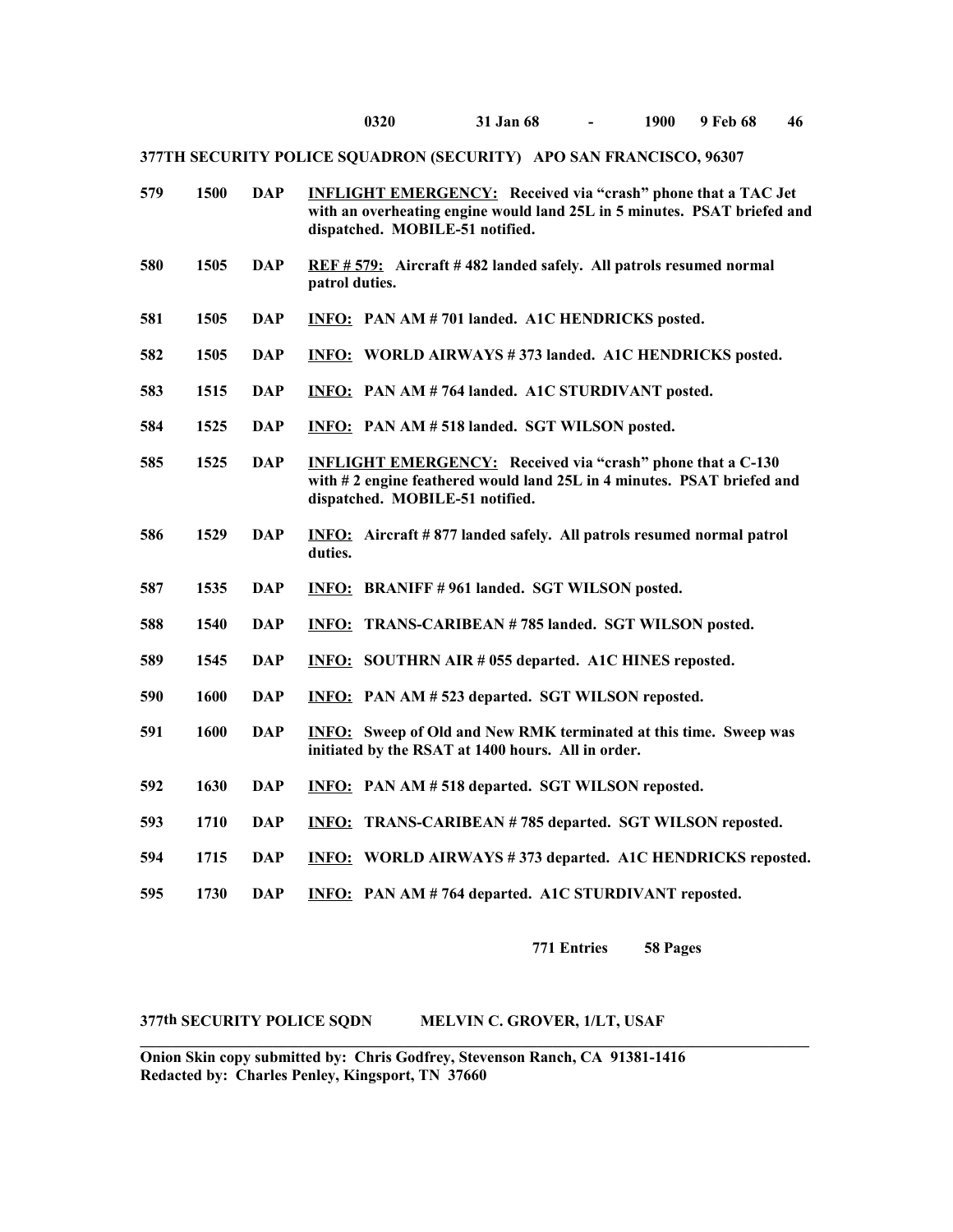- **596 1730 DAP INFO: BRANIFF # 961 departed. SGT WILSON reposted.**
- **597 1735 DAP INFLIGHT EMERGENCY: Received via "crash" phone that a A-1E with unknown problems would be landing 25L immediately. PSAT briefed and dispatched. MOBILE-51 notified.**
- **598 1736 DAP REF # 597: Aircraft # 482 landed safely. All patrols resumed normal patrol duties.**
- **599 1805 DAP INFO: PAN AM # 701 departed. A1C HINES posted.**
- **600 1830 DAP INFO: SOUTHERN AIR # 372 landed. A1C HINES posted.**
- **601 1835 DAP INFO: Received fro JDOC, MAJ MOUTOS that the VC may have possibly infiltrated Tan Son Nhut Air Base wearing ARVN uniforms with a ink pens in the right hand pocket of their shirts. Also they may be wearing street clothes with sandals, with a toe on the fight foot painted. All posts and patrols notified.**
- **602 1950 WGC INFO: WORLD # 690 landed. A1C WARFORD posted.**
- **603 2005 WGC INFO: WORLD # 690 departed. Guard reposted.**
- **604 2017 WGC INFO: SOUTHERN AIR # 5055 landed. A1C JONES posted.**
- **605 2113 WGC INFO: SOURHERN AIR # 5055 departed. Guard reposted.**
- **606 2200 WGC INFO: RANGO-10 reported a fire fight approximately 1 mile off the Northeast perimeter. JDOC notified.**
- **607 2241 WGC INFO: KILO-2 reported that he had a 10-49 to the Southwest. ECHO SAT-2 and MOK-1 dispatched.**
- **608 2258 WGC INFO: KILO-2, ECHO SAT-2 and MOK-1 reported a check of the area met with negative results.**
- **609 0020 WGC INFO: TANGO-4 reported that Light Fire Team was making contact approximately 1 mile off the West perimeter. Receiving G/A tracer fire. JDOC notified.**

**771 Entries 58 Pages**

#### **377th SECURITY POLICE SQDN MELVIN C. GROVER, 1/LT, USAF**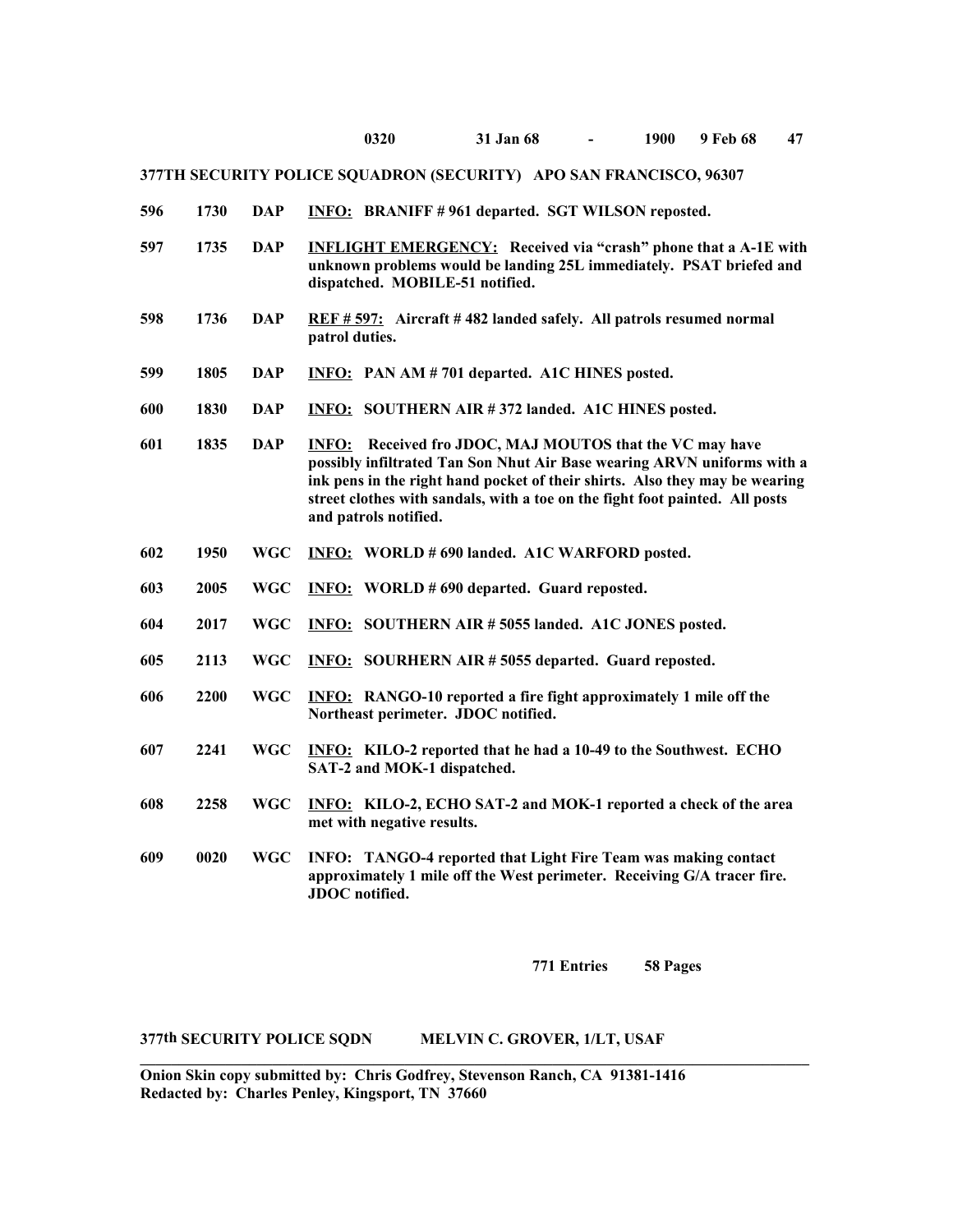| 610  | 0035      | <b>WGC</b> | <b>INFO:</b> SAFE WIND report received from TACC, SGT VELEZ, that Phu<br>Cat AB was under Mortar Attack at 2345 hours, 6 Feb 1968. R/W #33,<br>east side, received 7 to 9 rounds, no casualties reported. R/W was reported<br>in operation. MAJ GREEN, Base CP, CAPT DENISIO and Base Police<br>notified. |
|------|-----------|------------|-----------------------------------------------------------------------------------------------------------------------------------------------------------------------------------------------------------------------------------------------------------------------------------------------------------|
| 611  | 0056      | <b>WGC</b> | <b>INFO: JDOC, SSGT POLANCO, reported that an unknown US unit</b><br>made heavy contact with a large VC Force at 0056 hours, 7 Feb 1968,<br>vicinity of coordinates 767005. Base CP, MAJ GREEN and CAPT<br><b>DENISIO</b> notified.                                                                       |
| 612  | 0130      | <b>WGC</b> | <b>INFO:</b> TANGO-10 reported that a drop flare had dropped and ignited<br>something beyond the tree line northeast of the church. Secondary<br>explosions were reported to be coming from the fire. Fire appears to be a<br>structure of some sort.                                                     |
| 613  | 0348      | <b>WGC</b> | <b>INFO: SGT TIMMS, Phu Quoc, reported that Dong Dong Air Field was</b><br>under mortar attack and receiving S/A's. Base CP< SGT EVANS, LT<br>GROVER and Base Police notified. TACC reported that Dong Dong was in<br>Condition "RED" at 0345 hours, 7 Feb 1968.                                          |
| 614  | 0400      | <b>WGC</b> | <b>INFO: JDOC, SSGT POLANCE, reported that a PF Element are in heavy</b><br>contact with an estimated reinforced VC Company, coordinates 817955, at<br>0355 hours, 7 Feb 1968. LFT in support. Base CP, SGT PRICE, TACC,<br><b>SGT HOWELL and LT GROVER notified.</b>                                     |
| 615  | 0410      | <b>WGC</b> | <b>INFO:</b> SAFE WIND on Phu Cat AB terminated at 0345 hours, 7 Feb 1968.<br>Received from TACC, SGT HOWELL. Base CP, SGT PRICE, LT<br><b>GROVER</b> and Base Police notified.                                                                                                                           |
| 616  | 0423      | <b>WGC</b> | <b>INFO:</b> Received from TACC, SGT OWELL, of a SAFE WIND on Bien<br>Thuy at 0412 hours, 7 Feb 1968. LT COL CARTER, Base CP, SGT PRICE<br>and Base Police notified.                                                                                                                                      |
| 617  | 0535      | <b>WGC</b> | <b>INFO:</b> REF Bien Thuy, received approximately 20 rounds of 75mm or<br>82mm Recoilless Rifle fire. TACC, SGT HOWELL advised no further info<br>available. All personnel concerned notified.                                                                                                           |
| (10) | $A = E A$ |            | $WCA$ $WFA$ , $DFE$ $D_{max}$ $D_{max}$ $A_{min}$ $A$ $B_{min}$ $A_{min}$ $A_{min}$                                                                                                                                                                                                                       |

**618 0550 WGC INFO: REF Dong Dong Airfield, 7 rounds of Mortars were received. TACC termination of SAFE WIND. No casualties or injuries reported. All personnel concerned notified.**

**\_\_\_\_\_\_\_\_\_\_\_\_\_\_\_\_\_\_\_\_\_\_\_\_\_\_\_\_\_\_\_\_\_\_\_\_\_\_\_\_\_\_\_\_\_\_\_\_\_\_\_\_\_\_\_\_\_\_\_\_\_\_\_\_\_\_\_\_\_\_\_\_\_\_\_\_\_\_\_\_\_\_\_\_\_\_**

**771 Entries 58 Pages**

## **377th SECURITY POLICE SQDN MELVIN C. GROVER, 1/LT, USAF**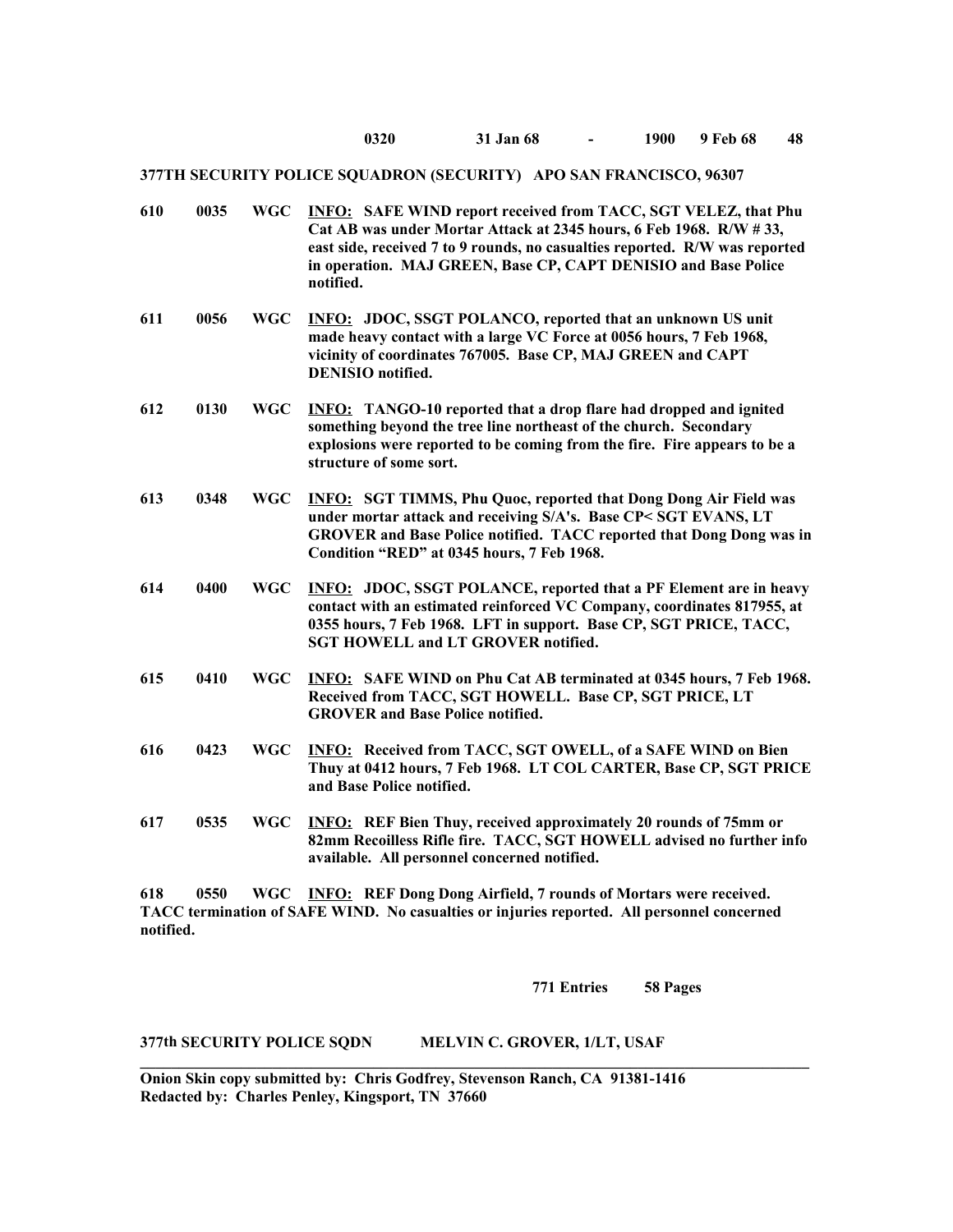| 619 | 0716                       | <b>WGC</b> | <b>INFLIGHT EMERGENCY:</b> Received via "crash" phone that a C-130<br>with #1 engine feathered would land 25L in 5 minutes. PSAT briefed and<br>dispatched. MOBILE-51 notified. |
|-----|----------------------------|------------|---------------------------------------------------------------------------------------------------------------------------------------------------------------------------------|
| 620 | 0720                       | <b>DAP</b> | <b>INFO: WORLD AIRWAYS # 693 landed. A1C HINES posted.</b>                                                                                                                      |
| 621 | 0721                       | DAP        | REF # 619: Aircraft # 956 landed safely. All patrols resumed normal<br>patrol duties.                                                                                           |
| 622 | 0722                       | <b>DAP</b> | <b>INFO:</b> CSC experienced radio difficulties, Alt CSC assumed duties of<br>Primary CSC. Motorola Maintenance and all personnel concerned<br>notified.                        |
| 623 | 0905                       | DAP        | <b>INFO:</b> CSC's radio repaired by Motorola Maintenance, resumed normal<br>operations. All personnel concerned notified.                                                      |
| 624 | 0947                       | <b>DAP</b> | <b>INFO:</b> ARMY-1, 2 and 3 placed on 30 minute standby status. NCO<br>Liaisons returned to CSC. ARMY-2 and 3, 69 <sup>th</sup> Signal BN., can be                             |
|     | <b>Transportation BN.,</b> |            | contacted through JDOC's "hot-line." ARMY-1, 58th<br>can be contacted through TSN Ext. 2575.                                                                                    |
| 625 | 1006                       | <b>DAP</b> | <b>INFO:</b> CSC experienced radio difficulties, Alt CSC assumed duties of<br>Primary CSC. Motorola Maintenance and all personnel concerned<br>notified.                        |
| 626 | 1110                       | <b>DAP</b> | REF # 625: CSC's radio repaired by Motorola Maintenance, resumed<br>normal operations. All personnel concerned notified.                                                        |
| 627 | 1115                       | <b>DAP</b> | <b>INFO:</b> PAN AM #450 landed. SGT WILSON posted.                                                                                                                             |
| 628 | 1135                       | <b>DAP</b> | <b>INFO:</b> PAN AM #461 departed. A1C Hines reposted.                                                                                                                          |
| 629 | 1200                       | DAP        | <b>INFO: PAN AM #447 landed. SGT HARRINGTON posted.</b>                                                                                                                         |
| 630 | 1210                       | <b>DAP</b> | <b>INFO: WORLD AIRWAYS #691 landed. A1C Hines posted.</b>                                                                                                                       |
| 631 | 1225                       | <b>DAP</b> | <b>INFO: SOUTHERN AIR #092 landed. SGT WILSON posted.</b>                                                                                                                       |
| 632 | 1230                       | <b>DAP</b> | INFO: PAN AM # 564 departed. A1C STURDIVANT reposted.                                                                                                                           |
| 633 | 1235                       | <b>DAP</b> | INFO: PAN AM # 523 landed. A1C STURDIVANT posted.                                                                                                                               |
|     |                            |            | 771 Entries<br>58 Pages                                                                                                                                                         |

## **377th SECURITY POLICE SQDN MELVIN C. GROVER, 1/LT, USAF**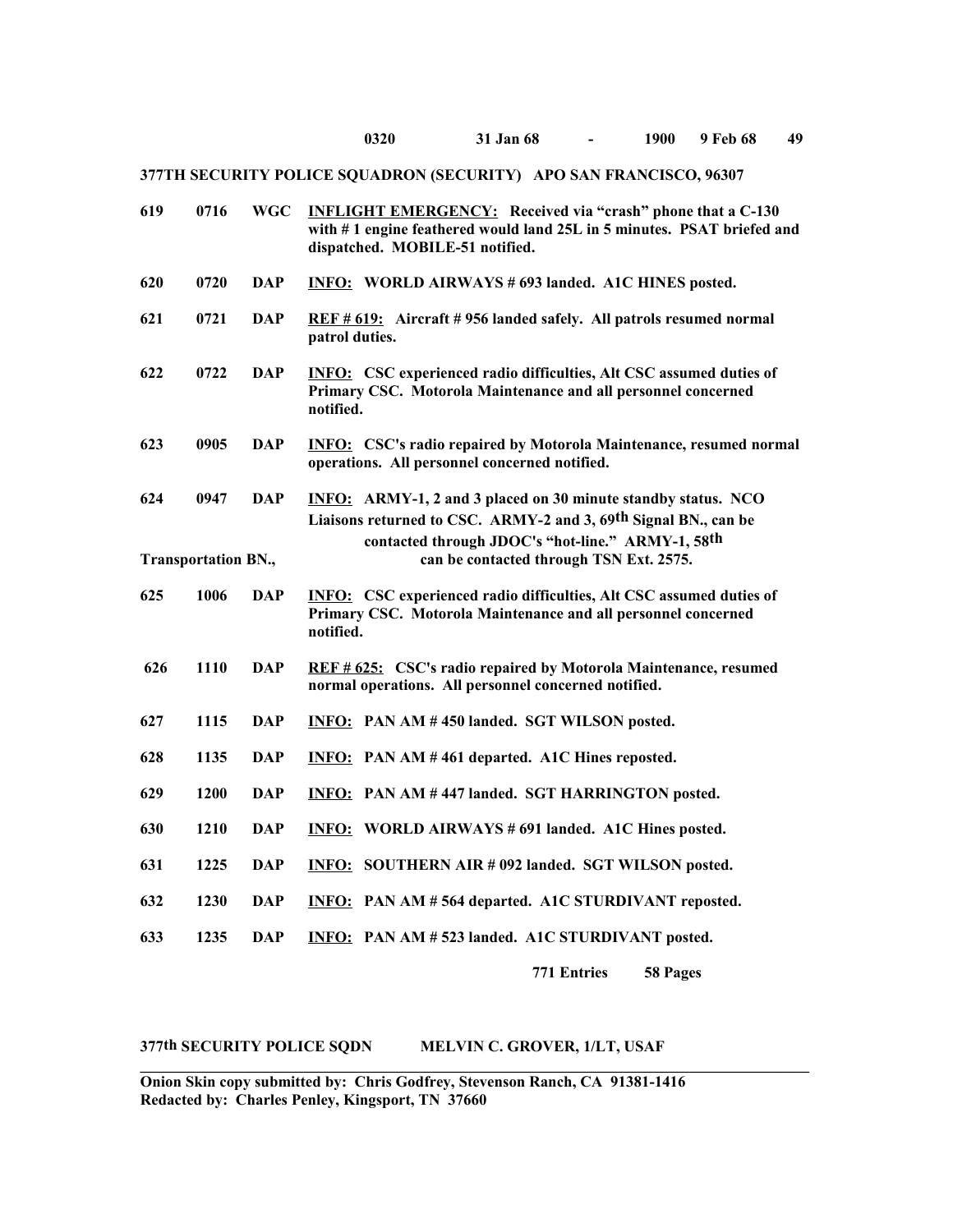| 634 | 1310 | DAP        | <b>INFO:</b> PAN AM #458 departed. SGT WILSON reposted.                                                                                               |
|-----|------|------------|-------------------------------------------------------------------------------------------------------------------------------------------------------|
| 635 | 1310 | <b>DAP</b> | <b>INFO: WORLD AIRWAYS #691 departed. A1C HINES reposted.</b>                                                                                         |
| 636 | 1310 | <b>DAP</b> | <b>INFO:</b> PAN AM # 799 landed. A1C STURDIVANT posted.                                                                                              |
| 637 | 1310 | <b>DAP</b> | <b>INFO:</b> PAN AM #527 landed. A1C HINES posted.                                                                                                    |
| 638 | 1340 | <b>DAP</b> | <b>INFO:</b> PAN AM #112 departed. A1C Hines reposted.                                                                                                |
| 639 | 1400 | <b>DAP</b> | <b>INFO: SOUTHERN AIR #092 departed. SGT WILSON reposted.</b>                                                                                         |
| 640 | 1410 | <b>DAP</b> | <b>INFO:</b> MOBILE-23 reported a live M-26 grenade at the west end of 25L.<br>EOD dispatched and reported securing the ordinance.                    |
| 641 | 1410 | <b>DAP</b> | <b>INFO:</b> PAN AM #448 landed. A1C CHAMBERS posted.                                                                                                 |
| 642 | 1440 | <b>DAP</b> | <b>INFO:</b> PAN AM #457 landed. A1C CHAMBERS posted                                                                                                  |
| 643 | 1500 | <b>DAP</b> | <b>INFO:</b> PAN AM #518 landed. A1C HINES posted.                                                                                                    |
| 644 | 1535 | <b>DAP</b> | INFO: BRANIF #104 landed. SGT WILSON posted.                                                                                                          |
| 645 | 1535 | DAP        | <b>INFO:</b> PAN AM #448 departed. A1C CHAMBERS reposted.                                                                                             |
| 646 | 1535 | DAP        | <b>INFO:</b> PAN AM # 523 departed. A1C STURDIVANT reposted.                                                                                          |
| 647 | 1615 | <b>DAP</b> | <b>INFO:</b> PAN AM #418 landed. A1C HENDRICKS posted.                                                                                                |
| 648 | 1620 | <b>DAP</b> | <b>INFO:</b> PAN AM # 518 departed. A1C Hines reposted.                                                                                               |
| 649 | 1645 | <b>DAP</b> | <b>INFO:</b> PAN AM # 799 departed. A1C STURDIVANT reposted.                                                                                          |
| 650 | 1655 | <b>DAP</b> | <b>INFO: BRANIFF #104 departed. SGT WILSON reposted.</b>                                                                                              |
| 651 | 1702 | <b>DAP</b> | <b>INFO:</b> PAN AM # 527 departed. A1C HINES reposted.                                                                                               |
| 652 | 1730 | <b>DAP</b> | <b>INFO:</b> PAN AM #447 departed. SGT HARRINGTON reposted.                                                                                           |
| 653 | 1740 | <b>DAP</b> | <b>INFO:</b> CSC experienced radio difficulties, Alt CSC assumed duties of<br>Primary CSC. Motorola Maintenance all all personnel concerned notified. |
| 654 | 1900 | <b>DAP</b> | REF # 653: CSC's radio repaired, now in normal operation.                                                                                             |
|     |      |            | 771 Entries<br>58 Pages                                                                                                                               |
|     |      |            | 377th SECURITY POLICE SQDN<br>MELVIN C. GROVER, 1/LT, USAF                                                                                            |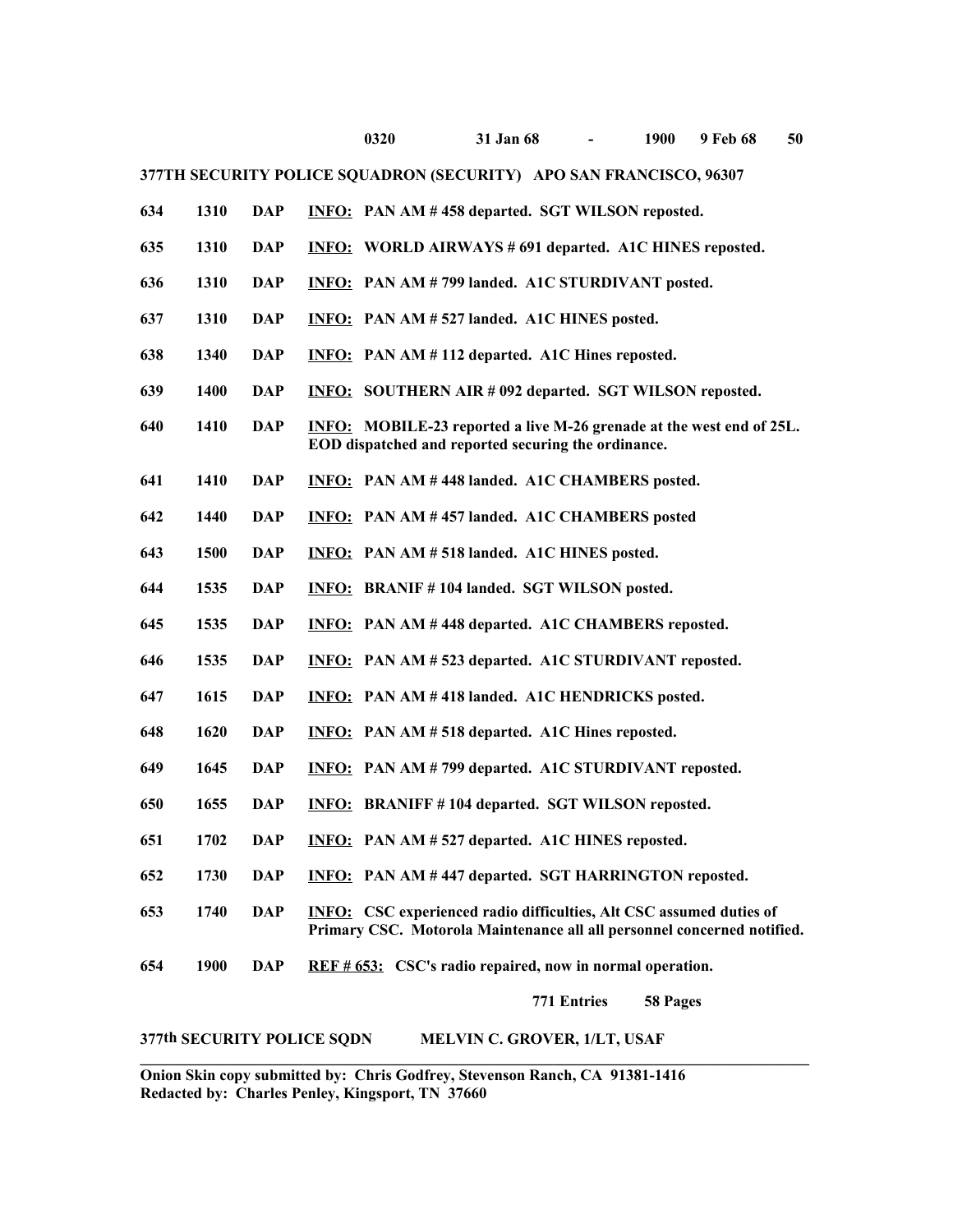| 655 | 1925 | <b>WGC</b> | <b>INFO:</b> BRAVO-39 reported that the tunnels east of his post in the<br>cemetery are having activity. EOD notified, COL CARTER< COL<br>GARRED and a force of 9 personnel from ARMY-4 enroute to investigate.                                                                                                                                                                                       |
|-----|------|------------|-------------------------------------------------------------------------------------------------------------------------------------------------------------------------------------------------------------------------------------------------------------------------------------------------------------------------------------------------------------------------------------------------------|
| 656 | 1930 | <b>WGC</b> | <b>INFO:</b> TANGO-1 reported that the lights were inoperative from Gate 2 to<br>south east Airborne Gate. CE Work Control, SGT GARNER, notified.                                                                                                                                                                                                                                                     |
| 657 | 2010 | <b>WGC</b> | <b>INFO:</b> Base Police experienced a power failure. JDOC assumed duties of<br>all Base Police communications.                                                                                                                                                                                                                                                                                       |
| 658 | 2030 | <b>WGC</b> | <b>INFO:</b> CSC experiencing radio communications difficulties. JDOC<br>assumed duties as Primary Security Control. All Base Police posts and<br>patrols notified and switched to channel 2. Motorola Maintenance and all<br>personnel concerned notified.                                                                                                                                           |
| 659 | 2035 | <b>WGC</b> | <b>INFO:</b> Base Police power restored and operating as normal. JDOC<br>operating as Security Control on channel 2. All personnel concerned<br>notified.                                                                                                                                                                                                                                             |
| 660 | 2140 | <b>WGC</b> | <b>INFO:</b> Armory personnel reported a possible sniper with S/A's fire. Base<br>Police notified and dispatched a patrol to the armory area. A search was<br>conducted and they found a US Army person from 69th Signal, intoxicated,<br>firing his weapon from the uncompleted barracks across from the armory.<br>Base Police seized individual and transported him to Law Enforcement<br>Section. |
| 661 | 2200 | <b>WGC</b> | <b>INFO:</b> A1C WHITING was injured at the armory when he attempted to<br>place a flare in a flare box. The flare ignited when he dropped the flare into the box.<br>He obtained injuries above the right eye and burn on the right hand.<br>Individual was transported to the base dispensary, treated and released.                                                                                |
| 662 | 2226 | <b>WGC</b> | <b>INFO:</b> REF # 655, COL CARTER reported that area of the tunnels was<br>checked. EOD on scene stated that further investigation would be made<br>during daylight hours.                                                                                                                                                                                                                           |
| 663 | 2254 | <b>WGC</b> | <b>INFO:</b> ILLO-10 reported a 10-49 in a southerly direction across the ditch.<br>ALPHA SAT-2 and MK-1 dispatched.                                                                                                                                                                                                                                                                                  |

**771 Entries 58 Pages**

### **377th SECURITY POLICE SQDN MELVIN C. GROVER, 1/LT, USAF**

**Onion Skin copy submitted by: Chris Godfrey, Stevenson Ranch, CA 91381-1416 Redacted by: Charles Penley, Kingsport, TN 37660**

 $\mathcal{L}_\mathcal{L}$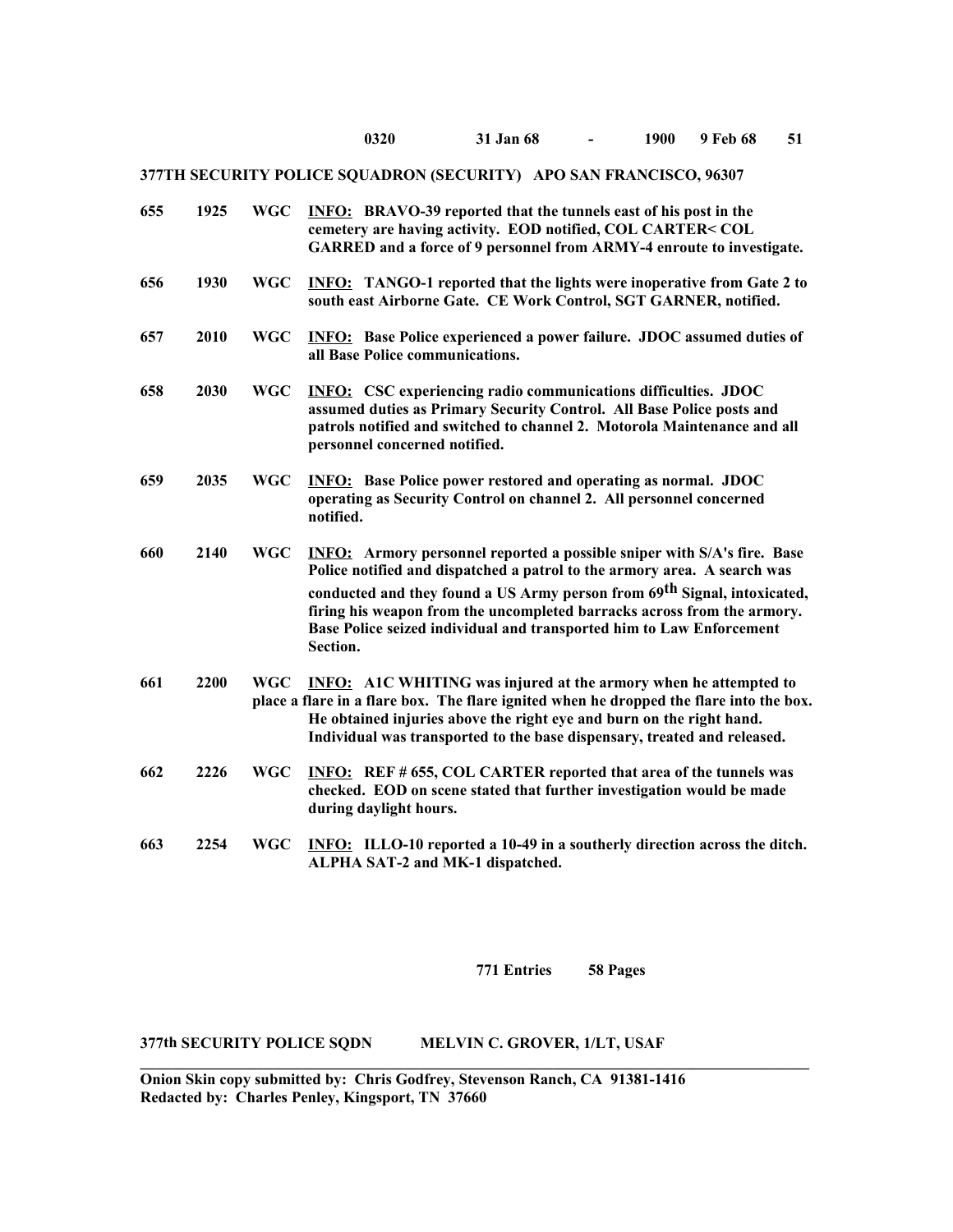| 664 | 2255 | <b>WGC</b> | <b>INFO:</b> REF # 658, CSC resumed duties as Primary Security Control. All<br>posts and patrols notified.                                                                                                                                                                                                                                                                       |
|-----|------|------------|----------------------------------------------------------------------------------------------------------------------------------------------------------------------------------------------------------------------------------------------------------------------------------------------------------------------------------------------------------------------------------|
| 665 | 2307 | <b>WGC</b> | INFO: REF # 663, KILO-10, ALPHA SAT-2 and MK-1 completed a<br>through search of the area with negative results. All units resuming normal<br>patrol.                                                                                                                                                                                                                             |
| 666 | 0009 | <b>WGC</b> | <b>INFO:</b> CHARLIE SAT-1, TSGT PATTERSON, notified this office that<br>three employee's of Air America reported that they had their passes stolen<br>in Saigon by the VC. They were: Mr H. J. Shen, pass # 51032, Mr T. H.<br>Shen, pass # 50157, Mr S. E. Lung, pass # 51835. They also reported having<br>their Air America passes stolen. All personnel concerned notified. |
| 667 | 0240 | <b>WGC</b> | <b>INFO:</b> CSC having difficulties with radio communications. JDOC<br>assumed duties as Primary Security Control. Motorola Maintenance<br>notified and in process of repairing it. All posts and patrols notified.                                                                                                                                                             |
| 668 | 0330 | <b>WGC</b> | <b>INFO:</b> TANGO-1 reported "Chopper Contact" at 5741 mils in the West.<br><b>JDOC</b> notified.                                                                                                                                                                                                                                                                               |
| 669 | 0345 | <b>WGC</b> | <b>INFO:</b> REF # 667, Motorola Maintenance completed repairs. CSC<br>resuming control of Primary Security Control. All posts and patrols<br>notified.                                                                                                                                                                                                                          |
| 670 | 0715 | <b>DAP</b> | K-9 RELIEF: Initiated by MK-2.                                                                                                                                                                                                                                                                                                                                                   |
| 671 | 0745 | <b>DAP</b> | INFO: K-9 relief completed by MK-2.                                                                                                                                                                                                                                                                                                                                              |
| 672 | 0840 | <b>DAP</b> | <b>INFLIGHT EMERGENCY:</b> Received via "crash" phone that a T-39 with<br>#2 engine feathered would land 25L in 10 minutes. PSAT briefed and<br>dispatched. MOBILE-51 notified.                                                                                                                                                                                                  |
| 673 | 0850 | <b>DAP</b> | REF # 672: Aircraft # 484 landed safely. All patrols resumed normal<br>patrol duties.                                                                                                                                                                                                                                                                                            |
| 674 | 0907 | <b>DAP</b> | <b>INFO: WORLD AIRWAYS #369 landed. A1C HENDRICKS posted.</b>                                                                                                                                                                                                                                                                                                                    |
| 675 | 0925 | <b>DAP</b> | INFO: PAN AM #459 landed. A1C STURDIVANT posted.                                                                                                                                                                                                                                                                                                                                 |

**771 Entries 58 Pages**

**377th SECURITY POLICE SQDN MELVIN C. GROVER, 1/LT, USAF** 

**Onion Skin copy submitted by: Chris Godfrey, Stevenson Ranch, CA 91381-1416 Redacted by: Charles Penley, Kingsport, TN 37660**

**\_\_\_\_\_\_\_\_\_\_\_\_\_\_\_\_\_\_\_\_\_\_\_\_\_\_\_\_\_\_\_\_\_\_\_\_\_\_\_\_\_\_\_\_\_\_\_\_\_\_\_\_\_\_\_\_\_\_\_\_\_\_\_\_\_\_\_\_\_\_\_\_\_\_\_\_\_\_\_\_\_\_\_\_\_\_**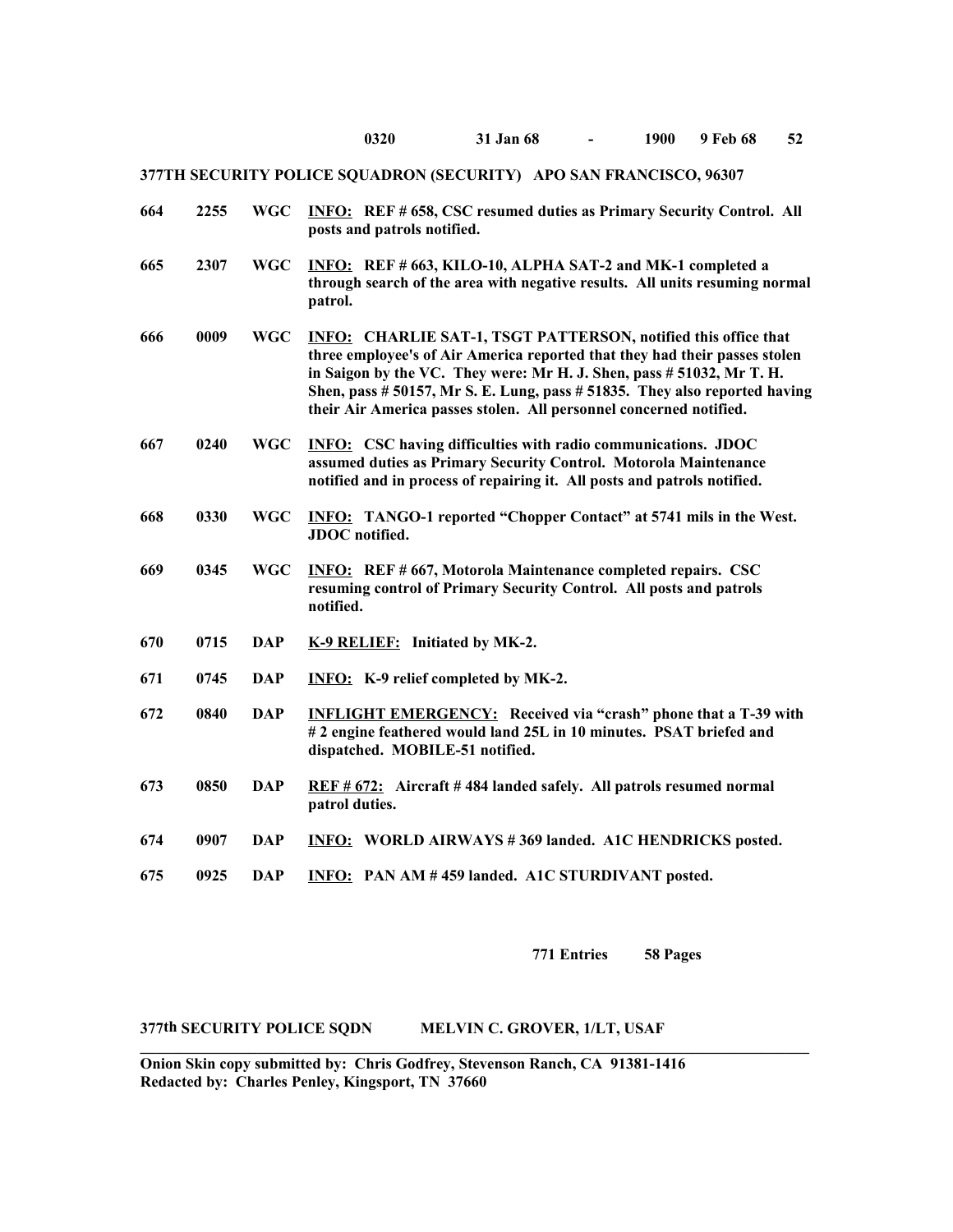| 676 | 0927 | <b>DAP</b> | <b>INFO: WORLD AIRWAYS # 652 landed. SGT WILSON posted.</b>                                                                                                        |
|-----|------|------------|--------------------------------------------------------------------------------------------------------------------------------------------------------------------|
| 677 | 0945 | <b>DAP</b> | <b>INFO: WORLD AIRWAYS #369 departed. A1C HENDRICKS reposted.</b>                                                                                                  |
| 678 | 0959 | <b>DAP</b> | <b>INFO:</b> WORLD AIRWAYS # 652 departed. SGT WILSON reposted.                                                                                                    |
| 679 | 1100 | <b>DAP</b> | <b>INFO:</b> PAN AM #324 landed. A1C STURDIVANT posted.                                                                                                            |
| 680 | 1100 | <b>DAP</b> | <b>SPECIAL POST:</b> Off-load cable guard requested by MAC/CP on C-133 $#$<br>200. SGT DAY posted.                                                                 |
| 681 | 1120 | DAP        | <b>INFO:</b> PAN AM #450 landed. A1C Hendricks posted.                                                                                                             |
| 682 | 1145 | <b>DAP</b> | <b>INFO:</b> TWA #790 landed. A1C HINES posted.                                                                                                                    |
| 683 | 1213 | <b>DAP</b> | <b>INFO: TRANS-INTERNATIONAL #787 landed. SGT ALLEN posted.</b>                                                                                                    |
| 684 | 1232 | <b>DAP</b> | INFO: PAN AM #450 departed. A1C HENDRICKS reposted.                                                                                                                |
| 685 | 1250 | <b>DAP</b> | INFO: PAN AM #112 landed. A1C HENDRICKS posted.                                                                                                                    |
| 686 | 1250 | <b>DAP</b> | <b>INFO:</b> TANGO-16 reported a small grass fire north of his post on the<br>perimeter. Fire Dept. dispatched and extinguished the fire. No reportable<br>damage. |
| 687 | 1255 | <b>DAP</b> | <b>INFO:</b> TWA #790 departed. A1C HINES reposted.                                                                                                                |
| 688 | 1300 | <b>DAP</b> | INFO: PAN AM # 027 landed. A1C STURDIVANT posted.                                                                                                                  |
| 689 | 1310 | <b>DAP</b> | <b>INFO:</b> PAN AM #459 departed. A1C STURDIVANT reposted.                                                                                                        |
| 690 | 1340 | <b>DAP</b> | <b>INFO:</b> PAN AM # 027 departed. A1C STURDIVANT reposted.                                                                                                       |
| 691 | 1350 | <b>DAP</b> | <b>INFO: WORLD AIRWAYS #691 landed. A1C STURDIVANT posted.</b>                                                                                                     |
| 692 | 1351 | <b>DAP</b> | <b>INFO:</b> PAN AM #112 departed. A1C HENDRICKS reposted.                                                                                                         |
| 693 | 1351 | <b>DAP</b> | INFO: PAN AM #112 departed. A1C HENDRICKS reposted.                                                                                                                |
| 694 | 1420 | <b>DAP</b> | <b>INFO: TRANS INTERNATIONAL #787 departed. SGT WILSON</b><br>reposted.                                                                                            |
| 695 | 1420 | <b>DAP</b> | INFO: PAN AM #324 departed. A1C STURDIVANT reposted.                                                                                                               |
|     |      |            | 771 Entries<br>58 Pages                                                                                                                                            |
|     |      |            | 377th SECURITY POLICE SQDN<br>MELVIN C. GROVER, 1/LT, USAF                                                                                                         |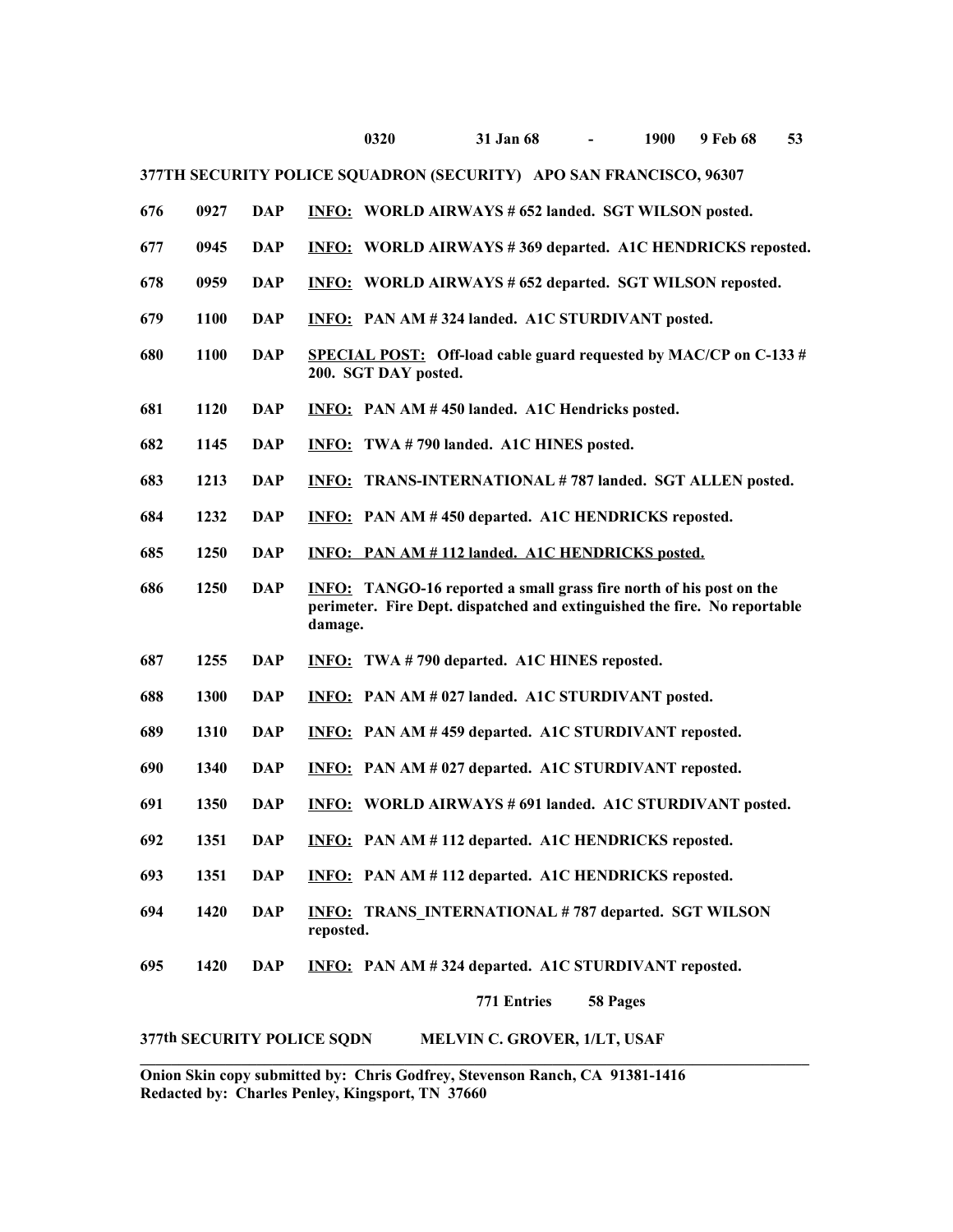| 696 | 1420 | <b>DAP</b> | <b>INFLIGHT EMERGENCY:</b> Received via "crash" phone that a C-130<br>with no hydraulic power would land 25L in 5 minutes. PSAT briefed and<br>dispatched. MOBILE-51 notified.                                                                                                |
|-----|------|------------|-------------------------------------------------------------------------------------------------------------------------------------------------------------------------------------------------------------------------------------------------------------------------------|
| 697 | 1425 | <b>DAP</b> | <b>INFO:</b> Aircraft # 688 landed safely. All patrols resumed normal patrol<br>duties.                                                                                                                                                                                       |
| 698 | 1430 | <b>DAP</b> | <b>INFO: SOUTHERN AIR #092 landed. A1C HINES posted.</b>                                                                                                                                                                                                                      |
| 699 | 1440 | <b>DAP</b> | <b>INFO: WORLD AIRWAYS #691 departed. A1C STURDIVANT</b><br>reposted.                                                                                                                                                                                                         |
| 700 | 1450 | <b>DAP</b> | <b>INFO: TRANS-INTERNATIONAL #102 departed. A1C HINES</b><br>reposted.                                                                                                                                                                                                        |
| 701 | 1459 | <b>DAP</b> | <b>INFO:</b> Received via "crash" phone that a Huey-1B helicopter with heavy<br>battle damage and one wounded individual had an engine abort on<br>Whiskey-5 and Whiskey-6. PSAT briefed and dispatched. Dispensary<br>notified and ambulance is enroute. MOBILE-51 notified. |
| 702 | 1503 | <b>DAP</b> | REF #701: DELTA-2 arrived on scene and reported the wounded<br>individual was picked up by the ambulance and Helicopter #363 was<br>secured by Crash Recovery. All patrols resumed normal patrol duties.                                                                      |
| 703 | 1520 | <b>DAP</b> | <b>INFO:</b> PAN AM #474 landed. A1C HENDRICKS posted.                                                                                                                                                                                                                        |
| 704 | 1525 | <b>DAP</b> | <b>INFO: SOUTHERN AIR #092 departed. A1C HINES reposted.</b>                                                                                                                                                                                                                  |
| 705 | 1550 | <b>DAP</b> | <b>INFO:</b> PAN AM # 518 landed. A1C HINES posted.                                                                                                                                                                                                                           |
| 706 | 1551 | <b>DAP</b> | <b>INFO:</b> PAN AM # 796 landed. A1C HENDRICKS posted.                                                                                                                                                                                                                       |
| 707 | 1615 | <b>DAP</b> | INFO: PAN AM # 701 landed. SGT WILSON posted.                                                                                                                                                                                                                                 |
| 708 | 1640 | <b>DAP</b> | <b>INFO:</b> PAN AM # 518 departed. A1C HINES reposted.                                                                                                                                                                                                                       |
| 709 | 1731 | <b>DAP</b> | <b>INFO:</b> GOLF-1 reported a large grass fire burning out of control on the<br>south side of the MACV/CSD Storage Area. Fire Dept. dispatched and they<br>reported letting the fire<br>(continued)                                                                          |

**771 Entries 58 Pages**

## **377th SECURITY POLICE SQDN MELVIN C. GROVER, 1/LT, USAF**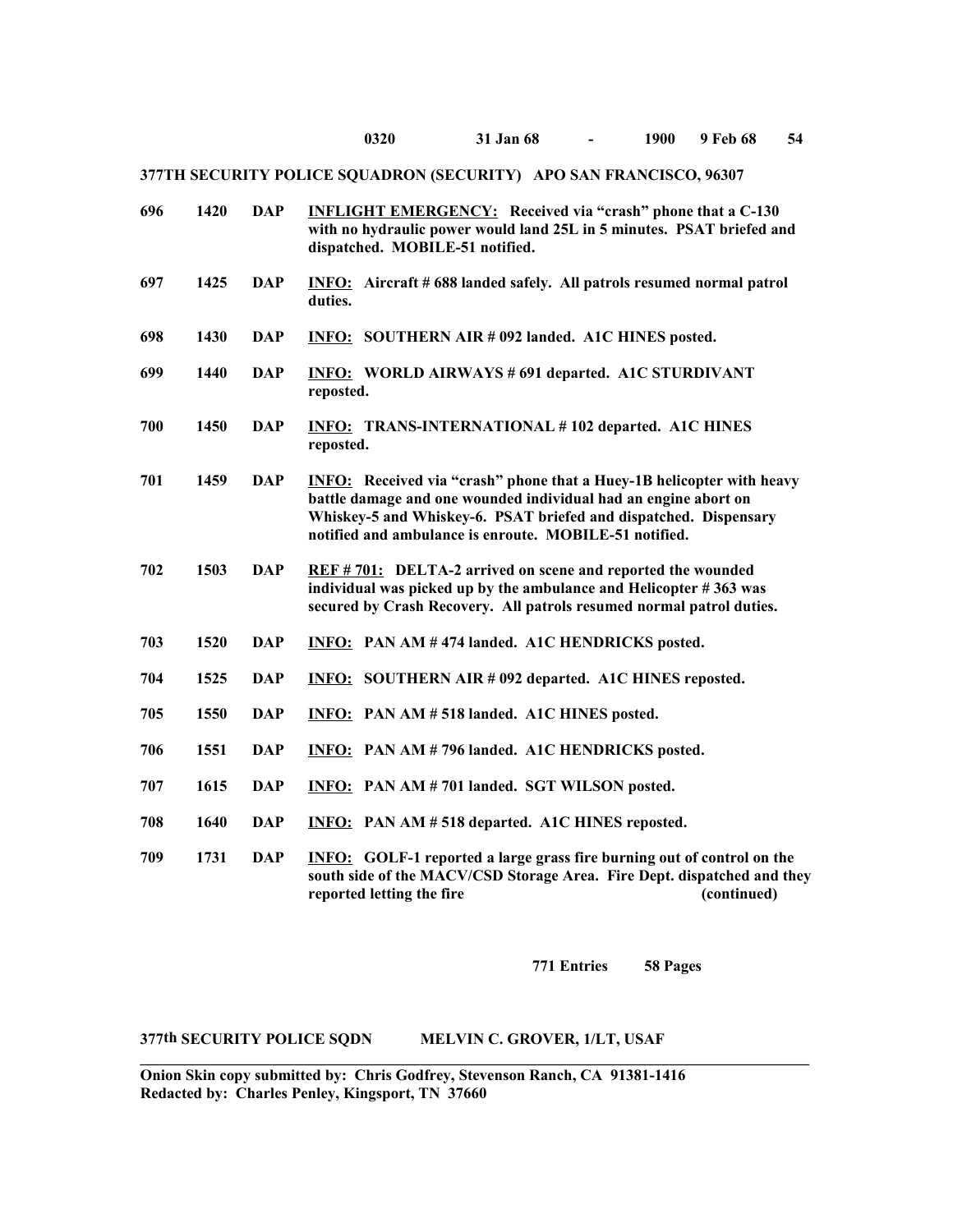| 709 | 1731 | <b>DAP</b> | CONT: burn as it was not endangering lives or property.                                                                                                                                                  |
|-----|------|------------|----------------------------------------------------------------------------------------------------------------------------------------------------------------------------------------------------------|
| 710 | 1731 | <b>DAP</b> | <b>INFO:</b> Base Police reported a stolen USAF Jeep, #65B-8653, assigned to<br>the USN USAF Dispensary. All posts and patrols notified.                                                                 |
| 711 | 1745 | <b>DAP</b> | REF #710: BRAVO-2 reported Jeep #65B-8653 located in front of<br>MAC/ALCP, unable to contact operator. Base Police notified and assumed<br>the investigation. For further information refer Base Police. |
| 712 | 1750 | <b>DAP</b> | <b>INFO:</b> PAN AM #474 departed. A1C HENDRICKS reposted.                                                                                                                                               |
| 713 | 1755 | <b>DAP</b> | <b>INFO:</b> PAN AM # 701 departed. SGT WILSON reposted.                                                                                                                                                 |
| 714 | 1815 | <b>DAP</b> | <b>INFO:</b> PAN AM # 796 departed. A1C HENDRICKS reposted.                                                                                                                                              |
| 715 | 1840 | <b>WGC</b> | <b>INFO:</b> GOLF-1 reported the fire was getting to close to the Storage Area.<br>Fire Dept. notified and dispatched unit to extinguish the fire.                                                       |
| 716 | 1900 | <b>WGC</b> | <b>INFLIGHT EMERGENCY:</b> Reported by Base Operations via "Crash<br>Net" that an RF-4C, unsafe nose gear, 2 SOB's, UNK amount of fuel would<br>land R/W 25L at this time. DELTA SAT-2 dispatched.       |
| 717 | 1906 | <b>WGC</b> | $REF # 716:$ DELTA-30 reported that RF-4C # 041 had skidded off the<br>R/W on landing near DELTA-28 going through the MLR fence. Fire Dept<br>on scene. No further damage apparent at this time.         |
| 718 | 1915 | <b>WGC</b> | <b>INFO: MOK Units initiated K-9 posting.</b>                                                                                                                                                            |
| 719 | 2000 | <b>WGC</b> | <b>INFO: SOUTHERN AIR #092 landed. A1C BOOKEET posted.</b>                                                                                                                                               |
| 720 | 2051 | <b>WGC</b> | REF #719: SOUTHERN AIR #902 departed. Guard reposted.                                                                                                                                                    |
| 721 | 2055 | <b>WGC</b> | <b>INFO:</b> MOK Units completed L-9 posting.                                                                                                                                                            |
| 722 | 2058 | <b>WGC</b> | <b>INFO:</b> FLYING TIGER #322 landed. A1C JOHNS posted.                                                                                                                                                 |
| 723 | 2059 | <b>WGC</b> | <b>INFFLIGHT EMERGENCY:</b> Reported by Base Operations via                                                                                                                                              |
|     |      |            |                                                                                                                                                                                                          |

**(continued)**

**771 Entries 58 Pages**

## **377th SECURITY POLICE SQDN MELVIN C. GROVER, 1/LT, USAF**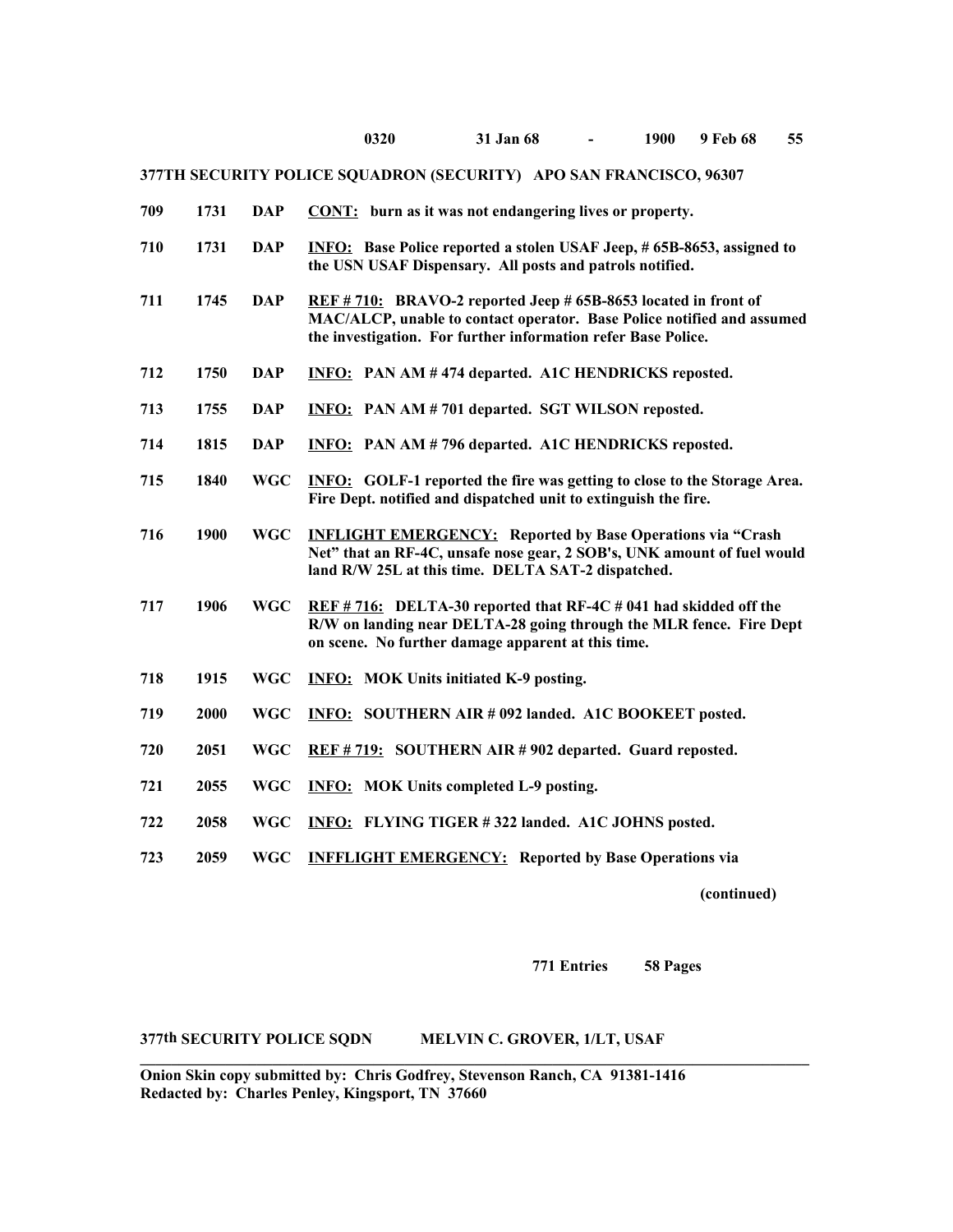| 724 | 2059 | <b>WGC</b> | $CONT # 773:$ "Crash Net" that a C-141, unsafe landing gear, 6 SOB's,<br>36,000 pounds of fuel would land R/W 25L in 3 minutes. GOLF SAT-1<br>dispatched. |
|-----|------|------------|-----------------------------------------------------------------------------------------------------------------------------------------------------------|
| 725 | 2105 | <b>WGC</b> | REF #723: GOLF SAT-1 reported C-141 #38083 landed safely and<br>without incident.                                                                         |
| 726 | 2252 | <b>WGC</b> | INFO: AIRLIFT # 603 landed. A1C JOHNS posted.                                                                                                             |
| 727 | 2340 | WGC        | INFO: FLYING TIGER #322 departed. Guard reposted.                                                                                                         |
| 728 | 0239 | WGC        | <b>INFO: TRANS-CARIBBEAN #858 landed. A1C WARFORD posted.</b>                                                                                             |
| 729 | 0335 | WGC        | REF #726: AIRLIFT #603 departed. Guard reposted.                                                                                                          |
| 730 | 0430 | <b>WGC</b> | <b>INFO:</b> TANGO-1 reported "Chopper Contact" at 6216 Mils and<br>TANGO-10 copied at 6118 Mils. JDOC notified.                                          |
| 731 | 0450 | <b>WGC</b> | REF #728: TRANS-CARIBBEAN #858 departed. Guard reposted.                                                                                                  |
| 732 | 0545 | WGC        | <b>INFO: FLYING TIGER #452 landed. A1C KIRKKENDOHL posted.</b>                                                                                            |
| 733 | 0715 | <b>DAP</b> | K-9 RELIEF: Initiated by MK-2.                                                                                                                            |
| 734 | 0740 | <b>DAP</b> | REF #733: MK-2 completed K-9 relief.                                                                                                                      |
| 735 | 0850 | DAP        | <b>INFO: WORLD AIRWAYS #692 landed. A1C BANKS posted.</b>                                                                                                 |
| 736 | 0915 | <b>DAP</b> | <b>INFO: WORLD AIRWAYS #692 departed. A1C BANKS reposted.</b>                                                                                             |
| 737 | 0915 | DAP        | <b>INFO:</b> FLYING TIGER #452 departed. A1C JERNIGAN reposted.                                                                                           |
| 738 | 1030 | <b>DAP</b> | <b>INFO: WORLDAIRWAYS #370 landed. A1C BANKS posted.</b>                                                                                                  |
| 739 | 1050 | DAP        | INFO: AMERICAN #563 landed. A1C JERNIGAN posted.                                                                                                          |
| 740 | 1055 | DAP        | <b>INFO:</b> PAN AM #447 landed. A1C FOUNTAIN posted.                                                                                                     |
| 741 | 1130 | <b>DAP</b> | <b>INFO:</b> PAN AM #524 landed. A1C BANK posted.                                                                                                         |
| 742 | 1150 | <b>DAP</b> | INFO: PAN AM #524 departed. A1C BANKS reposted.                                                                                                           |
| 742 | 1151 | <b>DAP</b> | <b>INFO: WORLD AIRWAYS #370 departed. A1C Banks reposted.</b>                                                                                             |
|     |      |            | 771 Entries<br>58 Pages                                                                                                                                   |

# **377th SECURITY POLICE SQDN MELVIN C. GROVER, 1/LT, USAF**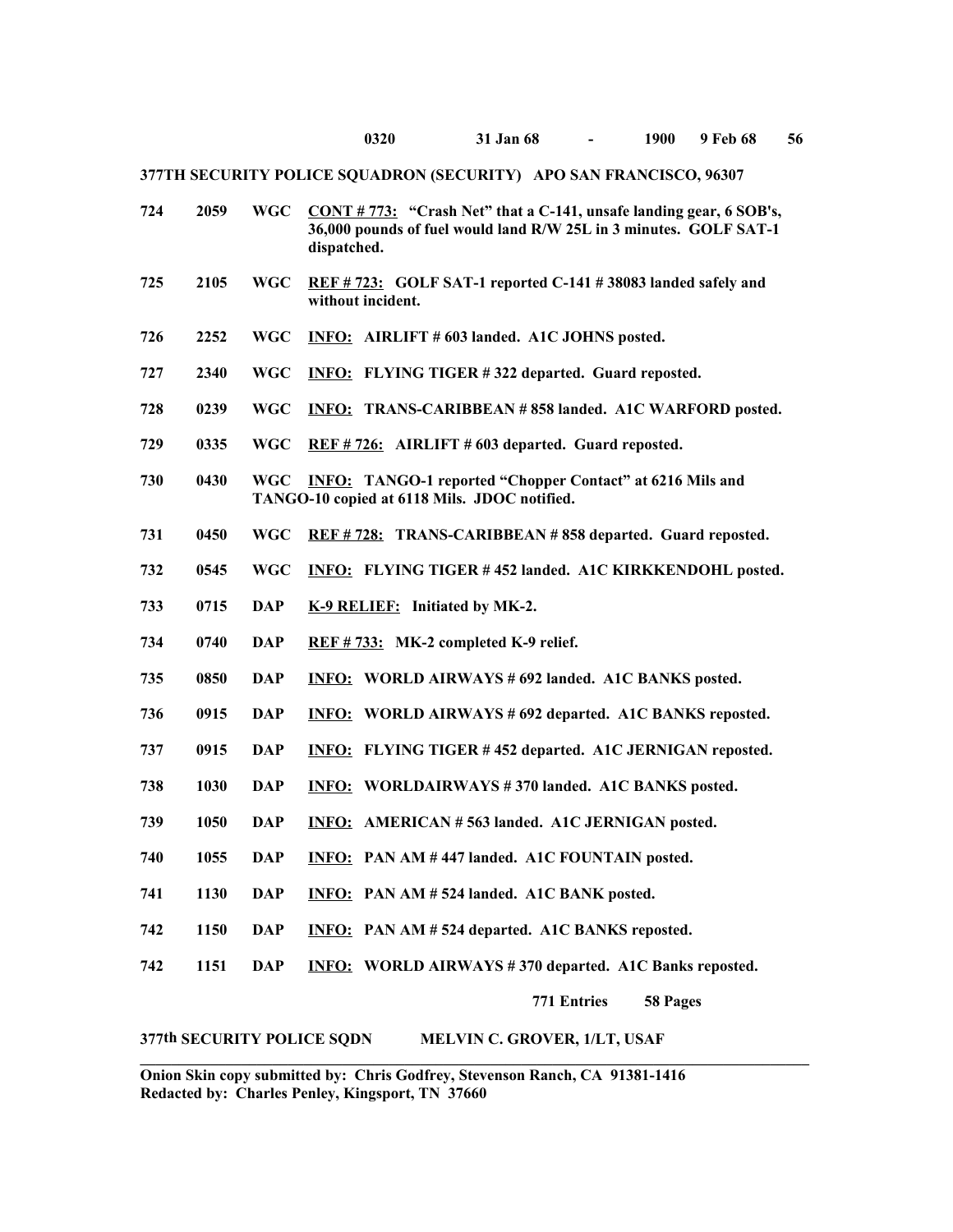|     |      |            |                | 0320                                                                                                                                                                                                                     | 31 Jan 68 | $\overline{\phantom{a}}$ | 1900 | 9 Feb 68 | 57 |
|-----|------|------------|----------------|--------------------------------------------------------------------------------------------------------------------------------------------------------------------------------------------------------------------------|-----------|--------------------------|------|----------|----|
|     |      |            |                | 377TH SECURITY POLICE SQUADRON (SECURITY) APO SAN FRANCISCO, 96307                                                                                                                                                       |           |                          |      |          |    |
| 744 | 1202 | <b>DAP</b> |                | INFO: PAN AM #112 landed. A1C BANKS posted.                                                                                                                                                                              |           |                          |      |          |    |
| 745 | 1215 | <b>DAP</b> |                | <b>INFO:</b> AMERICAN #563 departed. A1C JERNIGAN reposted.                                                                                                                                                              |           |                          |      |          |    |
| 746 | 1220 | <b>DAP</b> |                | INFO: PAN AM # 027 landed. A1C JERNIGAN posted.                                                                                                                                                                          |           |                          |      |          |    |
| 747 | 1245 | <b>DAP</b> |                | <b>INFO: SOUTHERN AIR # 505 landed. A1C BANKS posted.</b>                                                                                                                                                                |           |                          |      |          |    |
| 748 | 1245 | <b>DAP</b> |                | <b>INFO: WORLD Airways E 691 landed. A1C JERNIGAN posted.</b>                                                                                                                                                            |           |                          |      |          |    |
| 749 | 1250 | <b>DAP</b> |                | INFO: PAN AM # 523 landed. A1C CHOURY posted.                                                                                                                                                                            |           |                          |      |          |    |
| 750 | 1300 | <b>DAP</b> |                | <b>INFO:</b> PAN AM # 027 departed. A1C JERNIGAN reposted.                                                                                                                                                               |           |                          |      |          |    |
| 751 | 1318 | <b>DAP</b> |                | <b>INFO:</b> PAN AM #112 departed. A1C BANKS reposted.                                                                                                                                                                   |           |                          |      |          |    |
| 752 | 1325 | <b>DAP</b> |                | <b>INFO:</b> WORLD AIRWAYS # 691 departed. A1C JERNIGAN reposted.                                                                                                                                                        |           |                          |      |          |    |
| 753 | 1345 | <b>DAP</b> |                | <b>INFO:</b> PAN AM # 523 departed. A1C CHOURY reposted.                                                                                                                                                                 |           |                          |      |          |    |
| 754 | 1345 | <b>DAP</b> |                | <b>INFO:</b> SOUTHRN AIR #505 departed. A1C BANKS reposted.                                                                                                                                                              |           |                          |      |          |    |
| 755 | 1345 | <b>DAP</b> | damage.        | <b>INFO:</b> TANGO-14 reported a small grass fire 50 yards east of the Hawk<br>Site. Fire Dept. dispatched and extinguished the fire. No reportable                                                                      |           |                          |      |          |    |
| 756 | 1412 | DAP        |                | <b>INFO:</b> PAN AM #447 departed. A1C FOUNTAIN reposted.                                                                                                                                                                |           |                          |      |          |    |
| 757 | 1512 | <b>DAP</b> |                | <b>INFO:</b> PAN AM #457 landed. A1C BANKS posted.                                                                                                                                                                       |           |                          |      |          |    |
| 758 | 1520 | <b>DAP</b> |                | INFO: PAN AM #445 landed. A1C BAKER posted.                                                                                                                                                                              |           |                          |      |          |    |
| 759 | 1545 | <b>DAP</b> | notified.      | <b>INFLIGHT EMERGENCY:</b> Received via "crash" phone that a C-123<br>with $# 1$ feathered and a fire warning light on in jet engine $# 1$ . Would be<br>landing 25L immediately. PSAT briefed and dispatched. MOBILE-51 |           |                          |      |          |    |
| 760 | 1546 | <b>DAP</b> | patrol duties. | REF #759: Aircraft #627 landed safely. All patrols resumed normal                                                                                                                                                        |           |                          |      |          |    |
| 761 | 1550 | <b>DAP</b> |                | INFO: PAN AM #113 landed. A1C FOUNTAIN posted.                                                                                                                                                                           |           |                          |      |          |    |
| 762 | 1605 | <b>DAP</b> |                | INFO: FLYING TIGER #319 landed. A1C BAKER posted.                                                                                                                                                                        |           |                          |      |          |    |

**771 Entries 58 Pages**

# **377th SECURITY POLICE SQDN MELVIN C. GROVER, 1/LT, USAF**